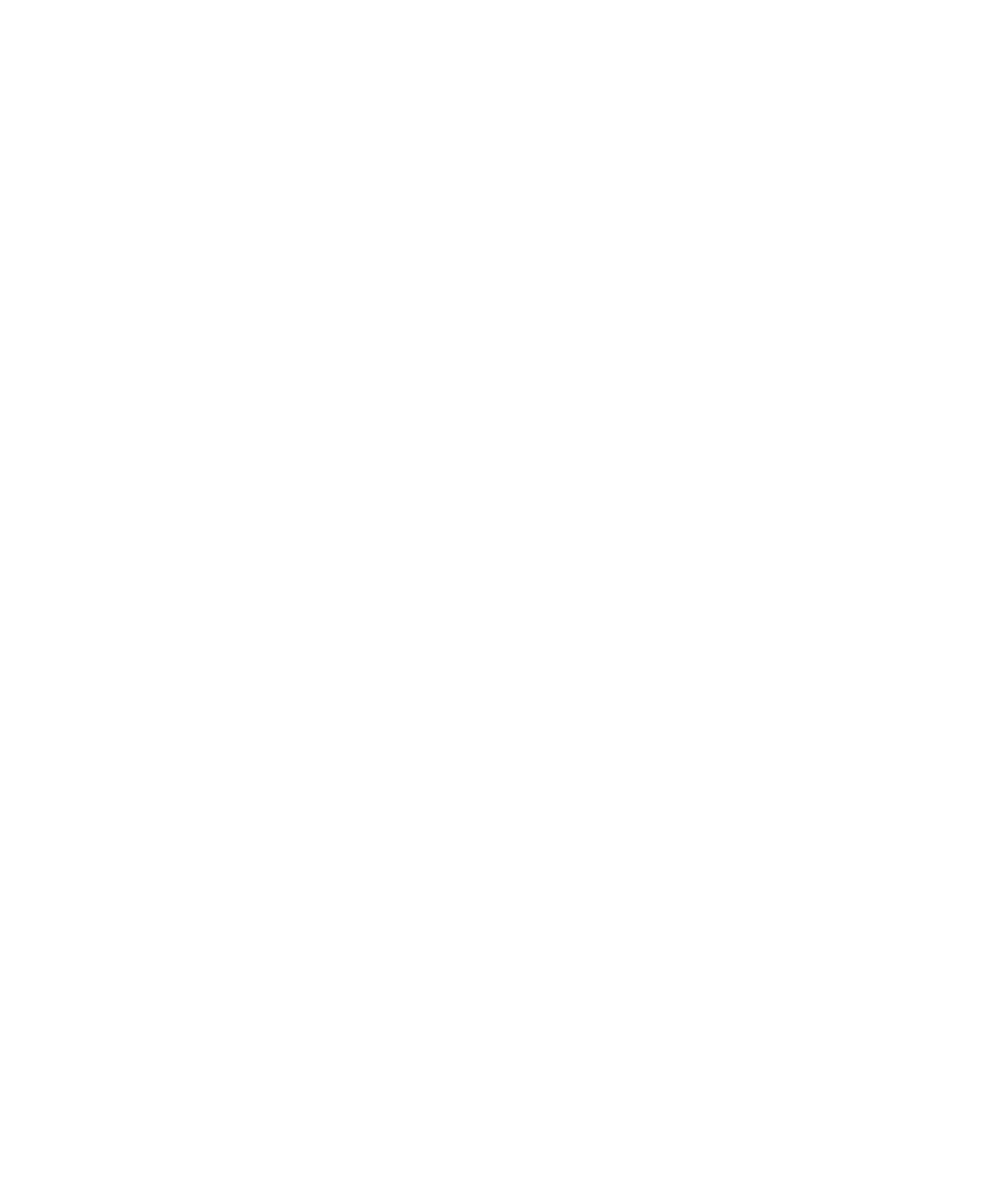## **LIMITED WARRANTY**

The manufacturer offers the customer an 24-month functional warranty on the instrument for faulty workmanship or parts from date of dispatch from the distributor. In all cases, this warranty is valid for 36 months from the date of production. This warranty is on a return to factory basis.

The manufacturer does not accept liability for any damage caused by instrument malfunction. The manufacturer accepts no responsibility for the suitability of the instrument to the application for which it was purchased.

Failure to install, set up or operate the instrument according to the instructions herein will void the warranty.

Your instrument may be opened only by a duly authorized representative of the manufacturer. The unit should only be opened in a fully anti-static environment. Failure to do so may damage the electronic components and will void the warranty.

### **NOTE**

The greatest care has been taken to manufacture and calibrate your instrument. However, these instructions do not cover all possible contingencies that may arise during installation, operation or maintenance, and all details and variations of this equipment are not covered by these instructions.

For additional information regarding installation, operation or maintenance of this instrument, contact the manufacturer or your local representative or distributor.

### **IMPORTANT**

**Please read the instructions this manual before performing installation, and take note of the following precautions:** 

- 1. **Ensure that all incoming AC power and other power sources are turned OFF** before performing any work on the instrument. Failure to do so may result in serious or even fatal injury and/or equipment damage.
- 2. **Before connecting the instrument to the power source, check** the labels on the side of the instrument to ensure that your instrument is equipped with the appropriate power supply voltage, input voltages, currents, analog output and communication protocol for your application.
- 3. **Do not** connect the instrument to a power source if it is damaged.
- 4. **Do not** expose the instrument to rain or moisture.
- 5. **CLEANING: Use only a DRY cloth** to clean the instrument.
- 6. **The secondary of an external current transformer must never be** allowed to be open circuit when the primary is energized. An open circuit can cause high voltages, possibly resulting in equipment damage, fire and even serious or fatal injury. Ensure that the current transformer wiring is made through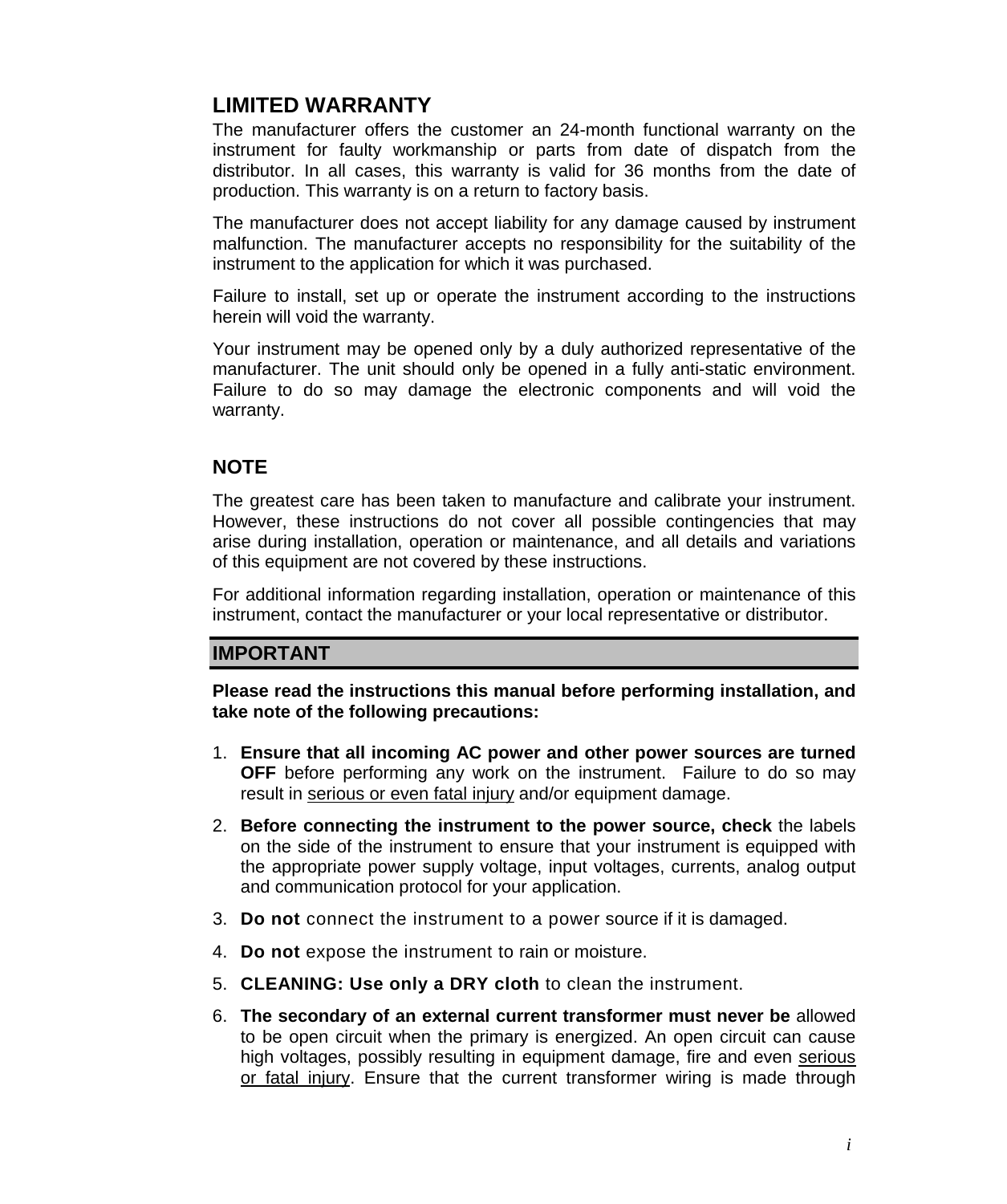shorting switches and is secured using an external strain relief to reduce mechanical strain on the screw terminals, if necessary.

- 7. **Setup procedures must be performed only by qualified** personnel familiar with the instrument and its associated electrical equipment.
- 8. **DO NOT open the instrument under any circumstances.**

) **Read this manual thoroughly before connecting the meter to the current carrying circuits. During operation of the meter, hazardous voltages are present on input terminals. Failure to observe precautions can result in serious or even fatal injury or damage to equipment.** 

Modbus is a trademark of Modicon, Inc.

#### **BG0260 Rev. C**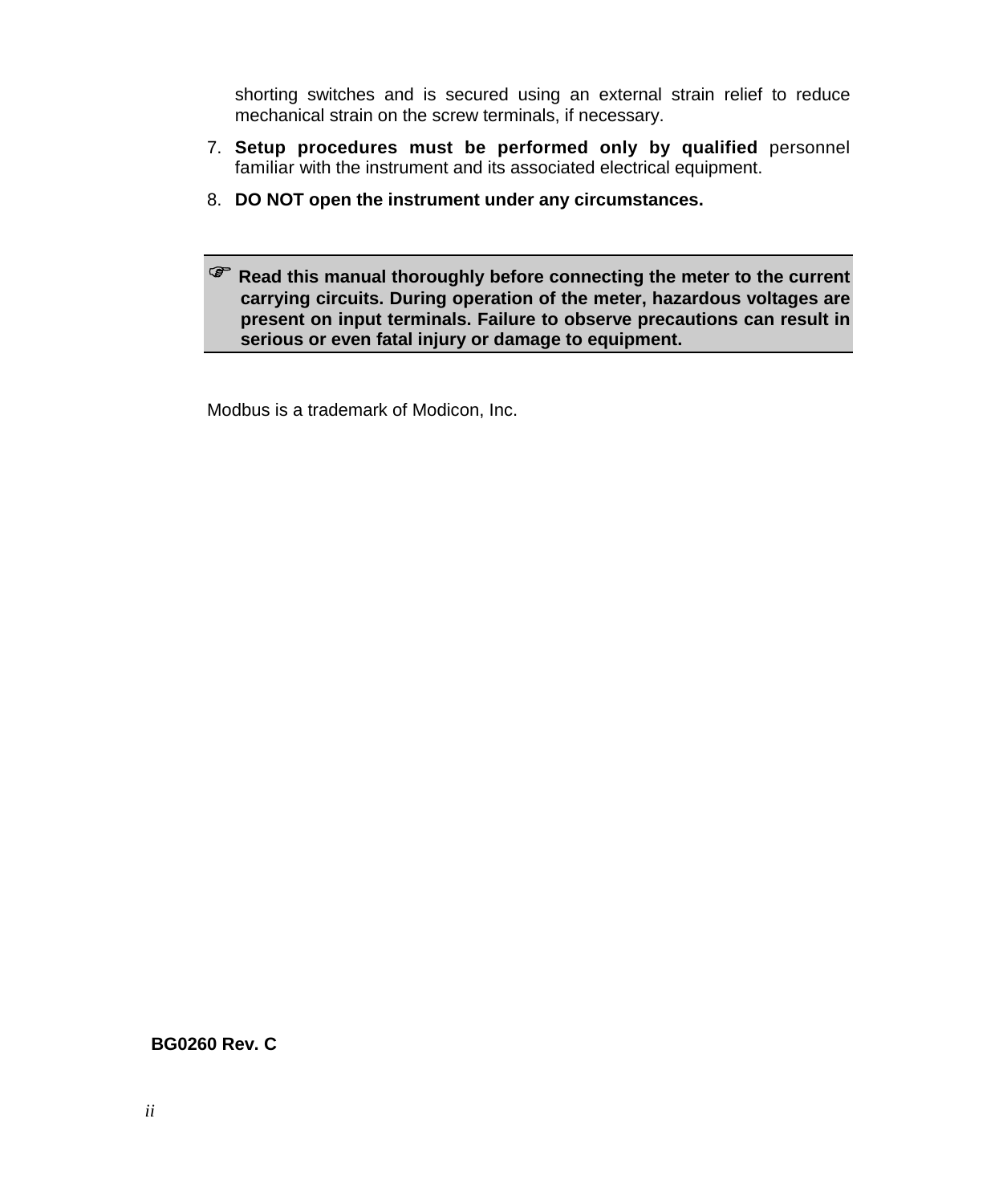## **Table of Contents**

| 1.1          |  |
|--------------|--|
| 1.2          |  |
|              |  |
| 2.1          |  |
| 2.2          |  |
|              |  |
|              |  |
| 4.1          |  |
| 4.2          |  |
| 4.3          |  |
| 4.4          |  |
| 4.5          |  |
| 4.6          |  |
| 4.7          |  |
| 4.8          |  |
| 4.9          |  |
| 4.10         |  |
| 4.11         |  |
| 4.12<br>4.13 |  |
|              |  |
|              |  |
| 5.1          |  |
| 5.2          |  |
| 5.3          |  |
|              |  |
| 6.1          |  |
| 6.2          |  |
|              |  |
| 7.1          |  |
| 7.2          |  |
|              |  |
|              |  |
|              |  |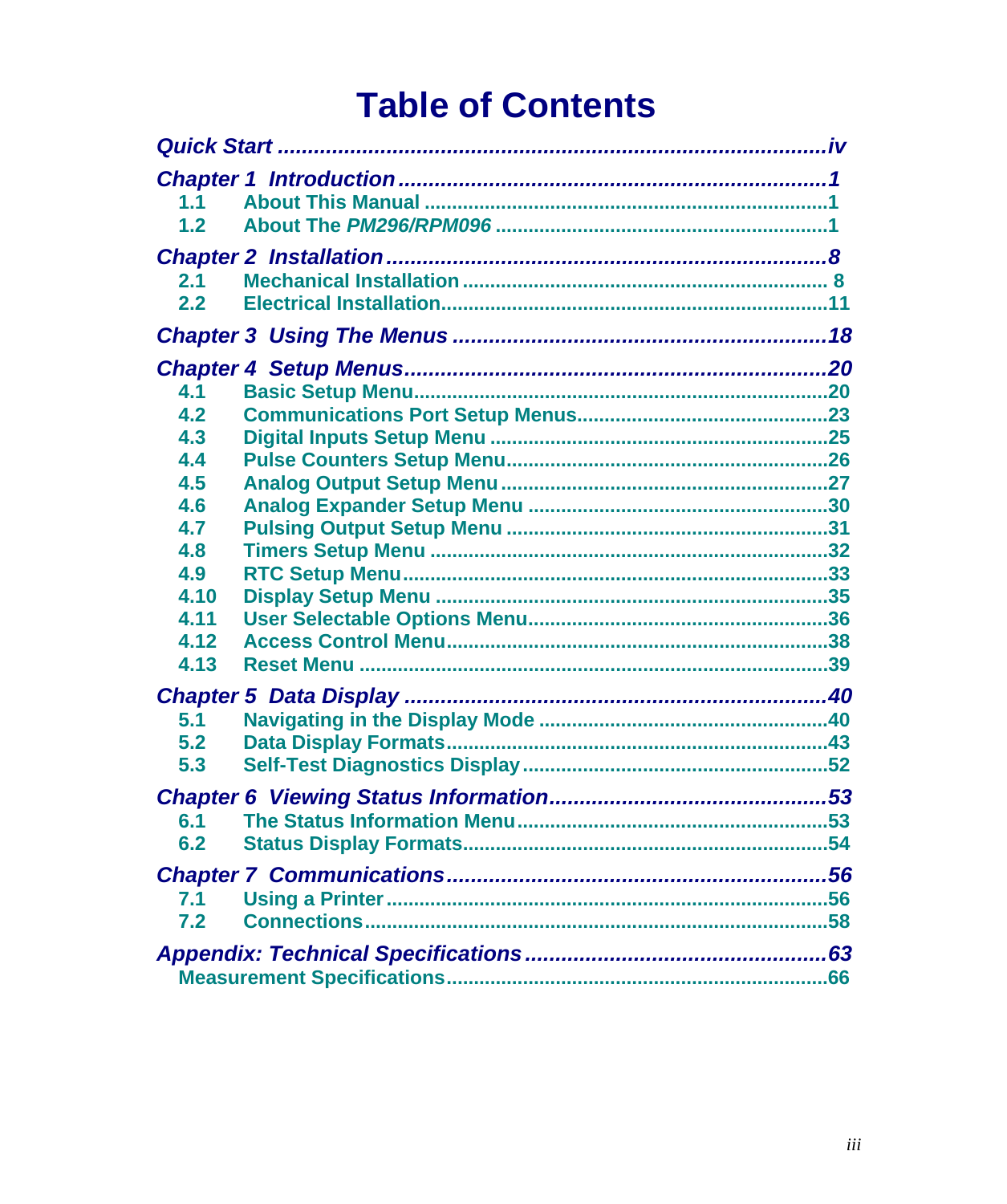## **Quick Start**

## **TYPICAL INSTALLATION : Wiring Mode 4LL3, RS-485 Connection**

*(see Sections 2.2.4 and 7.2 for complete set of diagrams)* 

## **General Schematic**

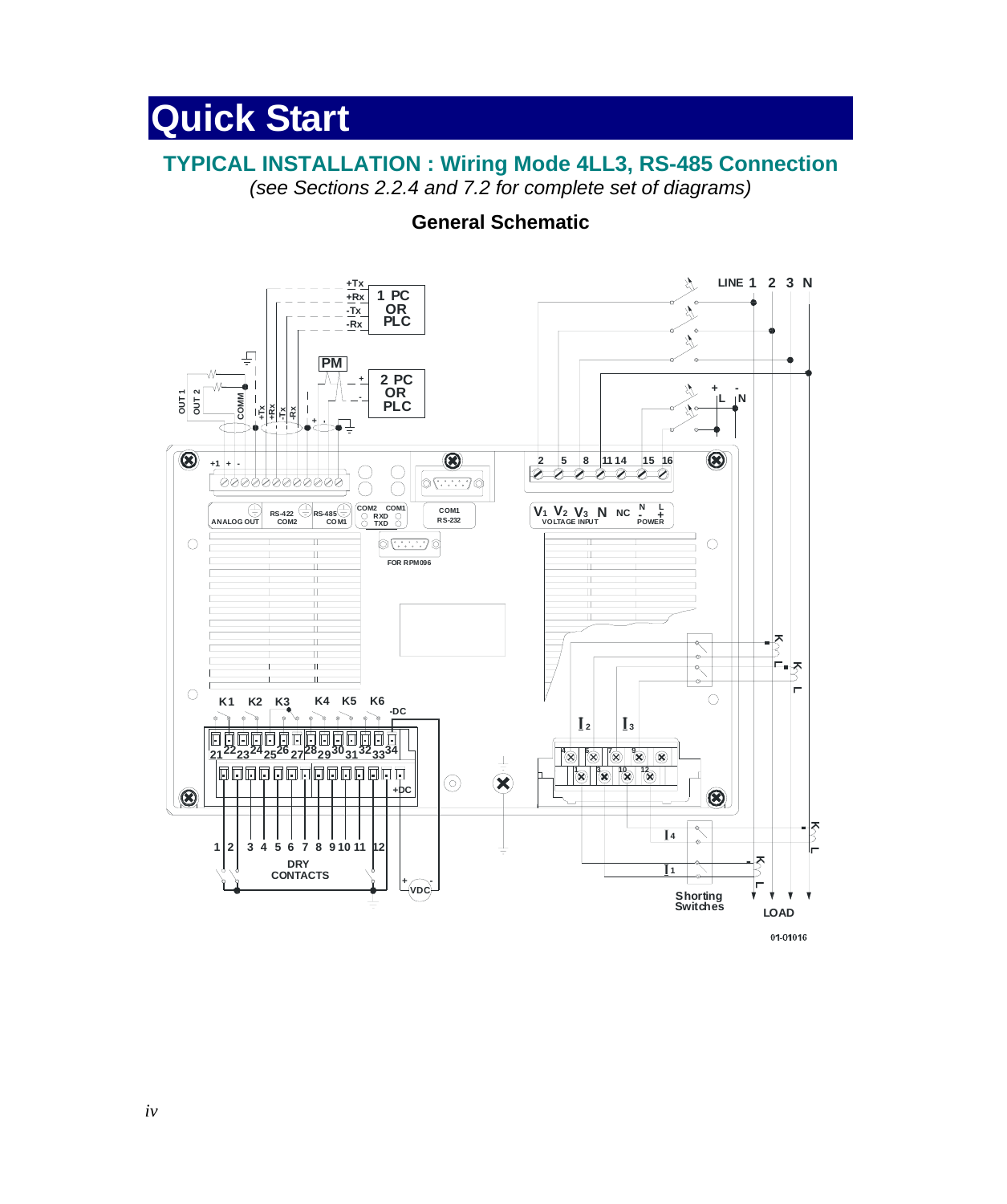## **SETUP** (see Chapter 4 for full instructions)

Setups can be performed directly on the front panel or via PComTest/PAS communication software - see Chapter 4 for details.

| <b>Performing Basic and Communications Setup</b> |  |  |                                      |  | <b>UIGHU ILDAS</b>                                                     |        |          |
|--------------------------------------------------|--|--|--------------------------------------|--|------------------------------------------------------------------------|--------|----------|
|                                                  |  |  |                                      |  |                                                                        | option | $\ $ Con |
|                                                  |  |  |                                      |  | Press SELECT $\rightarrow$ CHG $\rightarrow$ ENTER                     | value  | $4L - r$ |
|                                                  |  |  |                                      |  | Press SELECT to activate middle window; press ▲ ▼ to scroll to option. |        |          |
|                                                  |  |  |                                      |  | Press SELECT to activate lower window; press ▲ ▼ to scroll to value.   | menu   | Prt.     |
| Press                                            |  |  | <b>ENTER</b> to save selected value. |  |                                                                        | option | Pro      |



## **Basic and Communications Setup: Default Options**

| Code    | <b>Parameter</b>                   | <b>Default</b>                 | <b>Description of Options</b>                                                                              |  |  |  |  |
|---------|------------------------------------|--------------------------------|------------------------------------------------------------------------------------------------------------|--|--|--|--|
| ConF    | Wiring mode                        | 4Ln3                           | 4-wire Wye using 3 PTs                                                                                     |  |  |  |  |
| Pt      | PT ratio                           | 1.0                            | Phase potential transformer ratio                                                                          |  |  |  |  |
| Ct      | CT primary current                 | 5A                             | Primary rating of the phase current transformer                                                            |  |  |  |  |
| d.P     | Power demand<br>period             | 15                             | Length of demand period for power demand<br>calculations, in minutes. $E =$ external synch.                |  |  |  |  |
| $n$ .dp | Number of power<br>demand periods  | $\mathbf{1}$                   | No. of demand periods to be averaged for sliding<br>window demands. $1 = \text{block interval}$            |  |  |  |  |
| A.dP    | Ampere/Volt demand 900 s<br>period |                                | Length of demand period for volt/ampere demand<br>calculations, in seconds<br>$0 =$ measuring peak current |  |  |  |  |
| buF     | <b>Buffer</b> size                 | 8                              | No. of measurements for RMS sliding averaging                                                              |  |  |  |  |
| Freq    | Nominal frequency                  | 50/60 Hz                       | Nominal power utility frequency                                                                            |  |  |  |  |
| LoAd    | Maximum demand<br>load current     | 0                              | Maximum demand load current used in TDD<br>calculations<br>$0 = CT$ primary current                        |  |  |  |  |
| rSt     | Reset                              | En                             | Enabled (disable to protect all reset functions)                                                           |  |  |  |  |
| Prt.1   | Communications<br>protocol, COM 1  | <b>ASCII</b>                   | <b>ASCII protocol</b>                                                                                      |  |  |  |  |
| rS      | Interface standard                 | 485                            | RS-485 interface                                                                                           |  |  |  |  |
| Addr    | <b>Address</b>                     | ASCII: 0, Modbus: 1, DNP3.0: 0 |                                                                                                            |  |  |  |  |
| bAud    | Baud rate                          | 9600 bps                       |                                                                                                            |  |  |  |  |
| dAtA    | Data format                        | 8n (8 bits, no parity)         |                                                                                                            |  |  |  |  |
| H.Sh    | Incoming flow control nonE         |                                | No handshaking                                                                                             |  |  |  |  |
| Ctrl    | Outgoing flow control nonE         |                                | RTS signal not used                                                                                        |  |  |  |  |
| Prn.P   | Printout period                    | 1 minutes                      | Time interval between successive printouts                                                                 |  |  |  |  |
| Prt.2   | Communications<br>protocol, COM 2  | <b>ASCII</b>                   | <b>ASCII protocol</b>                                                                                      |  |  |  |  |
| rS      | Interface standard                 | 422                            | RS-422 interface                                                                                           |  |  |  |  |
| Addr    | <b>Address</b>                     | ASCII: 0, Modbus: 1, DNP3.0: 0 |                                                                                                            |  |  |  |  |
| bAud    | Baud rate                          | 9600 bps                       |                                                                                                            |  |  |  |  |
| dAtA    | Data format                        | 8n (8 bits, no parity)         |                                                                                                            |  |  |  |  |
| CPtb    | <b>ASCII compatibility</b><br>mode | diS                            | <b>Disabled</b>                                                                                            |  |  |  |  |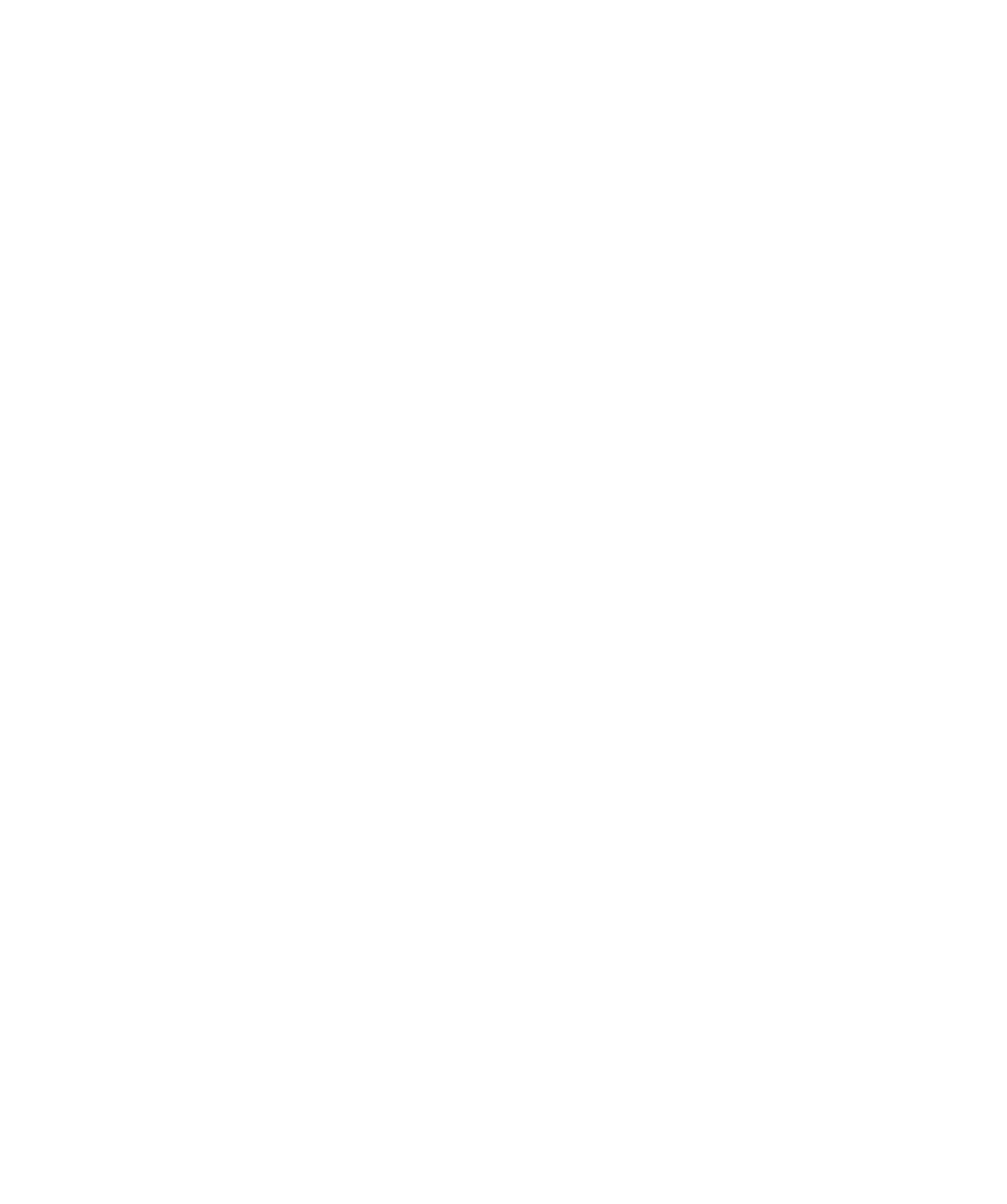## **Chapter 1 Introduction**

## **1.1 About This Manual**

This manual is intended for the user of the *PM296/RPM096* Power Quality Analyzer. The *PM296/RPM096* is a microprocessor-based instrument used for the measurement, monitoring, management and analysis of electrical parameters.

This chapter gives an overview of this manual and an introduction to the *PM296/RPM096*.

Chapter 2, *Installation*, provides instructions for mechanical and electrical installation.

Chapter 3, *Using the Menus*, presents the structure of menus for setup and status viewing.

Chapter 4, *Setup Menus*, provides instructions for performing parameter setup on the front panel.

Chapter 5, *Data Display*, guides you through the display pages.

Chapter 6, *Viewing Status Information*, tells you how to access additional status information on the instrument. This information may be useful during installation.

Chapter 7, *Communications*, provides drawings for communications connections and instructions for printing electrical parameter readings.

*Technical Specifications* for the *PM296/RPM096* are found in the *Appendix*.

## **1.2 About The** *PM296/RPM096*

The *PM296/RPM096* is an advanced microprocessor-based digital instrument that incorporates the capabilities of a network analyzer, data recorder and programmable controller. The instrument provides three-phase measurements of electrical quantities in power distribution systems, monitoring external events, operating external equipment via relay contacts, fast and long-term on-board recording of measured quantities and events, harmonic network analysis and disturbance recording.

The instrument is available in two models: the *PM296* with a front-panel display and the *RPM096* with a remote display module *RDM096*.

### **Features**

#### *Local Display*

The front panel features bright LED displays (11 windows, 9-digit energy counters) with adjustable update time.

Display auto scroll is available on the main screen with a programmable scroll interval of 2 to 15 seconds. Automatic return to the main screen is available after 30 seconds of uninterrupted use.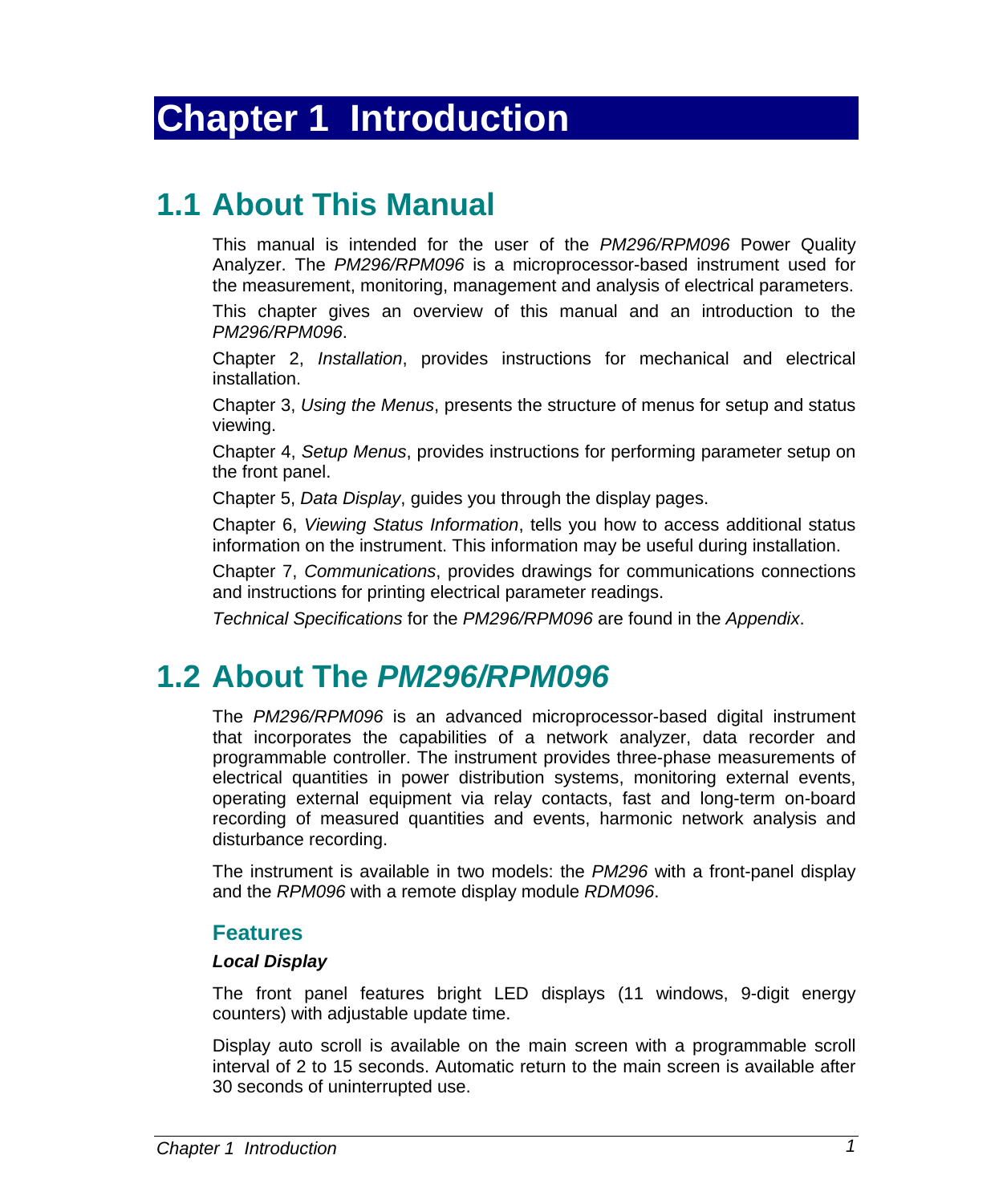#### *Remote Display Module - Optional*

The *RPM096* can be equipped with a Remote Display Module (*RDM096*) that provides local data display as well as setup capabilities. The *RDM096* is connected to the *RPM096* via a conventional DB15 connector (0.4/1.8/3.0 m cable supplied).

The display is multi-page and is composed of three windows with high-brightness digital LEDs.

**One** galvanically isolated **direct current voltage input** with options 300V, 100V or 20V.

*3 voltage* and *4 current* galvanically isolated *inputs* for direct connection to power line or via potential and current transformers.

**Setup** is menu driven, with optional password protection.

*Two communication ports* are available for RS-232/RS-485 and RS-422/RS-485 standards, with ASCII, Modbus and DNP3.0 protocols. In ASCII and Modbus protocols, 120 *assignable registers* allow the user to re-map either register address accessible in the instrument to the user assignable register area. Changing setups and resetting accumulated data through communications can be secured by the password.

*6 relays* are provided for energy pulsing (KYZ) or alarm and remote control.

*12 optically isolated status inputs* are provided for status monitoring with timestamp and for external demand and time synchronization.

*Two optically isolated analog outputs* with an internal power supply are provided for remote monitoring or control. Current loop options are 0-20mA, 4- 20mA,  $0-1$ mA,  $\pm 1$ mA,

*Real Time Clock* is provided in the PM296/RPM096E for date and time stamp log and demand interval synchronization. Standard or Daylight Savings Time (DST) with automatic time adjustment is available. DST switch dates can be configured for the use in different time zones.

#### The *TOU (Time of Use)* system:

- up to 16 TOU energy register groups, each of which can be allocated to accumulate kWh (import and export), kvarh (import and export), kVAh and energy from 12 external meters through 12 pulse inputs
- up to 3 TOU Maximum Demand register groups, each of which can be allocated to record maximum kW import and export, kvar import and export, or kVA demand
- sliding window and thermal maximum demand options
- up to 16 tariff energy registers (counters) per group
- up to 16 tariff Maximum Demand registers per group
- up to 16 daily profiles (e.g., 4 seasons, 4 daily profiles per season)
- up to 8 daily start times (tariff changes)
- 2 calendars
- automatically configurable daily and monthly TOU profile log for each allocated energy and maximum demand register using season energy tariffs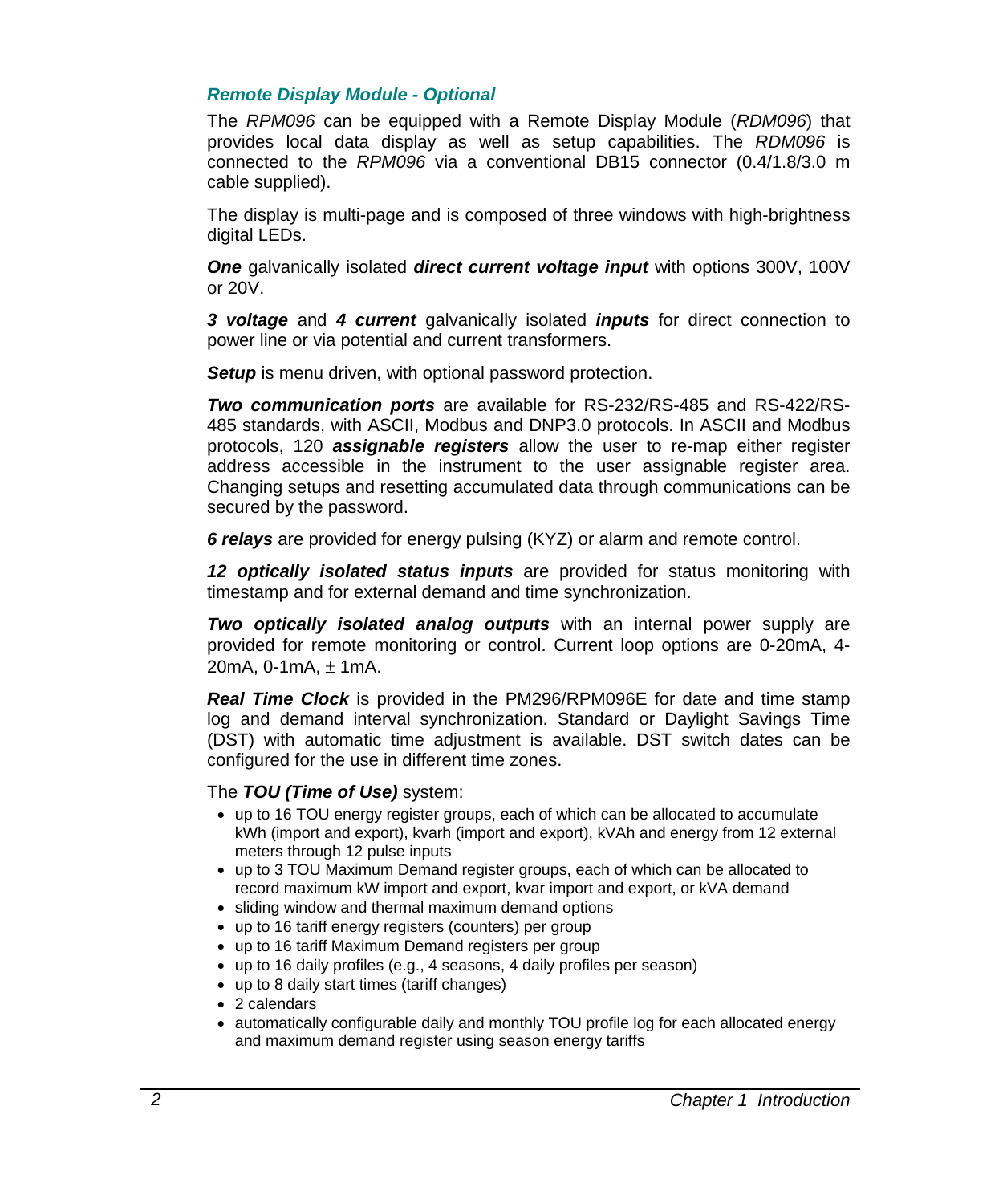*Waveform Recorder* for waveform capture and logging on different events. Along with the disturbance monitor it allows for capture and recording of various types of disturbances with a duration from one millisecond and up to tens seconds - transients, outages, sags, surges and deviations in voltage level.

*Event and data logging* on different events with real time clock and 1-Mbyte non-volatile memory:

- instrument switch on/off
- instrument setup change
- external status change
- event/alarm setpoints operations
- clock update

Each **event** record stores: date and time stamp, event name, log value (after alarm setup operation) and effect (operation or release).

**Data logging** is used for: load profile logging (at 5,15 or 30 minute intervals), TOU energy counters logging and data logging after alarm setup operation or new state of digital status input.

| Log name         | Number of bytes   | Number of daily/        | Number of   | Memory size    |
|------------------|-------------------|-------------------------|-------------|----------------|
|                  | in record         | monthly records         | days/months | (bytes)        |
| Event log        | 14                | NR (up to 10) daily     | ND.         | $14 * NR * ND$ |
| Load profile log | $NB = 4 * NP + 8$ | $NR = 1440/TI - daily$  | <b>ND</b>   | NB * NR * ND   |
| TOU energy log   | $NB = 4 * NP + 8$ | $NR = 1$ - monthly      | <b>NM</b>   | NB * NR * NM   |
| Alarm data log   | $NB = 4 * NP + 8$ | NR (up to $5$ ) - daily | <b>ND</b>   | NB * NR * ND   |
| Total memory     |                   |                         |             | 524288         |

Calculation of memory size is according to the following:

Where:

 $NP =$  number of parameters in a record (up to 16) and 8 - number of bytes for timestamp;

 $TI = time$  interval between two records, minutes.

#### **Example:**

*Event log* must store data up to 60 days (ND=60)

*Load profile log* - up to 60 days and every record consist of NP=5 parameters: voltages per phase, active and reactive powers integrated TI=5 minutes),

*Monthly TOU energy log* - 60 months and every record consist of NP=10 parameters - 4 energy tariffs and 4 TOU Maximum Demand registers, Active and Reactive Energy registers),

*Alarm Data log -* 60 days, every record consist of NP=13 parameters - 3 voltages, 3 currents, active, reactive and apparent powers, frequency, THD voltage of phases L1, L2 and L3,

Data logging requires the following memory:

| Log name         | Number of bytes<br>in one record | Number of<br>daily/monthly<br>records | Number of days<br>(months) | Memory<br>size, in<br>bytes |
|------------------|----------------------------------|---------------------------------------|----------------------------|-----------------------------|
| Event log        | 14                               | 10                                    | 60                         | 8400                        |
| Load profile log | $4 * 5 + 8 = 28$                 | $1440/5=288$                          | 60                         | 483840                      |
| TOU energy log   | $4 * 10 + 8 = 48$                |                                       | 60                         | 2880                        |
| Alarm data log   | $4 * 13 + 8 = 60$                | 5                                     | 60                         | 18000                       |
| Required memory  |                                  |                                       |                            | 513120                      |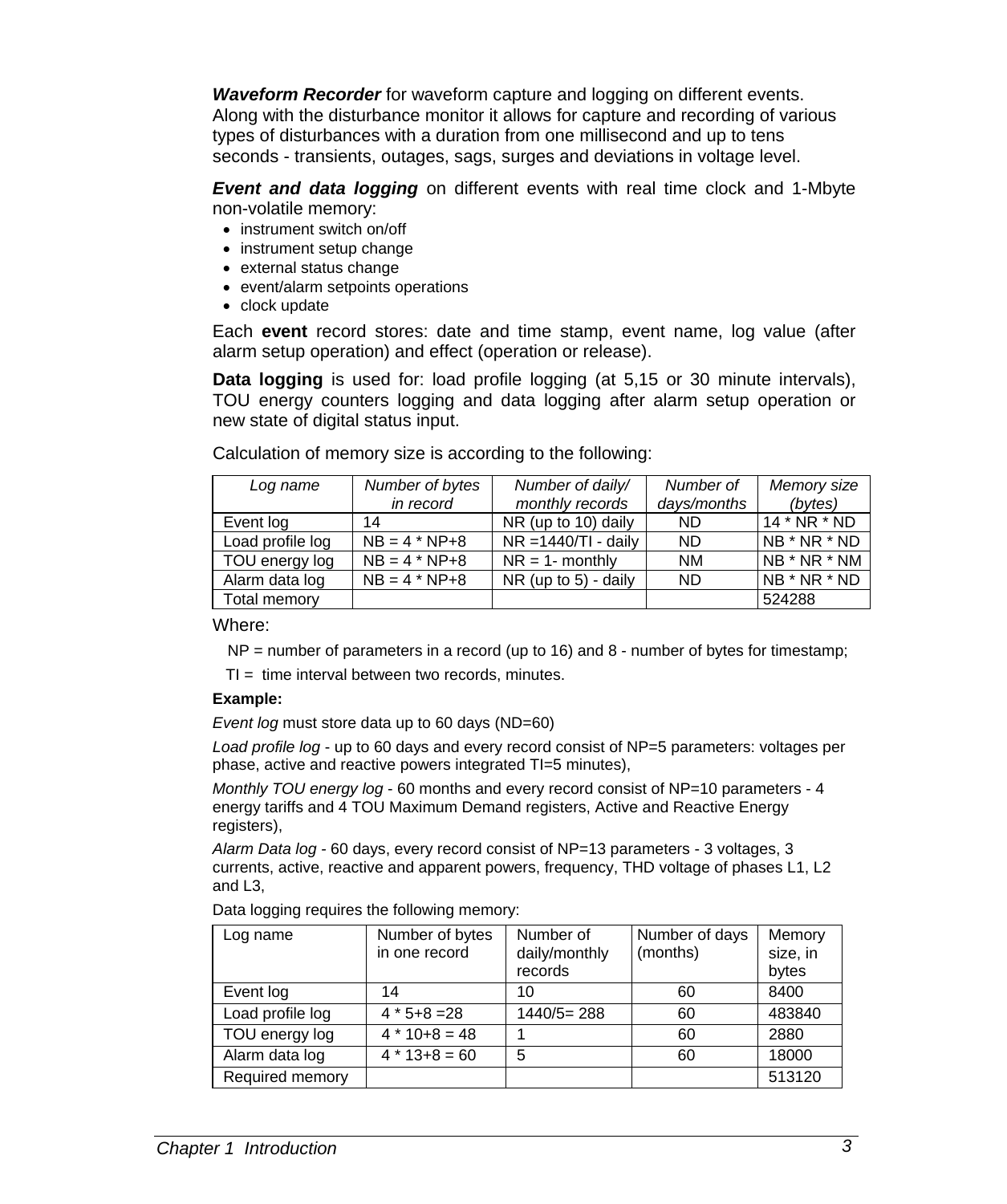*User-selectable options* are provided (see Section 4.11):

### **1) Power calculation mode (***P.cAL***)**

### **2) Energy rollover value**

This option specifies the point at which the energy value rolls over to zero.

### **3) Thermal demand calculation option (thr.d)**

This option is used to enable or disable thermal power demand calculations.

## **PM296/RPM096 Dimensions**



00-10003



*4 Chapter 1 Introduction*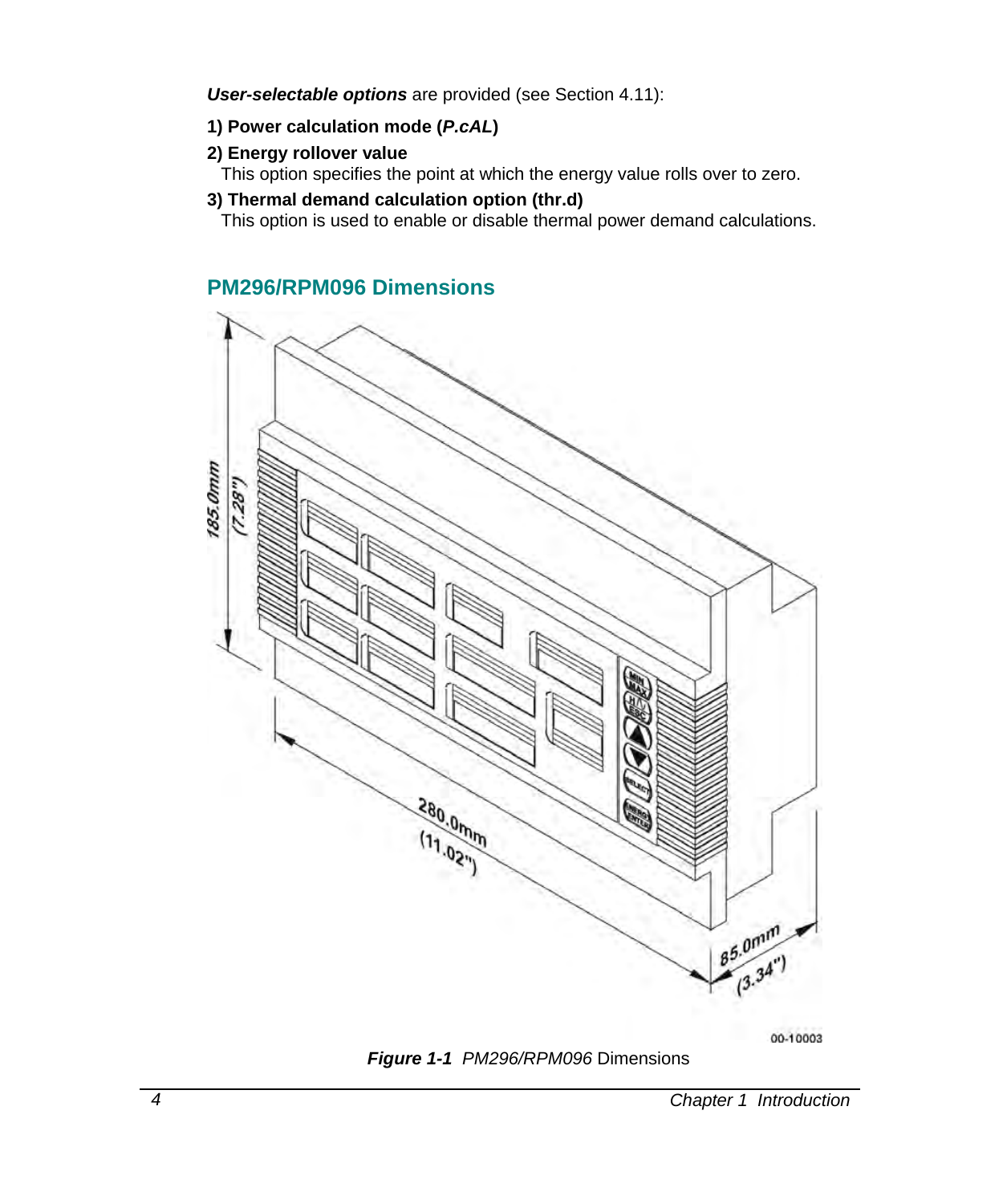## **Measured Parameters**

NOTE: Real-time values are measured over 1 cycle of fundamental frequency; Average values are of 8, 16 or 32 Real-time values

| <b>Outputs</b>                                  |               |   |                    |                     |                          |
|-------------------------------------------------|---------------|---|--------------------|---------------------|--------------------------|
| <b>Parameter</b>                                | Display Comm. |   | Analog             | <b>Pulse</b>        | <b>Alarm</b>             |
| <b>Sliding Average Values</b>                   |               |   |                    | # = setup via panel |                          |
|                                                 |               |   | $$ = setup via PC$ |                     |                          |
| Average RMS Voltage per phase                   | ✓             | ✓ | #\$                |                     | \$                       |
| Average RMS Current per phase                   | ✓             | ✓ | #\$                |                     | \$                       |
| Average Active Power per phase                  | ✓             | ✓ |                    |                     | \$                       |
| Average Reactive Power per phase                | ✓             | ✓ |                    |                     | \$                       |
| Average Apparent Power per phase                | ✓             | ✓ |                    |                     | \$                       |
| Average Power Factor per phase                  | ✓             | ✓ |                    |                     | \$                       |
| Average Total Active Power                      | ✓             | ✓ | #\$                |                     | $\overline{\mathbf{S}}$  |
| <b>Average Total Reactive Power</b>             | ✓             | ✓ | #\$                |                     | $\overline{\mathcal{S}}$ |
| Average Total Apparent Power                    | ✓             | ✓ | #\$                |                     | \$                       |
| Average Total Power Factor                      | ✓             | ✓ | #\$                |                     | \$                       |
| Average Frequency                               | ✓             | ✓ | #\$                |                     | \$                       |
| <b>Average Neutral Current</b>                  | ✓             | ✓ | #\$                |                     | $\overline{\mathbf{S}}$  |
| Average Auxiliary Current I4                    | ✓             | ✓ | #\$                |                     | $\overline{\$}$          |
| 3-phase average Voltage & Current               |               | ✓ | #\$                |                     | \$                       |
| Voltage & Current unbalance                     |               | ✓ |                    |                     | \$                       |
| Average DC Voltage                              | ✓             | ✓ |                    |                     | \$                       |
| <b>Amps &amp; Volt Demands</b>                  |               |   |                    |                     |                          |
| Ampere & Volt Demand per phase                  |               | ✓ |                    |                     | \$                       |
| Ampere Maximum Demand per phase                 | ✓             | ✓ |                    |                     | \$                       |
| Voltage Maximum Demand per phase                | ✓             | ✓ |                    |                     | \$                       |
| <b>Power Demands</b>                            |               |   |                    |                     |                          |
| Active Power Accumulated Demand Import          |               | ✓ | #\$                |                     | \$                       |
| <b>Active Power Accumulated Demand Export</b>   |               | ✓ | #\$                |                     | \$                       |
| Reactive Power Accumulated Demand Import        |               | ✓ | #\$                |                     | \$                       |
| Reactive Power Accumulated Demand Export        |               | ✓ | #\$                |                     | \$                       |
| Apparent Power Accumulated Demand               |               | ✓ | #\$                |                     | $\overline{\mathbf{S}}$  |
| Active Power Demand Import & Export             |               | ✓ |                    |                     | \$                       |
| Reactive Power Demand Import & Export           |               | ✓ |                    |                     | \$                       |
| <b>Apparent Power Demand</b>                    |               | ✓ |                    |                     | \$                       |
| Active Power Sliding Demand Import & Export     |               | ✓ |                    |                     | \$                       |
| Reactive Power Sliding Demand Import & Export   |               | ✓ |                    |                     | $\overline{\mathbf{S}}$  |
| Apparent Power Sliding Demand                   |               | ✓ |                    |                     | \$                       |
| Active Power Thermal Demand Import & Export     |               | ✓ |                    |                     | \$                       |
| Reactive Power Thermal Demand Import & Export   |               | ✓ |                    |                     | \$                       |
| Apparent Power Thermal Demand                   |               | ✓ |                    |                     | \$                       |
| Active Power Predicted Demand Import & Export   |               | ✓ |                    |                     | \$                       |
| Reactive Power Predicted Demand Import & Export |               | ✓ |                    |                     | $\overline{\mathcal{S}}$ |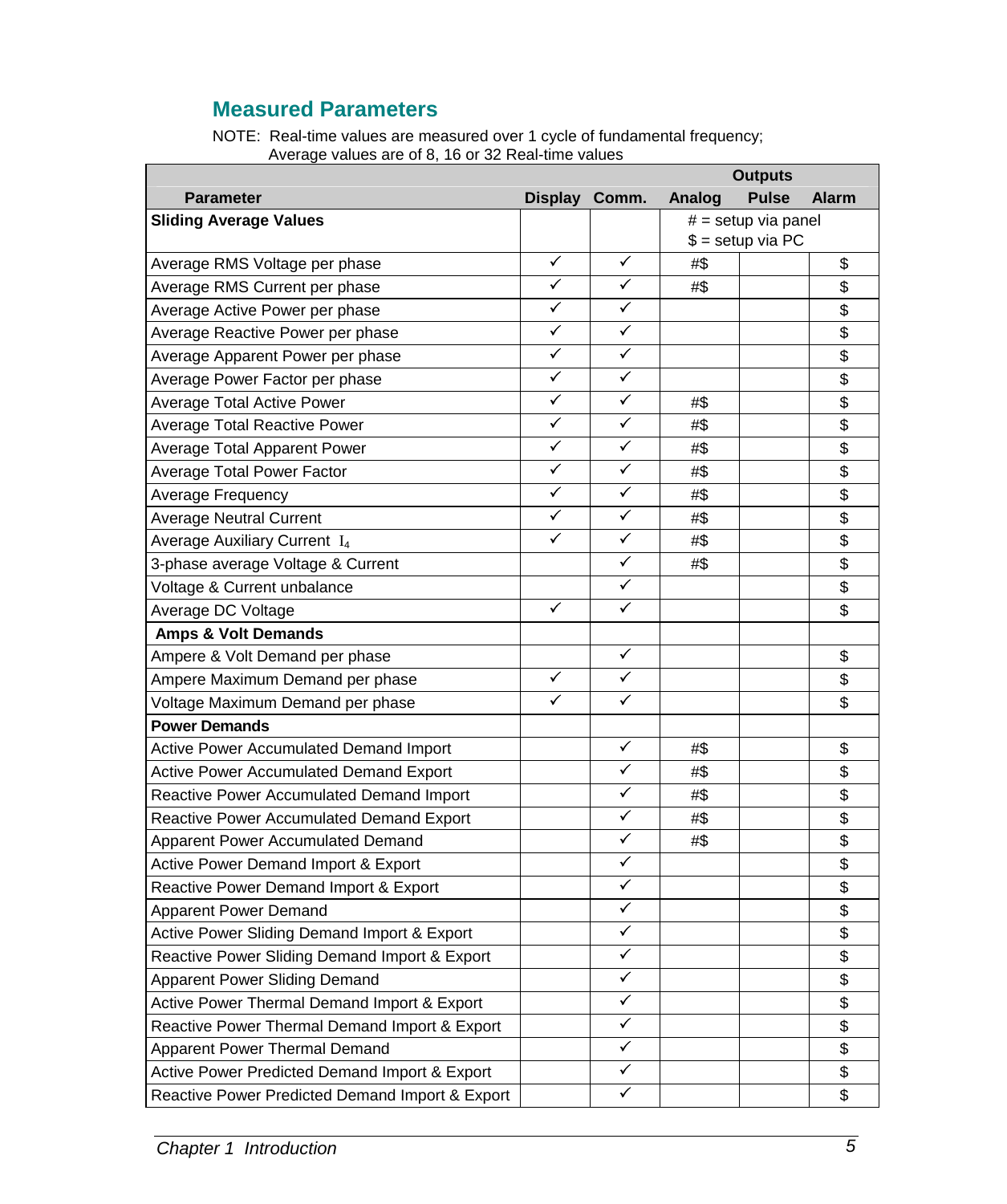|                                                                                      | <b>Outputs</b> |   |        |              |                         |
|--------------------------------------------------------------------------------------|----------------|---|--------|--------------|-------------------------|
| <b>Parameter</b>                                                                     | Display Comm.  |   | Analog | <b>Pulse</b> | <b>Alarm</b>            |
| Apparent Power Predicted Demand                                                      |                | ✓ |        |              | \$                      |
| Active Power Maximum Demand Import                                                   | ✓              | ✓ |        |              | \$                      |
| Active Power Maximum Demand Export                                                   |                | ✓ |        |              | \$                      |
| Reactive Power Maximum Demand Import                                                 | ✓              | ✓ |        |              | \$                      |
| Reactive Power Maximum Demand Export                                                 |                | ✓ |        |              | \$                      |
| Apparent Power Maximum Demand                                                        | ✓              | ✓ |        |              | \$                      |
| Total Energy                                                                         |                |   |        |              |                         |
| <b>Total Active Energy Import</b>                                                    | ✓              | ✓ |        | #\$          |                         |
| Total Active Energy Export                                                           | ✓              | ✓ |        | #\$          |                         |
| <b>Total Active Energy Net</b>                                                       |                | ✓ |        |              |                         |
| Total Active Energy Absolute                                                         |                | ✓ |        | #\$          |                         |
| Total Reactive Energy Import                                                         | ✓              | ✓ |        | #\$          |                         |
| Total Reactive Energy Export                                                         | ✓              | ✓ |        | #\$          |                         |
| Total Reactive Energy Net                                                            |                | ✓ |        |              |                         |
| Total Reactive Energy Absolute                                                       |                | ✓ |        | #\$          |                         |
| Total Apparent Energy                                                                | ✓              | ✓ |        | #\$          |                         |
| Volt-hours                                                                           | ✓              | ✓ |        |              |                         |
| Ampere-hours                                                                         | ✓              | ✓ |        |              |                         |
| <b>TOU Registers</b>                                                                 |                |   |        |              |                         |
| 16 Energy registers                                                                  | ✓              | ✓ |        |              |                         |
| 3 Maximum demand registers (selectable kW import                                     |                |   |        |              |                         |
| & export, kvar import & export, kVA, sliding window                                  |                |   |        |              |                         |
| or thermal demand)                                                                   |                | ✓ |        |              |                         |
| 16 Tariffs for each TOU register<br><b>Harmonic Parameters</b>                       |                |   |        |              |                         |
| Voltage THD per phase                                                                | ✓              | ✓ | #\$    |              | \$                      |
| Current THD per phase                                                                | ✓              | ✓ | #\$    |              | \$                      |
| Current TDD per phase                                                                | ✓              | ✓ | #\$    |              | $\overline{\mathbb{S}}$ |
| K-factor per phase                                                                   | ✓              | ✓ | #\$    |              | \$                      |
| Voltage harmonics per phase up to 40th                                               | ✓              | ✓ |        |              | \$                      |
|                                                                                      | ✓              | ✓ |        |              | \$                      |
| Current harmonics per phase up to 40th<br>Harmonic Values (odd harmonics up to 39th) |                |   |        |              |                         |
| Harmonic Voltage & Current per phase                                                 | ✓              | ✓ |        |              | \$                      |
| Harmonic total kW, PF                                                                | ✓              | ✓ |        |              | \$                      |
| Harmonic total kvar                                                                  | ✓              | ✓ |        |              | \$                      |
| <b>Real-time (RT) Values</b>                                                         |                |   |        |              |                         |
|                                                                                      |                | ✓ | #\$    |              | \$                      |
| RT RMS Voltage per phase<br>RT RMS Current per phase                                 |                | ✓ | #\$    |              | \$                      |
|                                                                                      |                | ✓ |        |              | \$                      |
| RT Active Power per phase<br>RT Reactive Power per phase                             |                | ✓ |        |              | $\overline{\mathbb{S}}$ |
|                                                                                      |                | ✓ |        |              | \$                      |
| RT Apparent Power per phase                                                          |                |   |        |              |                         |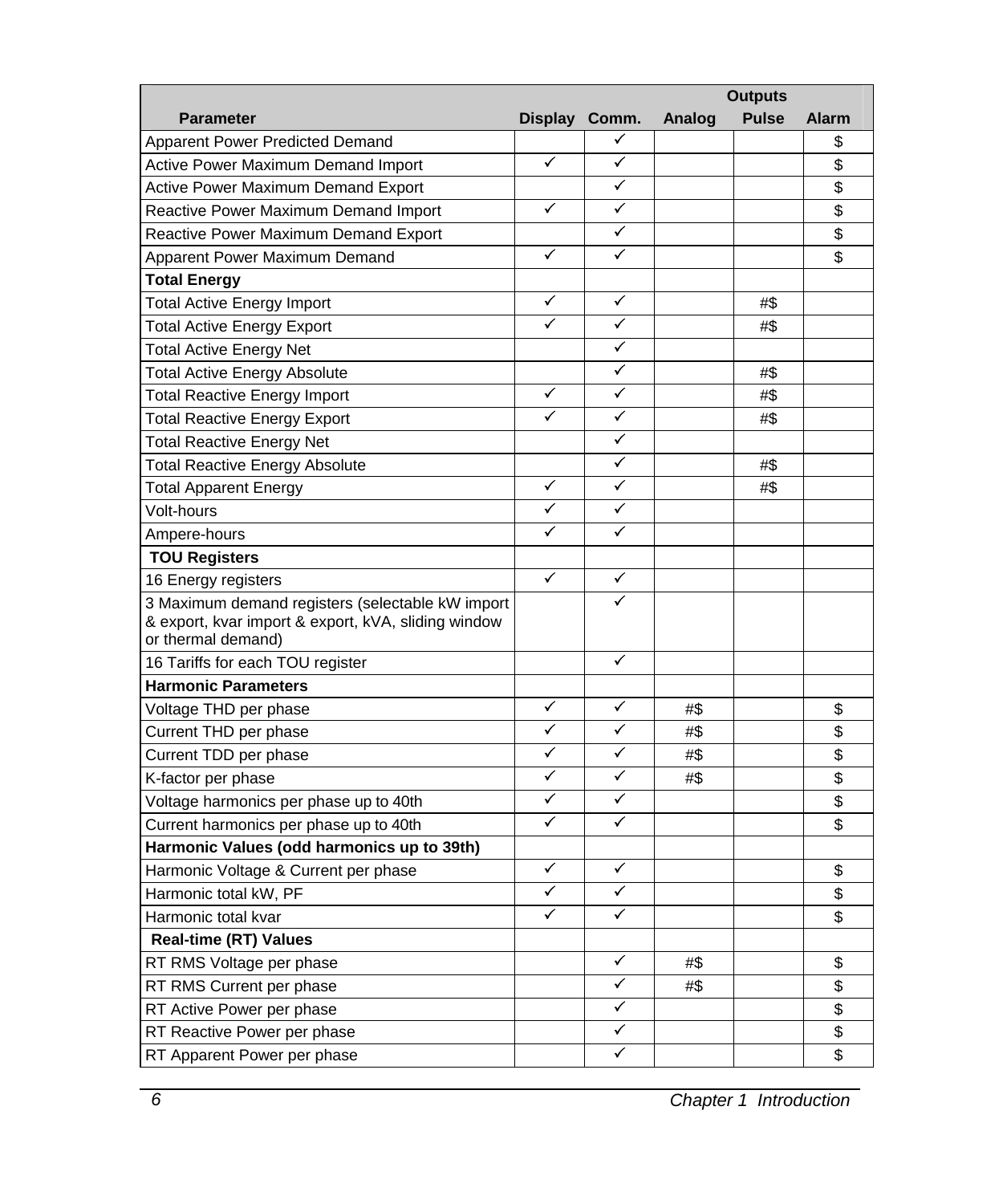|                                               |               |              |        | <b>Outputs</b> |              |
|-----------------------------------------------|---------------|--------------|--------|----------------|--------------|
| <b>Parameter</b>                              | Display Comm. |              | Analog | <b>Pulse</b>   | <b>Alarm</b> |
| RT Power Factor per phase                     |               | ✓            |        |                | \$           |
| <b>RT Total Active Power</b>                  |               | ✓            | #\$    |                | \$           |
| <b>RT Total Reactive Power</b>                |               | ✓            | #\$    |                | \$           |
| RT Total Apparent Power                       |               | $\checkmark$ | #\$    |                | \$           |
| <b>RT Frequency</b>                           |               | ✓            | #\$    |                | \$           |
| <b>RT Neutral Current</b>                     |               | ✓            | #\$    |                | \$           |
| <b>RT Total Power Factor</b>                  |               | ✓            | #\$    |                | \$           |
| RT Auxiliary Current I <sub>4</sub>           | ✓             | ✓            | #\$    |                | \$           |
| 3-phase RT Voltage & Current                  |               | ✓            |        |                | \$           |
| RT Voltage & Current unbalance                |               | $\checkmark$ |        |                | \$           |
| RT DC Voltage                                 | ✓             | ✓            | #\$    |                | \$           |
| Min/Max Logging                               |               |              |        |                |              |
| Min/Max A, V, Frequency, total kW, kvar, kVA, | $\checkmark$  | $\checkmark$ |        |                | \$           |
| Min/Max log for all real-time parameters      |               | ✓            |        |                | \$           |
| Programmable Min/Max for harmonic values      |               | ✓            |        |                | \$           |
| <b>Voltage Disturbance</b>                    |               |              |        |                | \$           |
| <b>Phase Rotation</b>                         | ✓             |              |        |                | \$           |
| <b>Phase Angles</b>                           | $\checkmark$  |              |        |                |              |
| Day and Time                                  | ✓             | ✓            |        |                | \$           |
| <b>Pulse Counters</b>                         | ✓             | ✓            |        |                | \$           |
| <b>Remote Relay Control</b>                   |               | ✓            |        |                |              |
| <b>Inputs &amp; Outputs Status</b>            |               |              |        |                |              |
| <b>Digital Inputs Status</b>                  | ✓             | $\checkmark$ |        |                | \$           |
| <b>Alarm Relay Status</b>                     | $\checkmark$  | ✓            |        |                | \$           |
| Alarm Trigger Status                          |               | ✓            |        |                |              |
| <b>Self-diagnostic Tests</b>                  | ✓             | ✓            |        |                |              |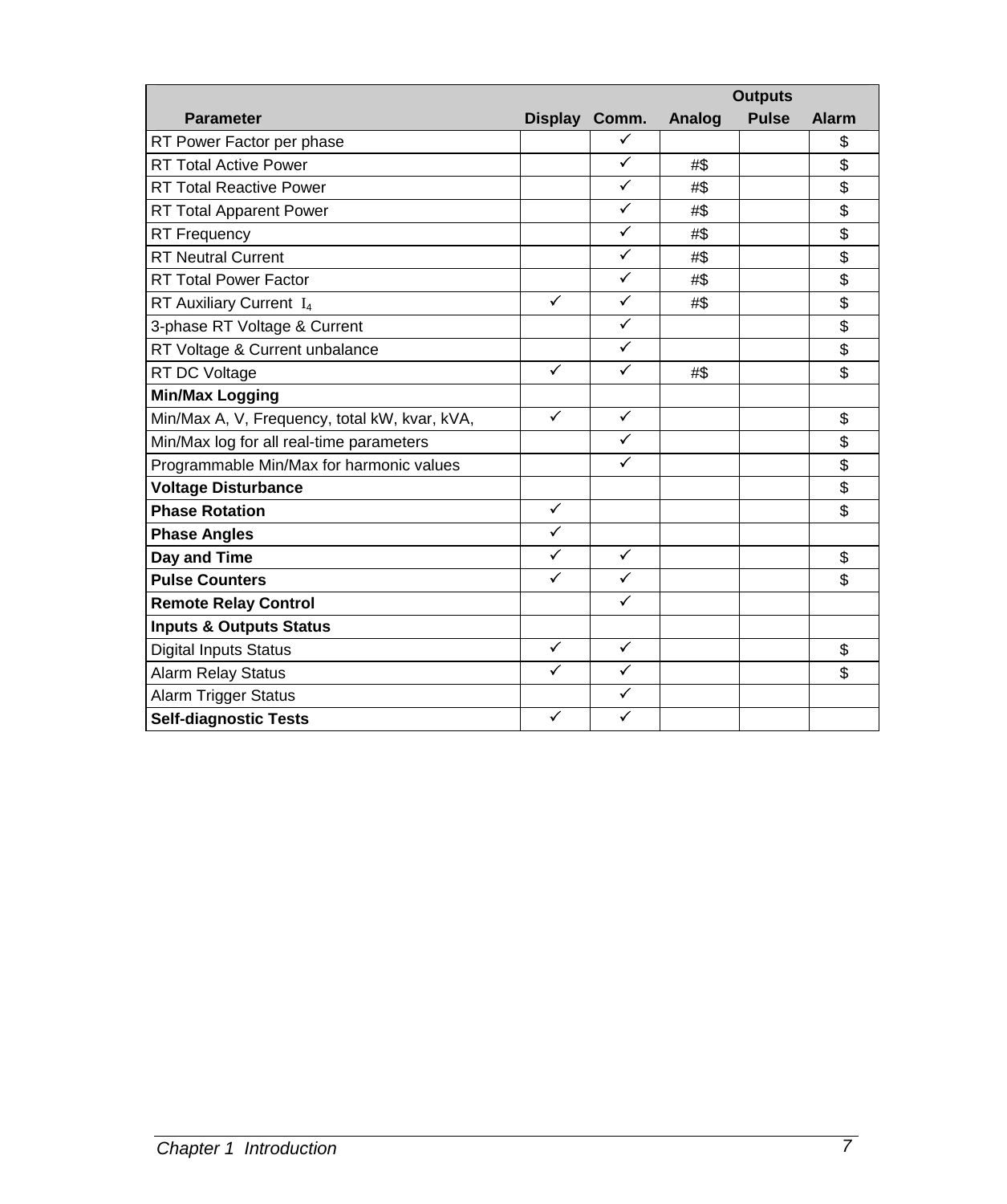## **Chapter 2 Installation**

## **2.1 Mechanical Installation**



*Figure 2-1* Front Mounting of the PM296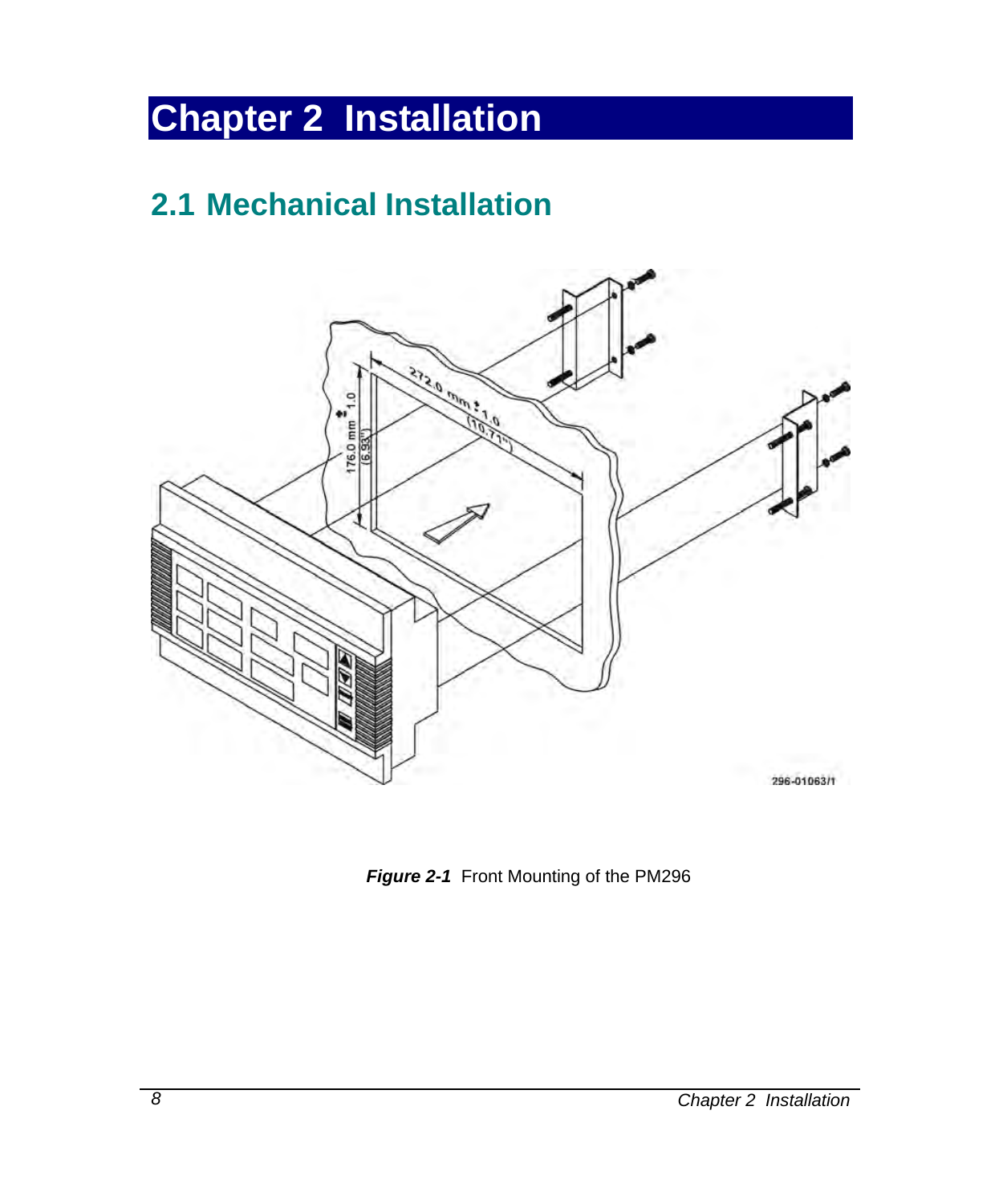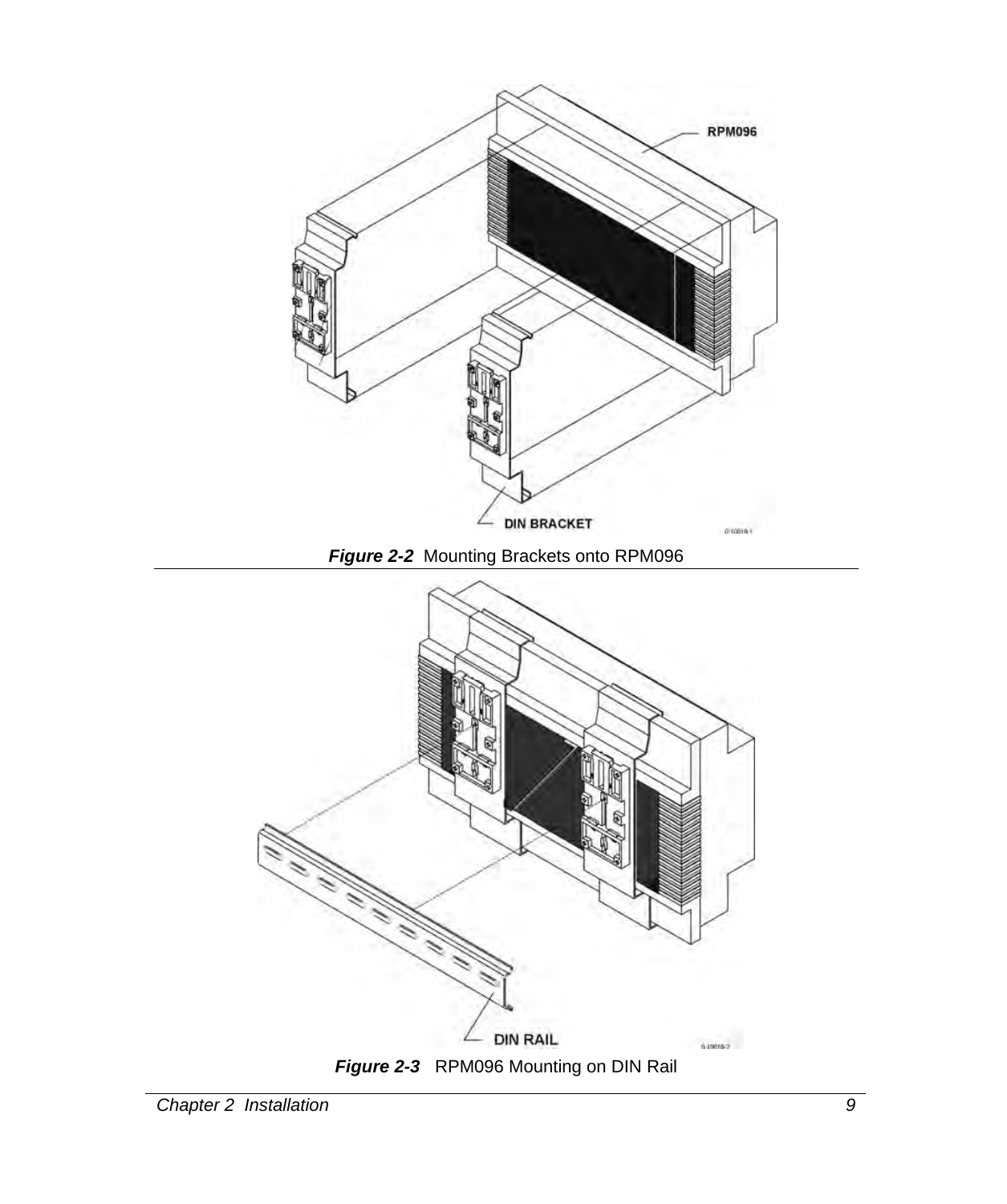

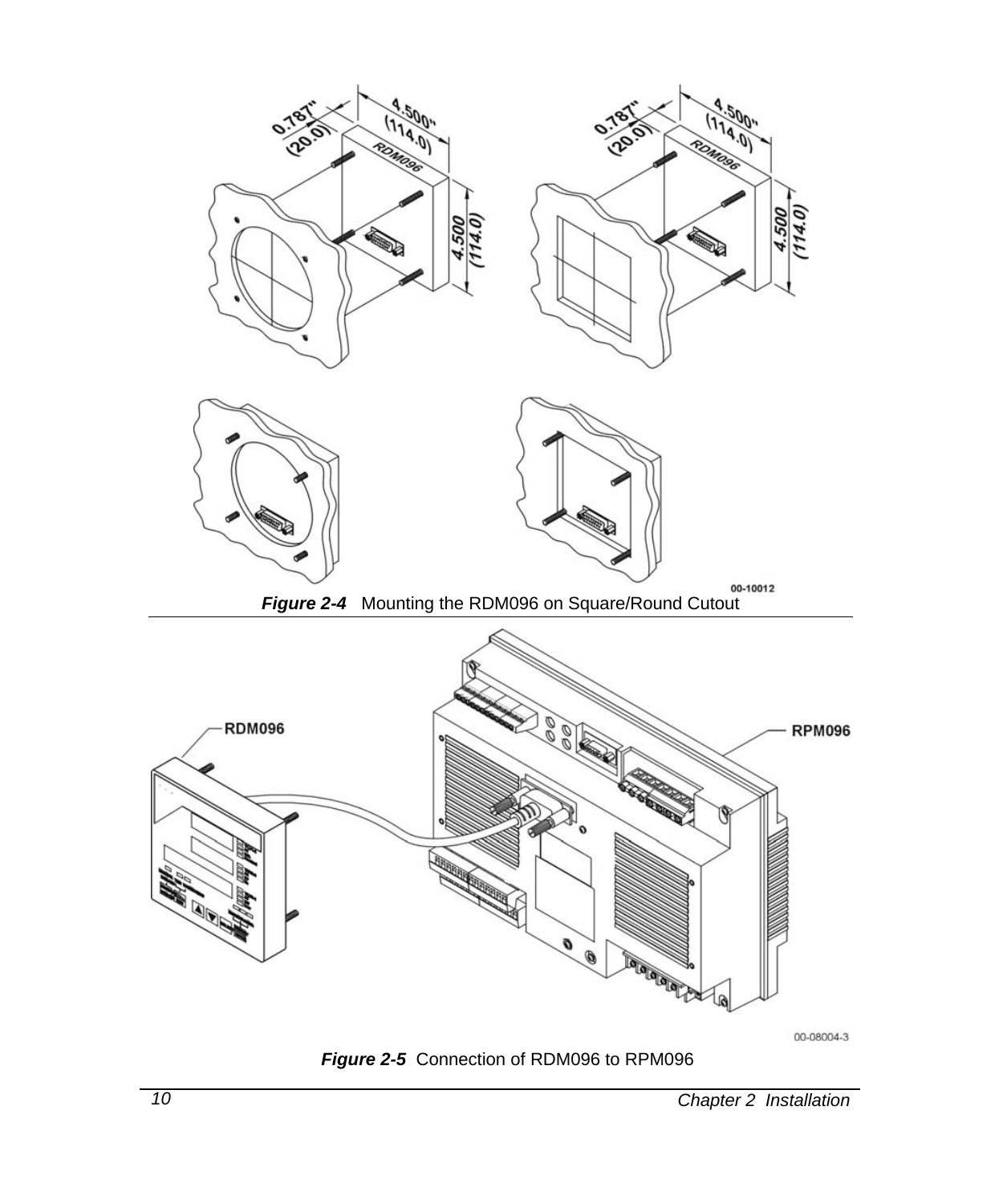## **2.2 Electrical Installation**

) **Before installation ensure that all incoming power sources are shut OFF. Failure to observe this practice can result in serious or even fatal injury and damage to equipment.** 

See *General Schematic* on page iv.

## *2.2.1 Power Source Connection*

The power source can be dedicated-fused, or from a monitored voltage if it is within the instrument's power supply range.

AC power supply: line to terminal 16; neutral to terminal 15. DC power supply: positive to terminal 16; negative to terminal 15.

## *2.2.2 Current Inputs*

To ensure accurate readings, the input current should not exceed 2A RMS and 2.82A amplitude for the 1A CT secondary, or 10A RMS and 14.2A amplitude for the 5A CT secondary.

Copper wiring  $2.5 - 4$  mm<sup>2</sup> (13 -11 AWG) should be used.

## *2.2.3 Ground*

Connect the chassis ground of the *PM296/RPM096* to the switchgear earth ground using dedicated wire greater than 2 mm $^{2}/14$  AWG.

## *2.2.4 Voltage Inputs*

*Input of 690V (Standard):* To ensure accurate readings, the measured voltage between terminals 2-5, 5-8 and 8-2 should not exceed 790V AC RMS, and the measured voltage between terminals 2-11, 5-11 and 8-11 should not exceed 460V AC RMS and 695V amplitude. Use any of the seven wiring configurations shown in *Figures 2-6* through *2-12*.

*Input of 120V (Option U):* To ensure accurate readings, the measured voltage between terminals 2-5, 5-8, 8-2, 2-11, 5-11 and 8-11 should not exceed 144V AC RMS and 225V amplitude. 120V input usually implies use of a potential transformer (PT). The PT requires use of any of the four wiring configurations shown in *Figures 2-8* through *2-11*.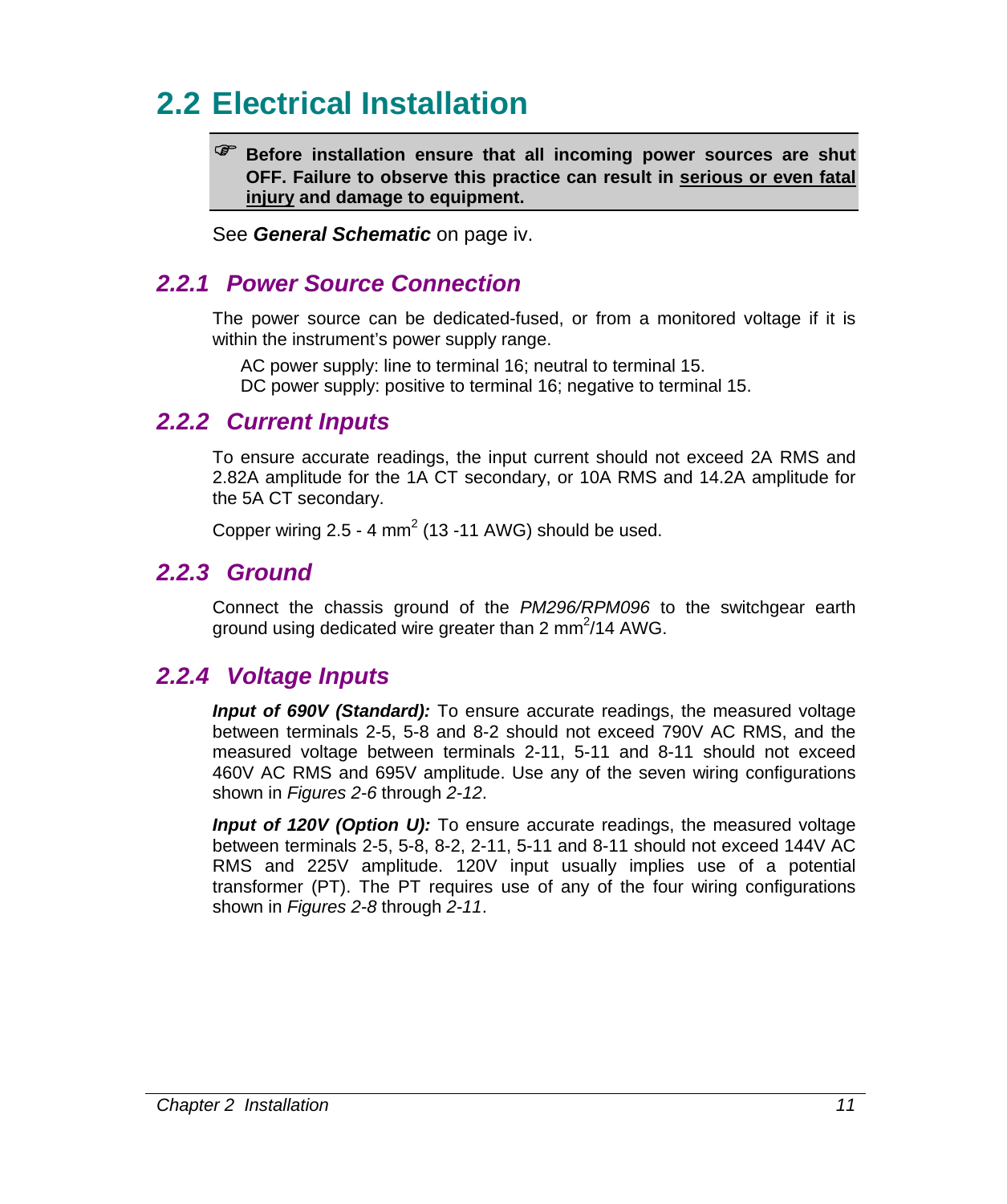| <b>Wiring Configuration</b>                                      |                            | Wiring   |
|------------------------------------------------------------------|----------------------------|----------|
| (See parameter setup instructions in Section 4.1)                | Code for Setup See Figure: |          |
| 3-wire direct connection using 2 CTs (2-element)                 | 3dir2                      | $2 - 6$  |
| 4-wire WYE direct connection using 3 CTs (3-element)             | 4Ln3 or 4LL3               | $2 - 7$  |
| 4-wire WYE connection using 3 PTs, 3 CTs (3-element)             | 4Ln3 or 4LL3               | $2 - 8$  |
| 3-wire open delta connection using 2 PTs, 2 CTs (2-element)      | 30P <sub>2</sub>           | $2-9$    |
| 4-wire WYE connection using 2 PTs, 3 CTs (21/2-element)          | 3Ln3 or3LL3                | $2 - 10$ |
| 3-wire open delta connection using 2 PTs, 3 CTs (21/2 - element) | 3OP3                       | $2 - 11$ |
| 4-wire delta direct connection using 3 CTs (3-element)           | 4Ln3 or 4LL3               | $2 - 12$ |





Three Wire Direct Connection Using 2 CTs (2-element) Wiring Mode *=* **3dir2**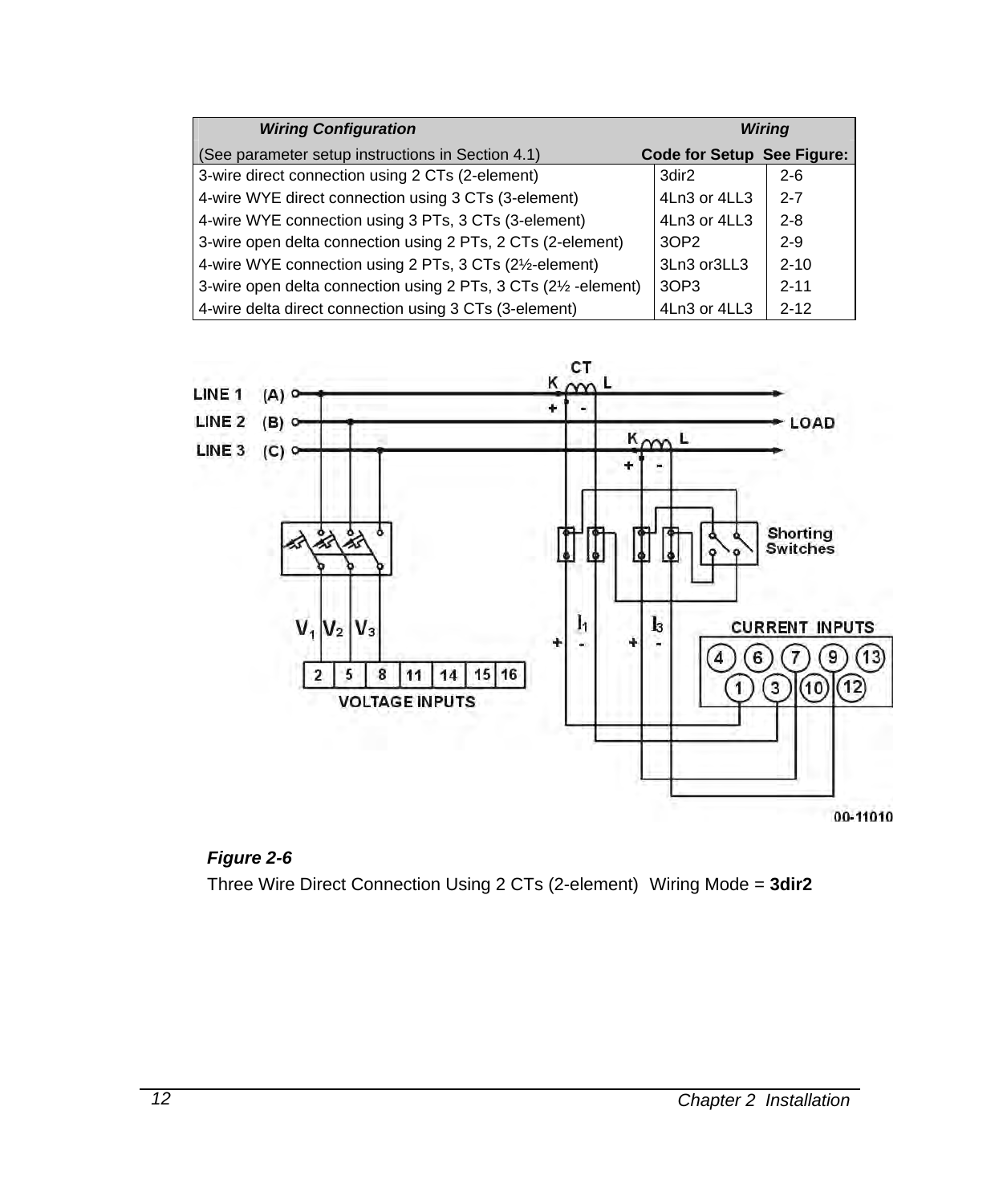



00-11011





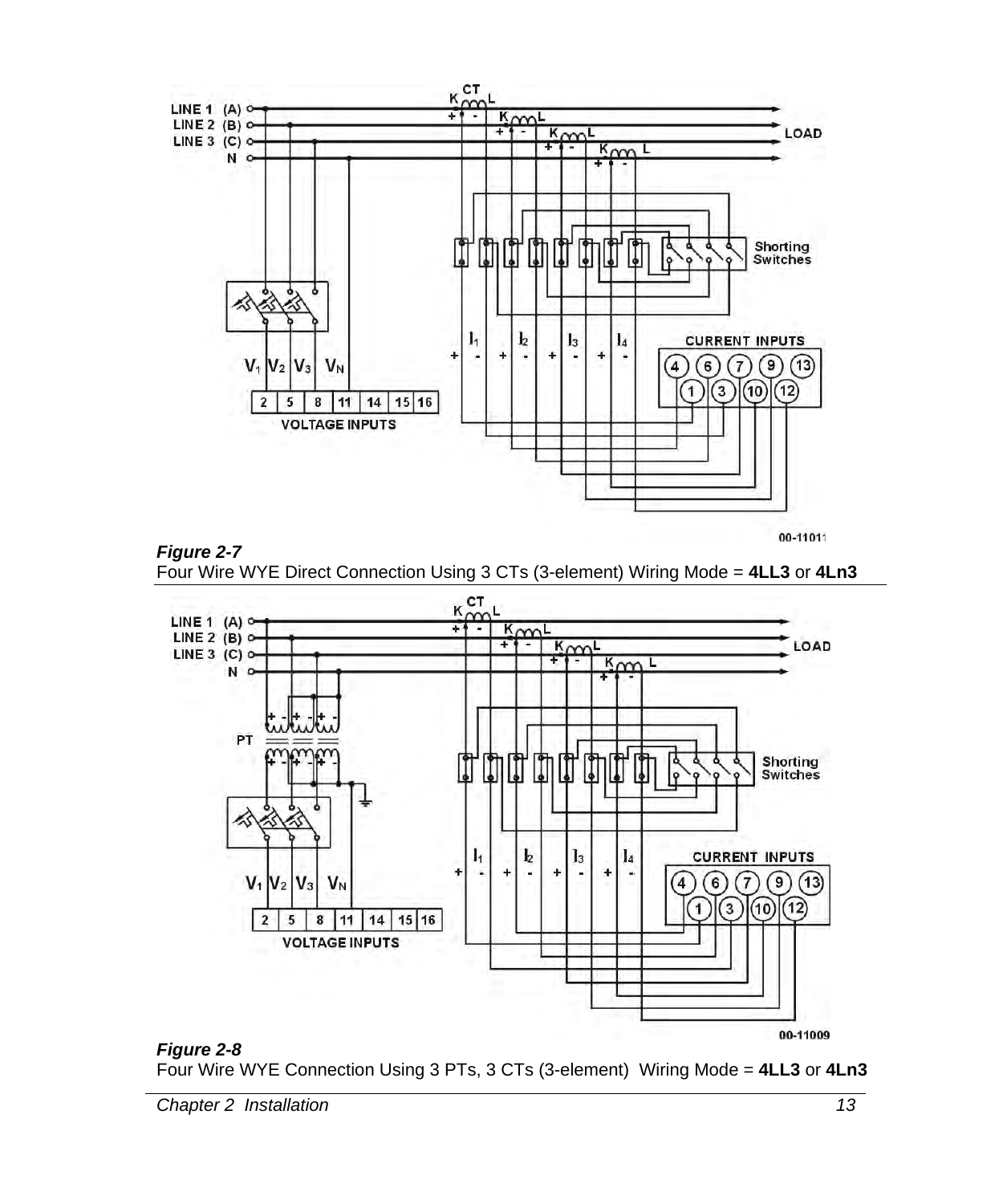

*Figure 2-9*  Three Wire Open Delta Connection Using 2 PTs, 2 CTs (2-element) Wiring Mode = **3OP2**



### *Figure 2-10*

Four Wire Wye Connection Using 2 PTs, 3 CTs (2½-element) Wiring Mode = **3LL3** or **3Ln3**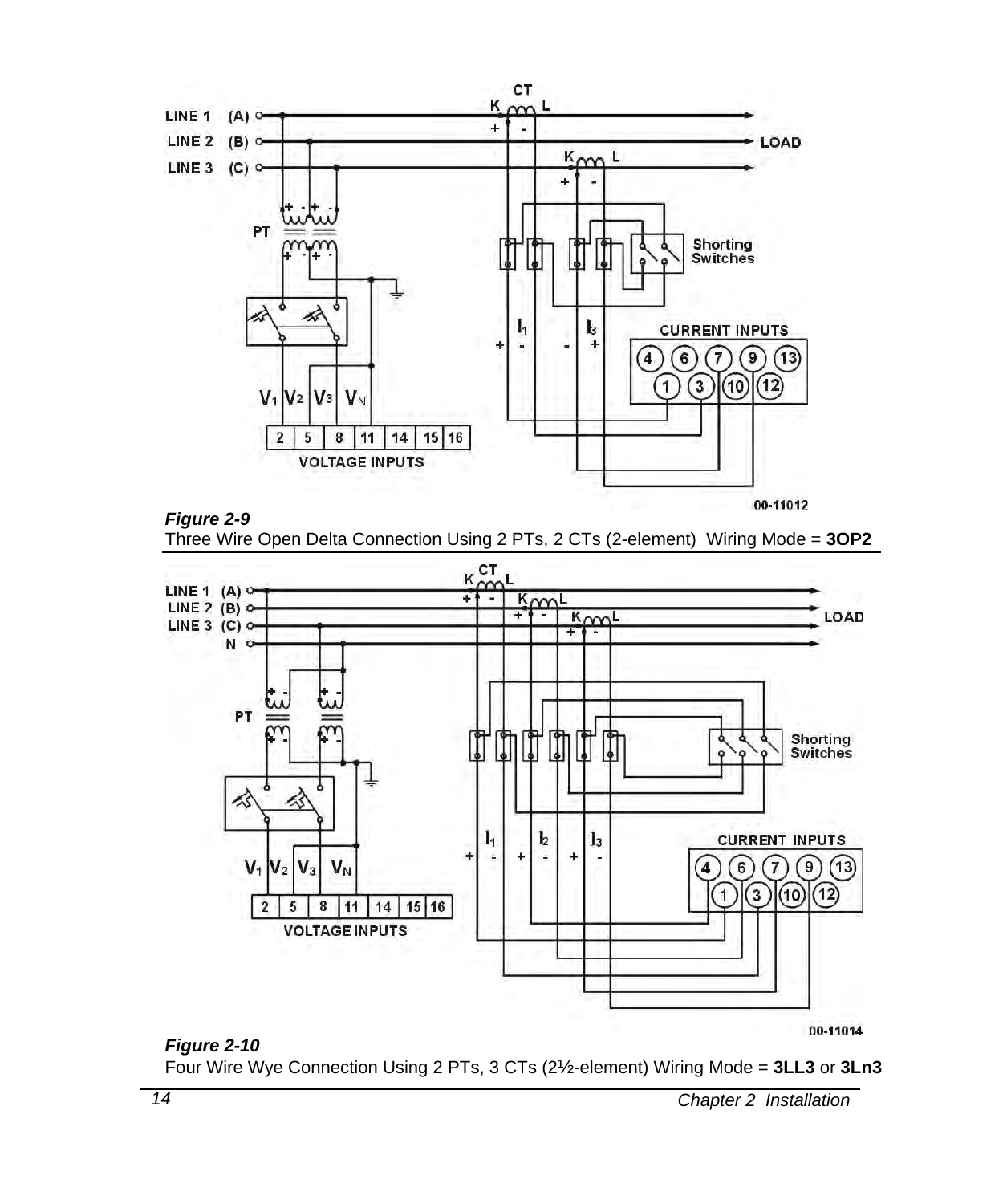





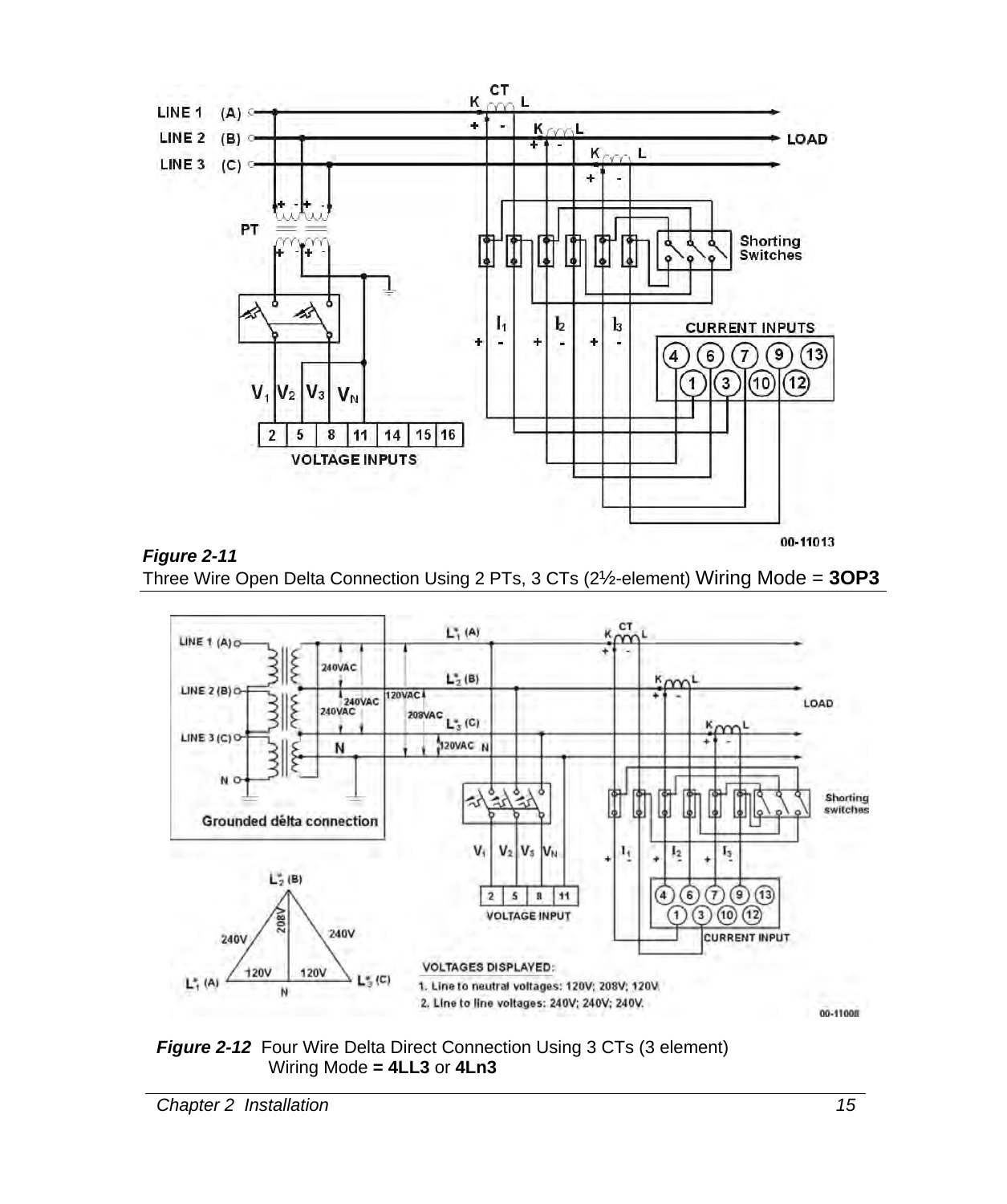## *2.2.5 Relays*

Six relays are provided for energy pulsing, alarms or remote control. **REAR VIEW** 



*Figure 2-13* Relays Connection

## *2.2.6 Status Inputs*

12 optically isolated status inputs are provided for status monitoring and external synchronization of power demand period and time.



*Figure 2-14* Status Inputs Connection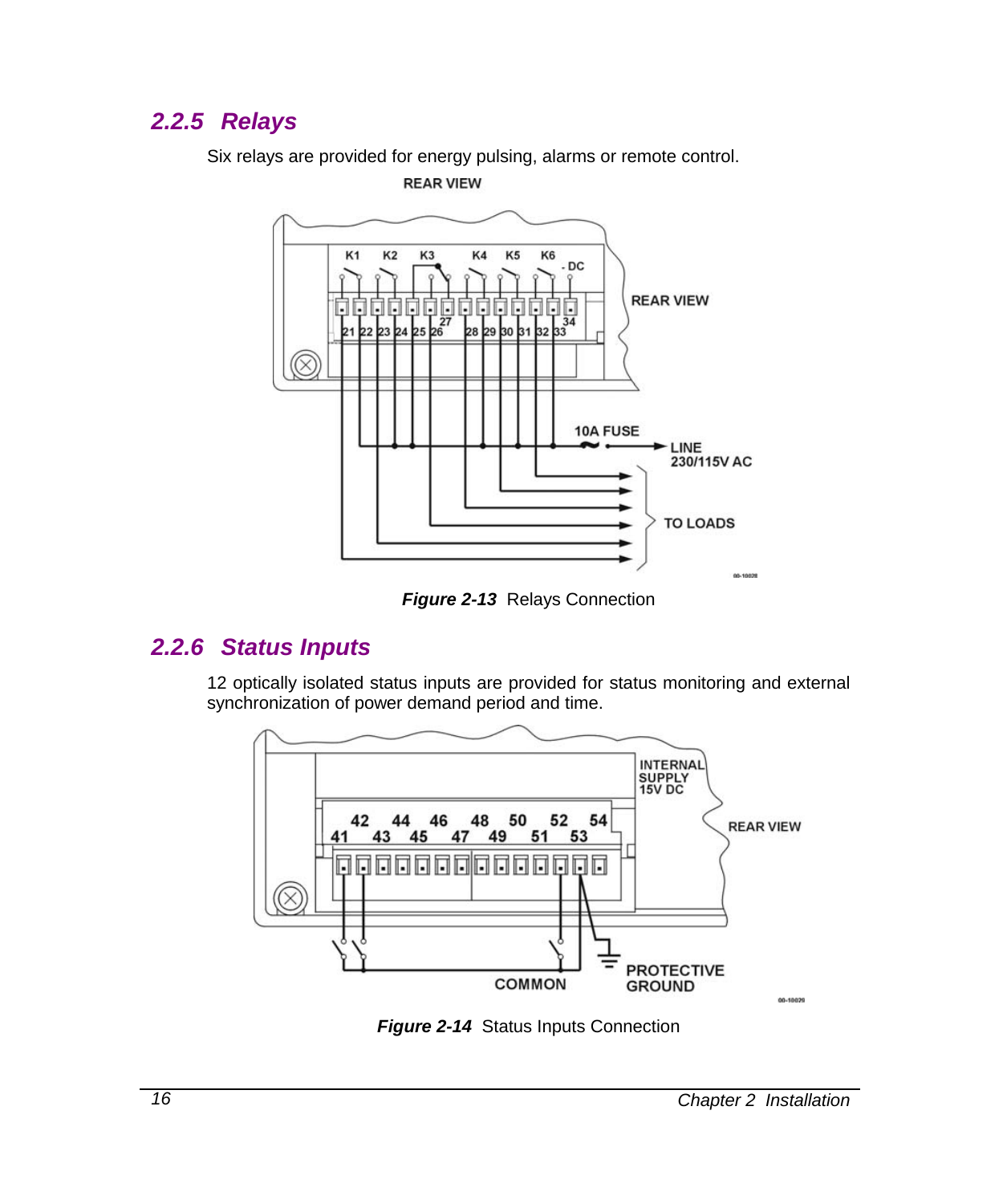## *2.2.7 Analog Output*

The *PM296/RPM096* provides two optically isolated analog outputs with an internal power supply and current output options of 0-20 mA and 4-20 mA (current loop load of up to 500 Ohm), 0-1 mA and  $\pm$ 1 mA (current loop load of up to 10 kOhm).



**Figure 2-15** Analog Output Connection

## *2.2.8 DC Input*



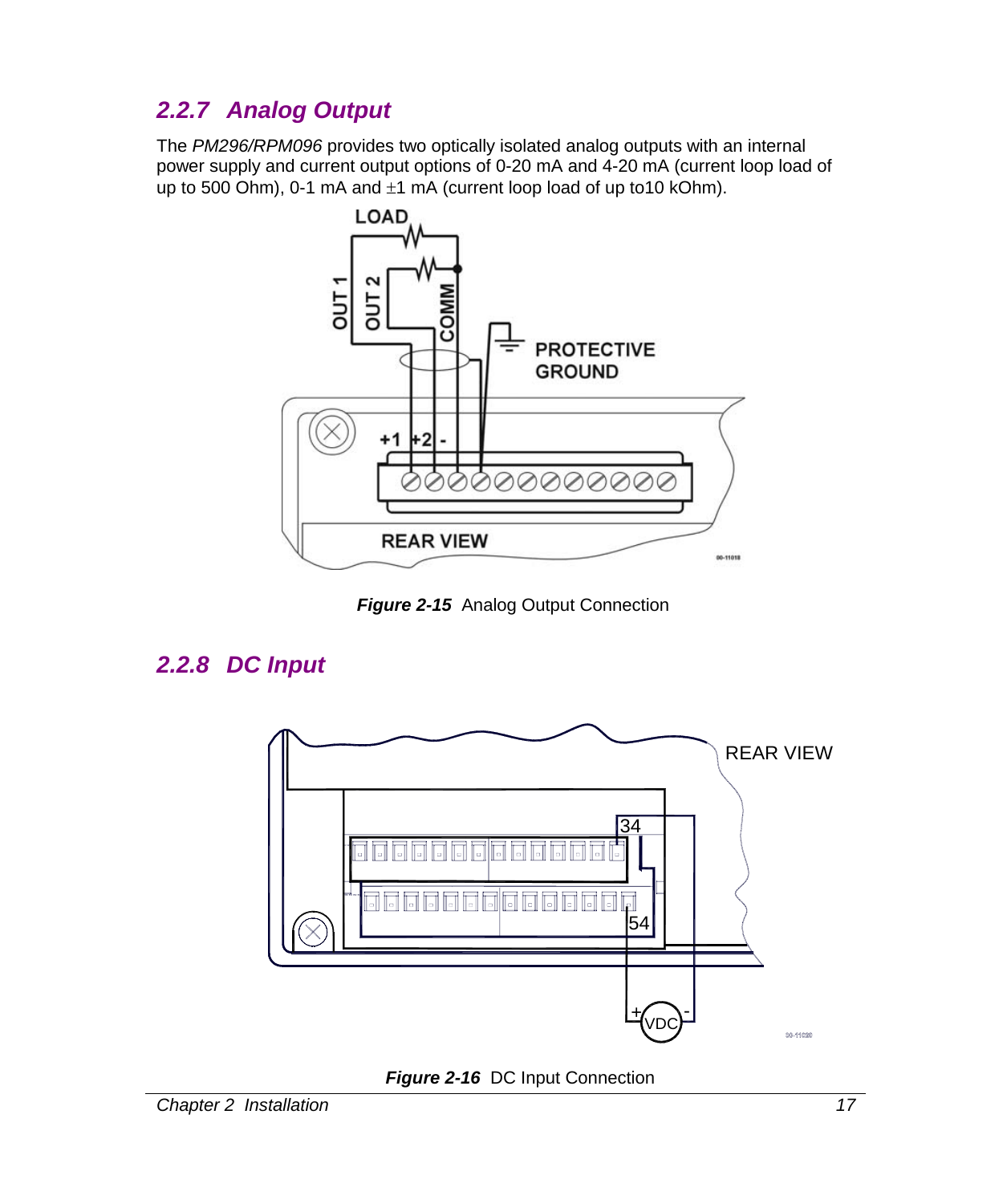## **Chapter 3 Using The Menus**

Press and release **SELECT** to enter the setup mode. The primary menus will appear:

- Setup Options Menu
- Setup Change Menu (see Chapter 4)

Status Information Menu (see Chapter 6)

Press **SELECT** again to activate the window of the desired primary menu. Press **ENTER** .

| Select CHG to initialize or modify the instrument setup, or to clear the<br>accumulated values stored in the instrument. Entry to this menu can be<br>protected by a password. |
|--------------------------------------------------------------------------------------------------------------------------------------------------------------------------------|
| CHG<br><b>SELECT</b><br><b>ENTER</b>                                                                                                                                           |
| Select StA to view extended status information which may be useful<br>during installation and in certain applications.                                                         |
| <b>StA</b><br><b>SELECT</b><br><b>ENTER</b>                                                                                                                                    |
| Select OPS for viewing (not editing) the instrument setup options.<br><b>OPS</b><br><b>ENTER</b>                                                                               |

After selecting either *OPS* or *CHG,* the list of setup menus is displayed in the upper window. Figure 3-1 presents a complete menu list. Depending on the model of your instrument, some menus may not appear.

## **Password**

The *Setup Change Menu* can be secured by a user-defined password comprised of 4 digits. The instrument is shipped with password protection disabled. To enable password protection, go to the *Access Control Menu* (see Section 4.12).

The *Password Menu* appears if password protection is enabled.

## *To enter a password:*

- $\checkmark$  Set the first digit using the up and down arrow keys.
- $\checkmark$  Press [SELECT] to advance to the next digit.
- $\checkmark$  Set the other password digits in the same manner.
- $\checkmark$  Press  $\text{ENTER}$  to continue setup. If your password is incorrect, you will return to the *Primary Selection Menu.*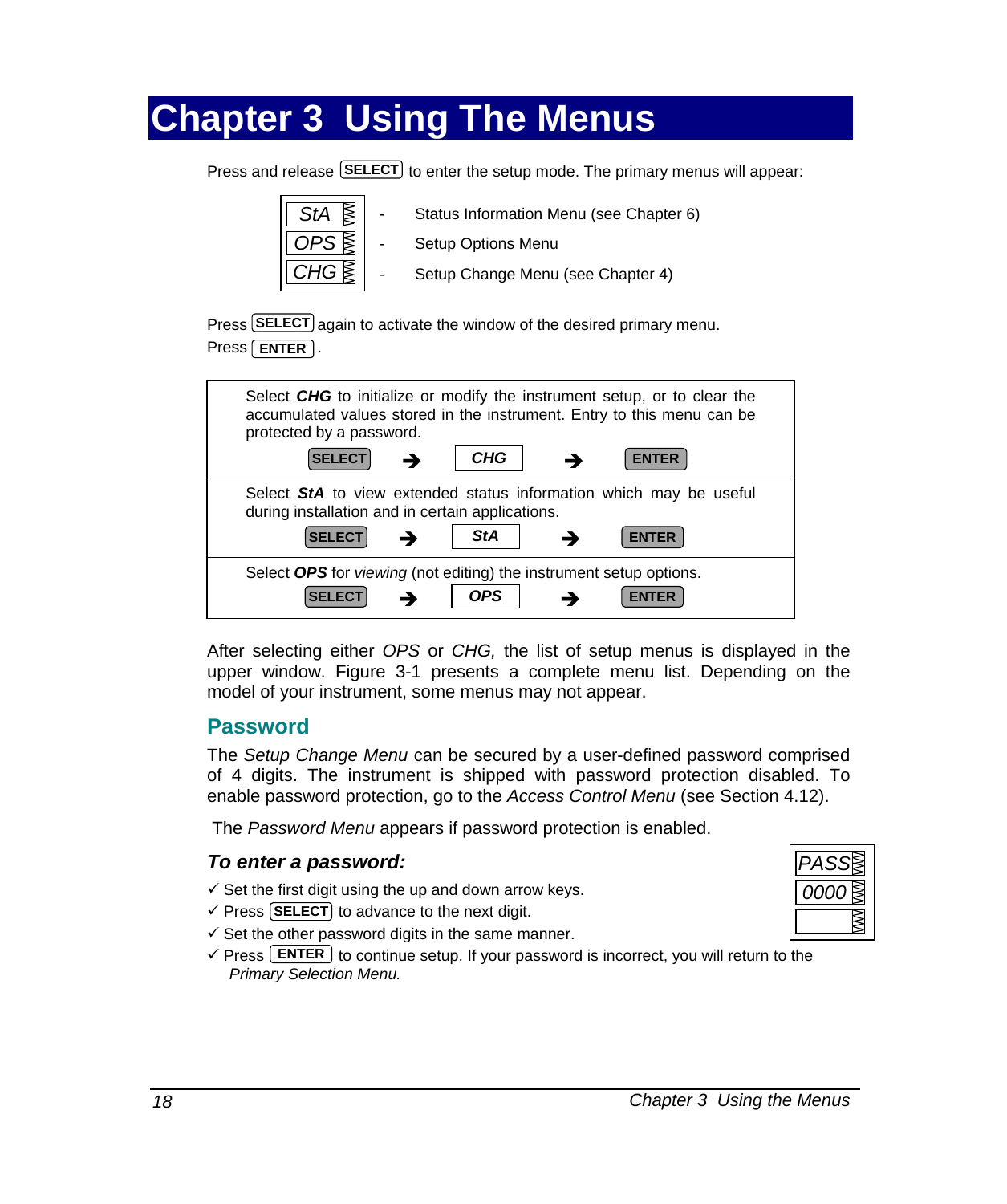**Figure 3-1 Menu Structure** 

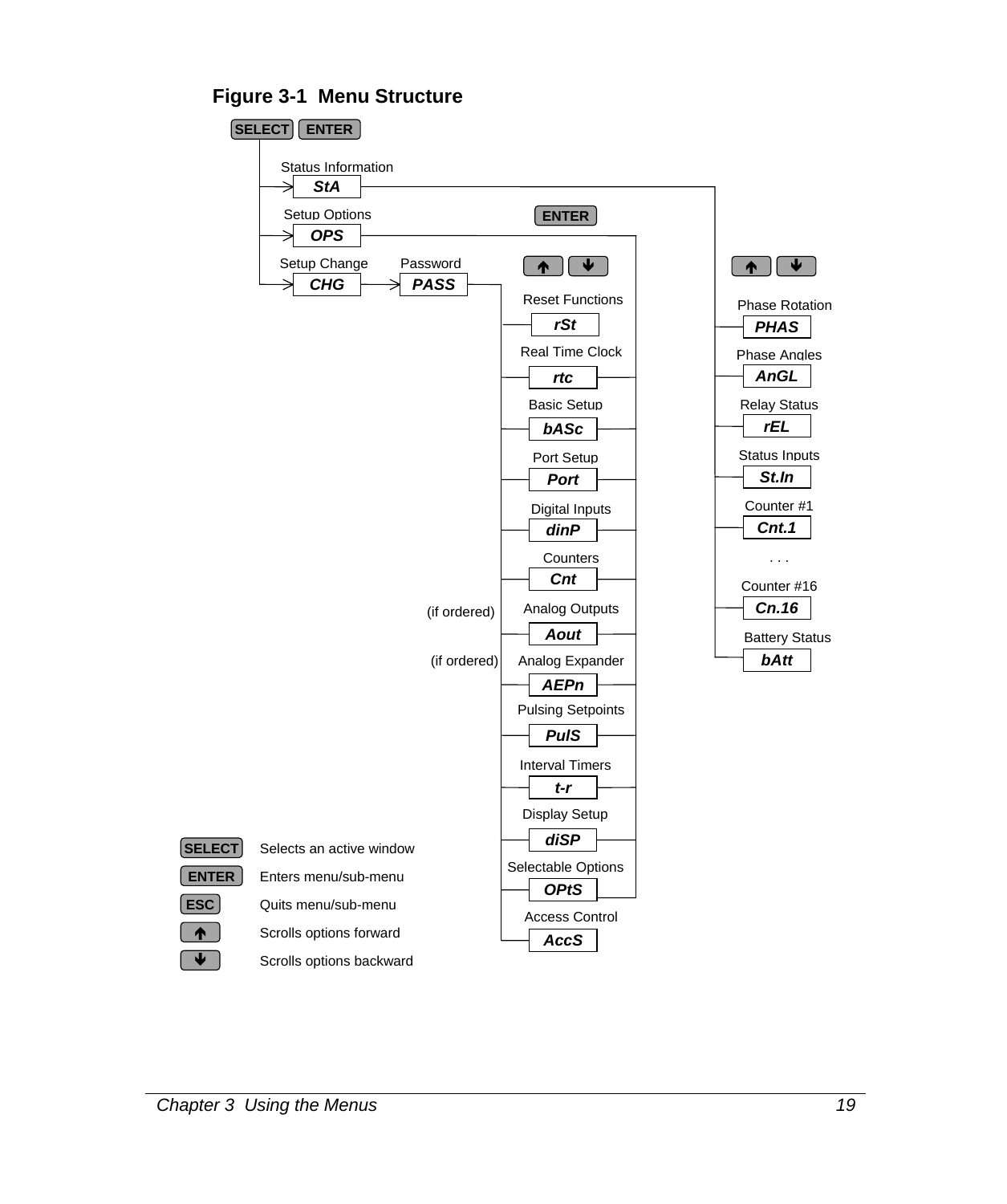## **Chapter 4 Setup Menus**

NOTE: Instrument setup can be performed directly on the front panel using the setup menus or via communications using PComTest or PAS communication software, supplied with your instrument. Alarm/Event Setpoints can be programmed only through communications. For information on using PComTest or PAS, refer to the user documentation provided.

| Setup                          | Display    | PComTest  | <b>PAS</b>   |
|--------------------------------|------------|-----------|--------------|
| Basic                          | +          | +         | $^{++}$      |
| Communication port             | $^{++}$    | $\ddot{}$ |              |
| User selectable options        | $^{++}$    | $\ddot{}$ |              |
| Analog output, analog expander | $\ddot{}$  | $\ddot{}$ | $^{++}$      |
| Digital inputs                 | $\ddot{}$  | +         | $^{++}$      |
| Timer                          | $\ddot{}$  | $\ddot{}$ | $^{++}$      |
| Alarm/Event set points         |            | $\ddot{}$ | $^{++}$      |
| Pulsing output, pulse counter  | $\ddot{}$  | $\ddot{}$ | $++$         |
| Log memory partitions          |            | $\ddot{}$ | $^{++}$      |
| Data log                       |            |           | $++$         |
| Real time clock                | $\ddot{}$  | ٠         | $^{++}$      |
| TOU system                     |            |           | $^{++}$      |
| Assignable registers           |            | $++$      |              |
| Display                        | $++$       |           |              |
| ++ Recommended method          | + Possible |           | Not possible |

## **4.1 Basic Setup Menu**



This menu contains the basic configuration options which define the general operating characteristics of your instrument, such as wiring mode, input scales, the size of the RMS averaging buffer, etc. Table 4-1 lists the basic setup options, their code names and applicable ranges.

Activate the middle window to scroll through the list of available options, and then activate the lower window to set the option value.

### *To select and view a setup option:*

| on |
|----|
|    |

- $\checkmark$  Press **SELECT** to activate the middle window
- $\checkmark$  Use the up/down arrow keys to scroll to the desired option. The current value for this option appears in the lower window.

### *To change the value of the selected option:*

- $\checkmark$  Press **SELECT** to make the lower window active.
- $\checkmark$  Press the up/down arrow keys to scroll to the desired value.
- $\checkmark$  Press **ENTER** to store the selected value, or press **ESC** to quit the menu.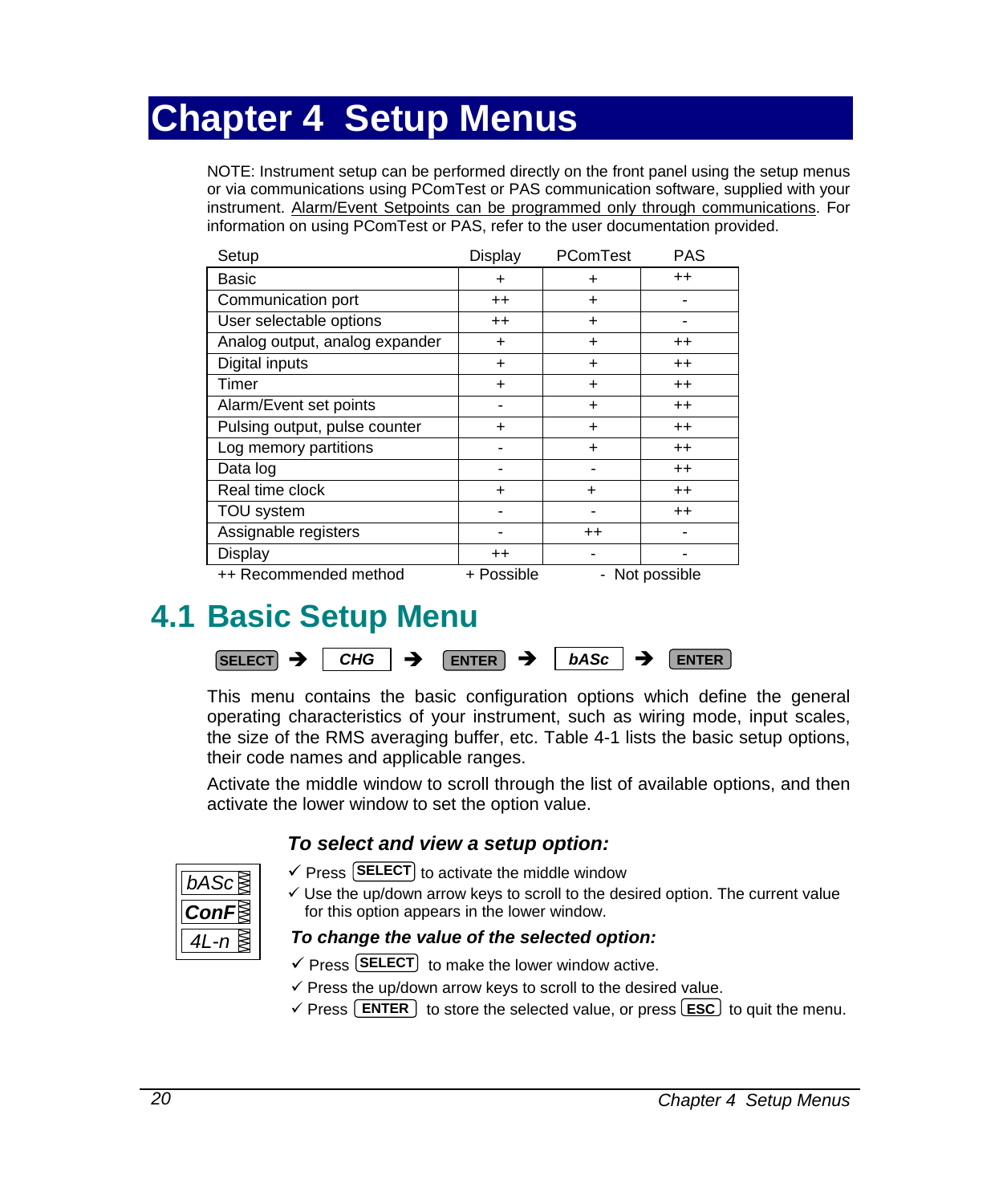| Code              | <b>Parameter</b>                            | <b>Options</b>             | <b>Description</b>                                                                      |
|-------------------|---------------------------------------------|----------------------------|-----------------------------------------------------------------------------------------|
| ConF              | Wiring mode                                 | 3OP2                       | 3-wire open delta using 2 CTs                                                           |
|                   |                                             |                            | (2 element)                                                                             |
|                   |                                             | $4$ Ln $3*$                | 4-wire Wye using 3 PTs (3 element), line to                                             |
|                   |                                             |                            | neutral voltage readings                                                                |
|                   |                                             | 3dir <sub>2</sub>          | 3-wire direct connection using 2 CTs (2)                                                |
|                   |                                             |                            | element)                                                                                |
|                   |                                             | 4LL3                       | 4-wire Wye using 3 PTs (3 element), line to<br>line voltage readings                    |
|                   |                                             | 3OP3                       | 3-wire open delta using 3 CTs                                                           |
|                   |                                             |                            | (21% element)                                                                           |
|                   |                                             | 3Ln3                       | 4-wire Wye using 2 PTs (21/2 element), line to                                          |
|                   |                                             |                            | neutral voltage readings                                                                |
|                   |                                             | 3LL3                       | 4-wire Wye using 2 PTs (21/2 element), line to                                          |
|                   |                                             |                            | line voltage readings                                                                   |
| Ρt                | PT ratio                                    | $1.0* -$                   | The phase potential transformer ratio                                                   |
|                   |                                             | 6,500.0                    |                                                                                         |
| Сt                | CT primary current                          | 1-5000A                    | The primary rating of the phase current<br>transformer                                  |
|                   |                                             | $(5*)$                     |                                                                                         |
| Ct.Au             | Auxiliary CT primary<br>current             | 1-5000A/mA                 | The primary rating of the auxiliary current<br>transformer                              |
|                   |                                             | $(5000*)$                  |                                                                                         |
|                   | $dc$ . OF $\odot$ DC voltage zero<br>offset | $0-9999(0*)$               | The reading of the DC voltage corresponding<br>to a zero DC voltage input               |
| dc.FS $\mathbb O$ | DC voltage full scale 0-9999 (20,           |                            | The reading of the DC voltage corresponding                                             |
|                   | reading                                     | 100, 300*)                 | to a full-scale DC voltage input. By default it is                                      |
|                   |                                             |                            | set to the DC full-scale input (20, 100 or 300                                          |
|                   |                                             |                            | VDC)                                                                                    |
| d.P               | Demand period                               | 1, 2, 5, 10,               | The length of the demand interval (sub-interval                                         |
|                   |                                             | 15*, 20, 30,               | for sliding window demand) for power demand<br>calculations, in minutes. $E =$ external |
|                   |                                             | 60, E                      | synchronization                                                                         |
| n.dp              | Number of demand                            | $1 - 15$                   | The number of demand sub-intervals to be                                                |
|                   | periods                                     | $(1*)$                     | averaged for sliding window demands. A                                                  |
|                   |                                             |                            | product of the demand period and the number                                             |
|                   |                                             |                            | of demand periods should not exceed 60 min.                                             |
|                   |                                             |                            | For block demand, set this value to one.                                                |
| A.dP              | Ampere/Volt                                 | 0-1800s                    | The length of the demand period for                                                     |
|                   | demand period                               | $(900*)$                   | volt/ampere demand calculations, in seconds                                             |
| t.con $@$         | Thermal demand                              | 1-3600.0 s                 | $0 =$ measuring peak current<br>The simulated thermal element time constant             |
|                   | time constant                               |                            | for thermal demand measurements                                                         |
| buF               | Averaging buffer                            | $(195.4*)$<br>$8*, 16, 32$ | The number of measurements for RMS sliding                                              |
|                   | size                                        |                            | averaging                                                                               |
| rSt               | Reset enable/disable diS, En*               |                            | Protects all reset functions, both via the front                                        |
|                   |                                             |                            | panel or communications.                                                                |
| PrE.C             | The number of pre-                          | $1 - 8(1^*)$               | The number of waveform cycles to be recorded                                            |
|                   | event cycles for the                        |                            | before the event that triggered waveform                                                |
|                   | waveform recorder                           |                            | capture                                                                                 |

## **Table 4-1 Basic Setup Options** (∗ default setting)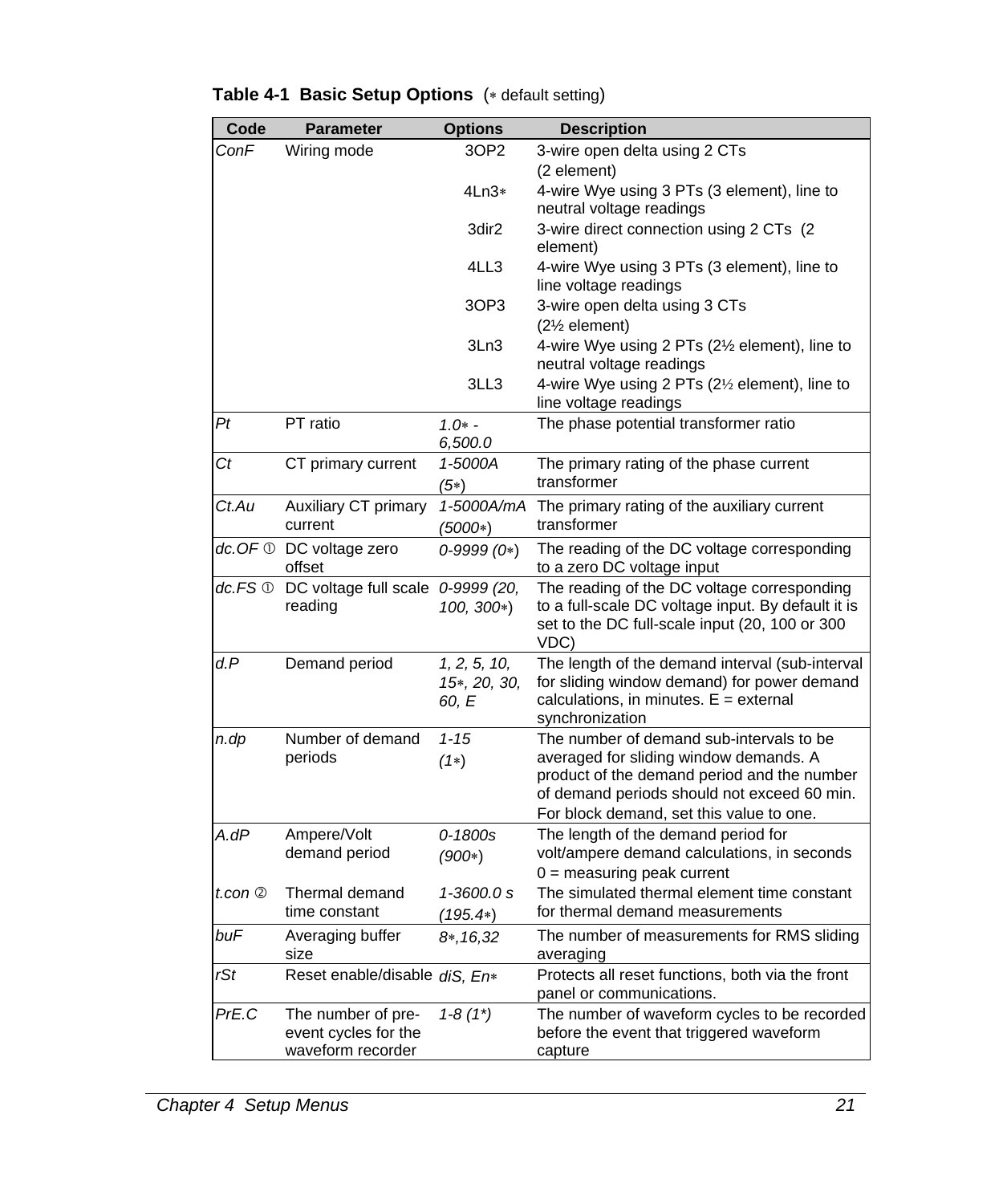| Code           | <b>Parameter</b>                                                                  | <b>Options</b>      | <b>Description</b>                                                                                                                                 |  |  |
|----------------|-----------------------------------------------------------------------------------|---------------------|----------------------------------------------------------------------------------------------------------------------------------------------------|--|--|
| $r\epsilon$ .C | The number of<br>0 to 2560<br>cycles in a waveform $(0^*)$<br>series <sup>3</sup> |                     | The total number of waveform cycles to be<br>recorded on either event occurrence. Will be<br>rounded to a nearest bigger number multiple of<br>16. |  |  |
|                |                                                                                   |                     | $0 = auto-select$                                                                                                                                  |  |  |
| Freq           | Nominal frequency                                                                 | 50, 60 Hz**         | The nominal line frequency                                                                                                                         |  |  |
| LoAd           | Maximum demand<br>load current                                                    | 0-10.000A<br>$(0*)$ | The maximum demand load current used in<br>TDD calculations ( $0 = CT$ primary current)                                                            |  |  |

*\*\* 60 Hz* default for North America; elsewhere, default is *50Hz.*

 $\Phi$  The DC voltage input may be used to measure different analog quantities proportional to voltage, such as temperature. The DC Voltage reading can be scaled in order to show the primary parameter quantity by applying zero and full scale offsets to the measured voltage. To get true DC voltage readings, set the offset to zero and the full scale to 20, 100 or 300 VDC according to your order.

 $\oslash$  The thermal demand time constant is calculated using the following formula:

$$
\tau=\frac{t}{\ln\frac{100}{100-S\% (t)}}
$$

where

 $\tau$  - thermal time constant, sec:

 $t =$  demand interval, sec (demand period x number of demand periods);

 S%(t) - the level that the thermal demand pointer will attain at the end of the demand interval, expressed in percentage of the steady-state value.

In meters with S%(t) = 63%,  $\tau$  = t. For example, using a 15-min demand interval,  $\tau$  = 900 sec, and with a 30-minute interval -  $\tau$  = 1800 sec.

In meters with S%(t) = 99%, using a 15-min demand interval,  $\tau$  = 195.4 sec, and with a 30-minute interval  $\tau = 390.9$  sec.

 $\circledcirc$  The waveform recorder logs waveforms in series of records. A compound waveform can have as more as 2560 cycles recorded in 160 consequent records, each record comprising 16 waveform cycles. When the number of cycles is defined as zero, the instrument automatically selects the size of a waveform series. By default, a waveform series is assumed to consist of a single 16-cycle record. When a record is triggered by a voltage disturbance event and the disturbance lasts for more time than a 16-cycle record can include, the disturbance event is assumed to be a single long-duration event. In that case, the recorder will continue storing a waveform in the following adjacent records while the voltage wave shape is still non-stationary. The total number of records in a compound waveform will be limited only by the allocated memory.

### **NOTES**

- 1) The maximum value for CT PRIMARY CURRENT × PT RATIO is 10,000,000. If this product is greater, power related values will be zeroed.
- 2)Always specify WIRING MODE, PT RATIO and CT PRIMARY CURRENT prior to setting up alarm setpoints and analog output channels, otherwise the alarm/event setpoints and analog outputs which use these parameters will automatically be disabled.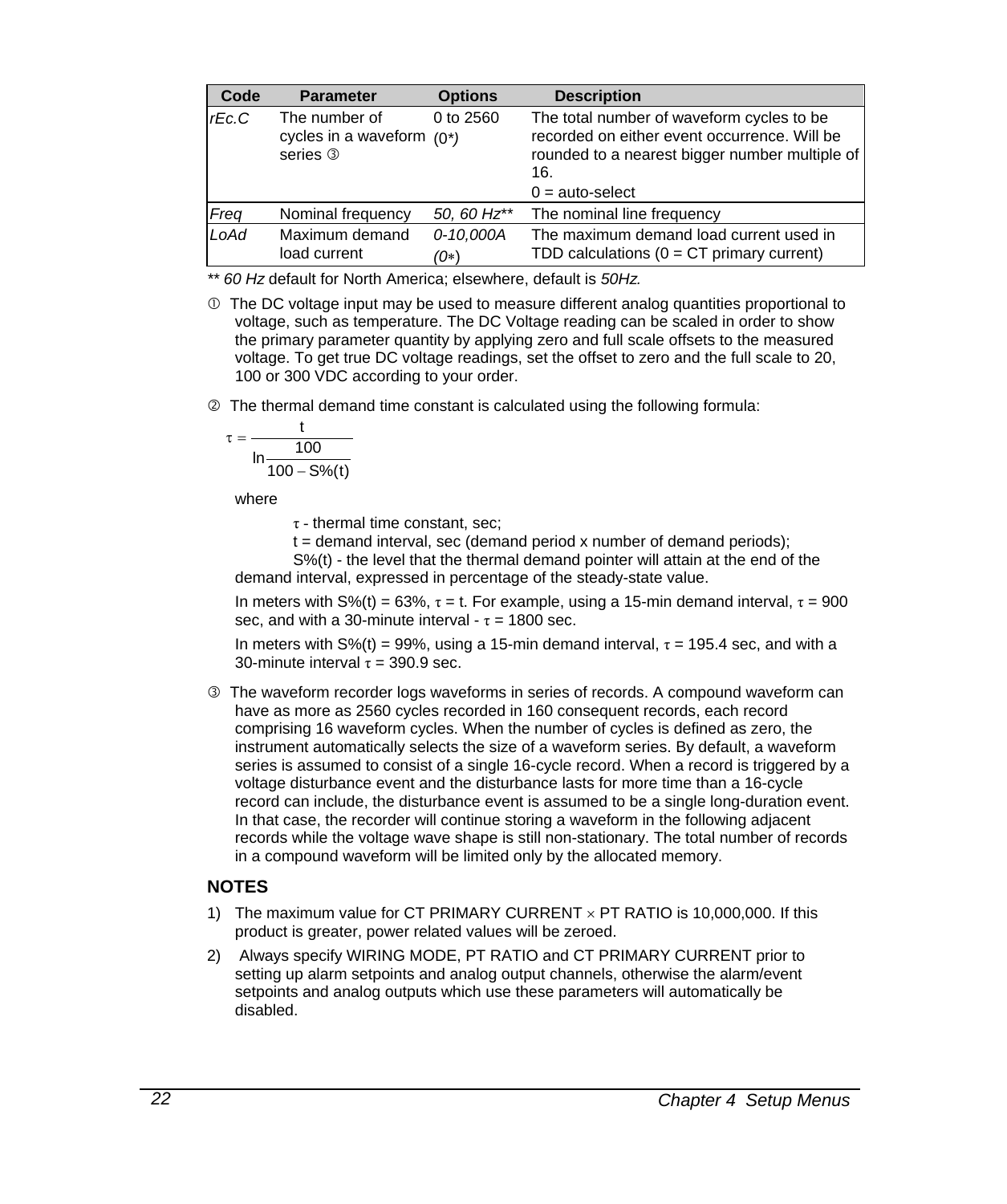## **4.2 Communications Port Setup Menus**

|  | SELECT $\rightarrow$ CHG $\rightarrow$ ENTER $\rightarrow$ $\rightarrow$ Prt.1 $\rightarrow$ ENTER |  |  |
|--|----------------------------------------------------------------------------------------------------|--|--|
|  | SELECT $\rightarrow$ CHG $\rightarrow$ ENTER $\rightarrow$ $\rightarrow$ Prt.2 $\rightarrow$ ENTER |  |  |

These menus allow you to access the communications port options that the *PM296/RPM096* uses to communicate with a master computer or a printer. Table 4-2 lists the communications options, their code names and applicable choices.

From the main menu, select the menu for the port you want to configure. Activate the middle window to scroll through the list of available options, and then activate the lower window to set the option value.

### *To select and view a setup option:*



- $\checkmark$  Press **SELECT** to activate the middle window.
- $\checkmark$  Use the up/down arrow keys to scroll to the desired option. The option setting will appear in the lower window.

#### *To change the selected option:*

- $\checkmark$  Press **SELECT** to activate the lower window.
- $\checkmark$  Press the up/down arrow keys to scroll to the desired value.
- $\checkmark$  Press **ENTER** to store the selected value or press **ESC** to quit the setup menu.

**NOTE:** An optional analog expander can be connected to Communications Port #2.

#### **Table 4-2 Communications Options** (∗ default setting)

| Code   | <b>Parameter</b>   | <b>Options</b>  | <b>Description</b>    |
|--------|--------------------|-----------------|-----------------------|
| Prt. 1 | Communications     | ASCII*          | <b>ASCII protocol</b> |
|        | protocol           | rtu             | Modbus RTU protocol   |
|        |                    | dnP3            | DNP3.0 protocol       |
|        |                    | Prnt            | Printer mode          |
| rS     | Interface standard | 232             | RS-232 interface      |
|        |                    | 485*            | RS-485 interface      |
| Addr   | Address            | 0*-99 ASCII     | Powermeter address    |
|        |                    | $1*-247$ Modbus |                       |
|        |                    | 0*-255 DNP3.0   |                       |
| bAud   | Baud rate          | 110             | 110 baud              |
|        | 300                | 300 baud        |                       |
|        |                    | 600             | 600 baud              |
|        |                    | 1200            | 1200 baud             |
|        |                    | 2400            | 2400 baud             |
|        |                    | 4800            | 4800 baud             |
|        |                    | 9600*           | 9600 baud             |
|        |                    | 19.20           | 19,200 baud           |
|        |                    | 38.40           | 38,400 baud           |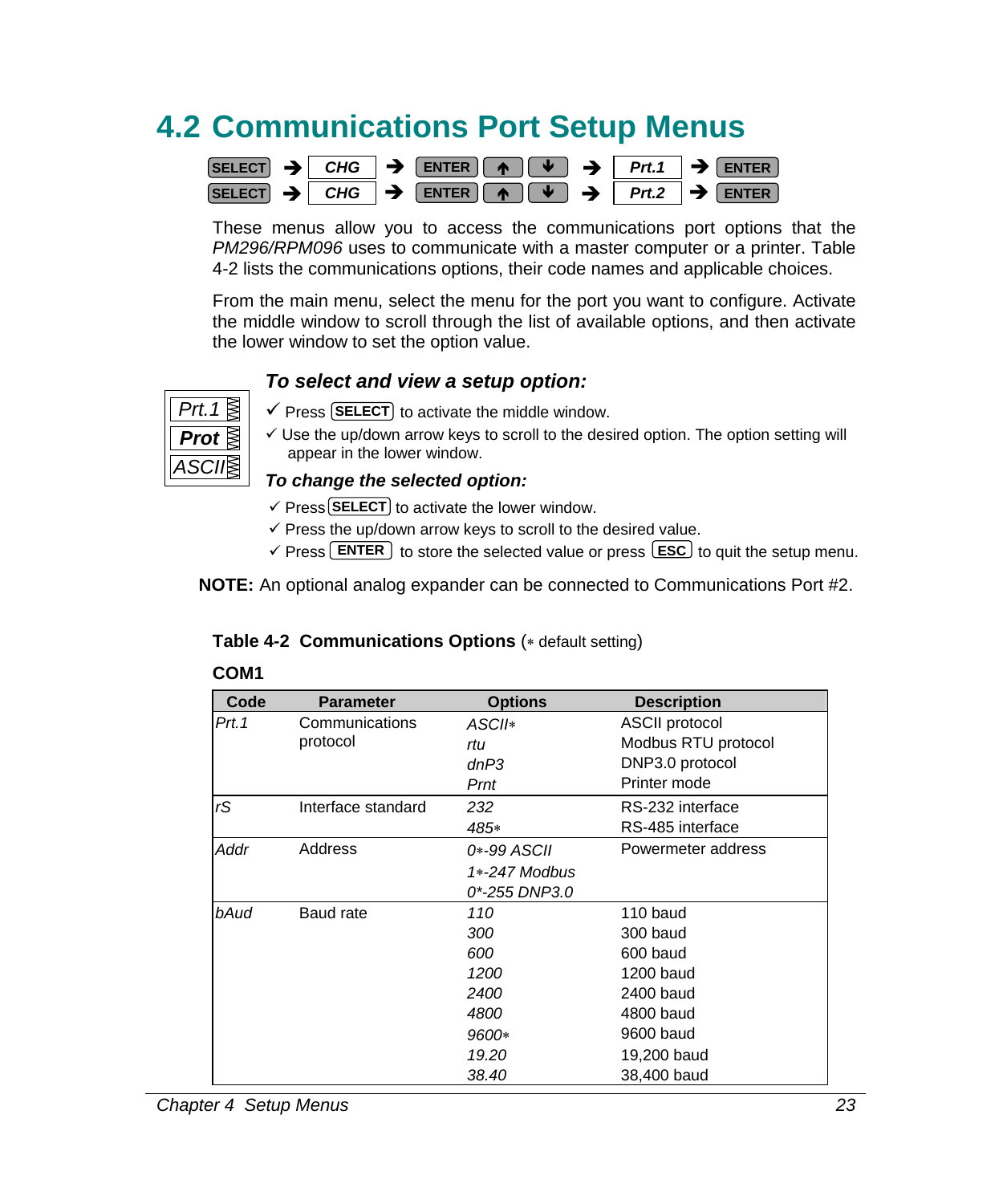| Code  | <b>Parameter</b>      | <b>Options</b>    | <b>Description</b>                          |
|-------|-----------------------|-------------------|---------------------------------------------|
| dAtA  | Data format           | 7E                | 7 bits, even parity                         |
|       |                       | $8n*$             | 8 bits, no parity                           |
|       |                       | 8E                | 8 bits, even parity                         |
| H.Sh  | Incoming flow         | $nonE*$           | No handshaking                              |
|       | control (handshaking) | SOFt              | Software handshaking<br>(XON/XOFF protocol) |
|       |                       | Hard              | Hardware handshaking (CTS<br>protocol)      |
| Ctrl  | Outgoing flow control | $nonE*$           | RTS signal not used                         |
|       | (RTS/DTR)             | dtr               | RTS permanently asserted<br>(DTR mode)      |
|       |                       | rtS               | RTS asserted during the<br>transmission     |
| Prn.P | Printout period       | 1*, 2, 5, 10, 15, | Time interval between                       |
|       |                       | 20, 30, 60 min    | successive printouts                        |

## **COM2**

| Code  | <b>Parameter</b>           | <b>Options</b> | <b>Description</b>             |
|-------|----------------------------|----------------|--------------------------------|
| Prt.2 | Communications             | $ASCII*$       | <b>ASCII protocol</b>          |
|       | protocol                   | rtu            | Modbus RTU protocol            |
|       |                            | dnP3           | DNP3.0 protocol                |
| rS    | Interface standard         | 422            | RS-422 interface               |
|       |                            | 485*           | RS-485 interface               |
| Addr  | Address                    | 0*-99 ASCII    | Powermeter address             |
|       |                            | 1*-247 Modbus  |                                |
| bAud  | Baud rate                  | 110            | 110 baud                       |
|       |                            | 300            | 300 baud                       |
|       |                            | 600            | 600 baud                       |
|       |                            | 1200           | 1200 baud                      |
|       |                            | 2400           | 2400 baud                      |
|       |                            | 4800           | 4800 baud                      |
|       |                            | 9600*          | 9600 baud                      |
|       |                            | 19.20          | 19,200 baud                    |
|       |                            | 38.40          | 38,400 baud                    |
| dAtA  | Data format                | 7E             | 7 bits, even parity            |
|       |                            | 8n*            | 8 bits, no parity              |
|       |                            | 8E             | 8 bits, even parity            |
| CPtb  | <b>ASCII compatibility</b> | diS*, En       | Disables/enables ASCII         |
|       | mode                       |                | compatibility mode. For more   |
|       |                            |                | information, see ASCII         |
|       |                            |                | <b>Communications Protocol</b> |
|       |                            |                | Reference Guide                |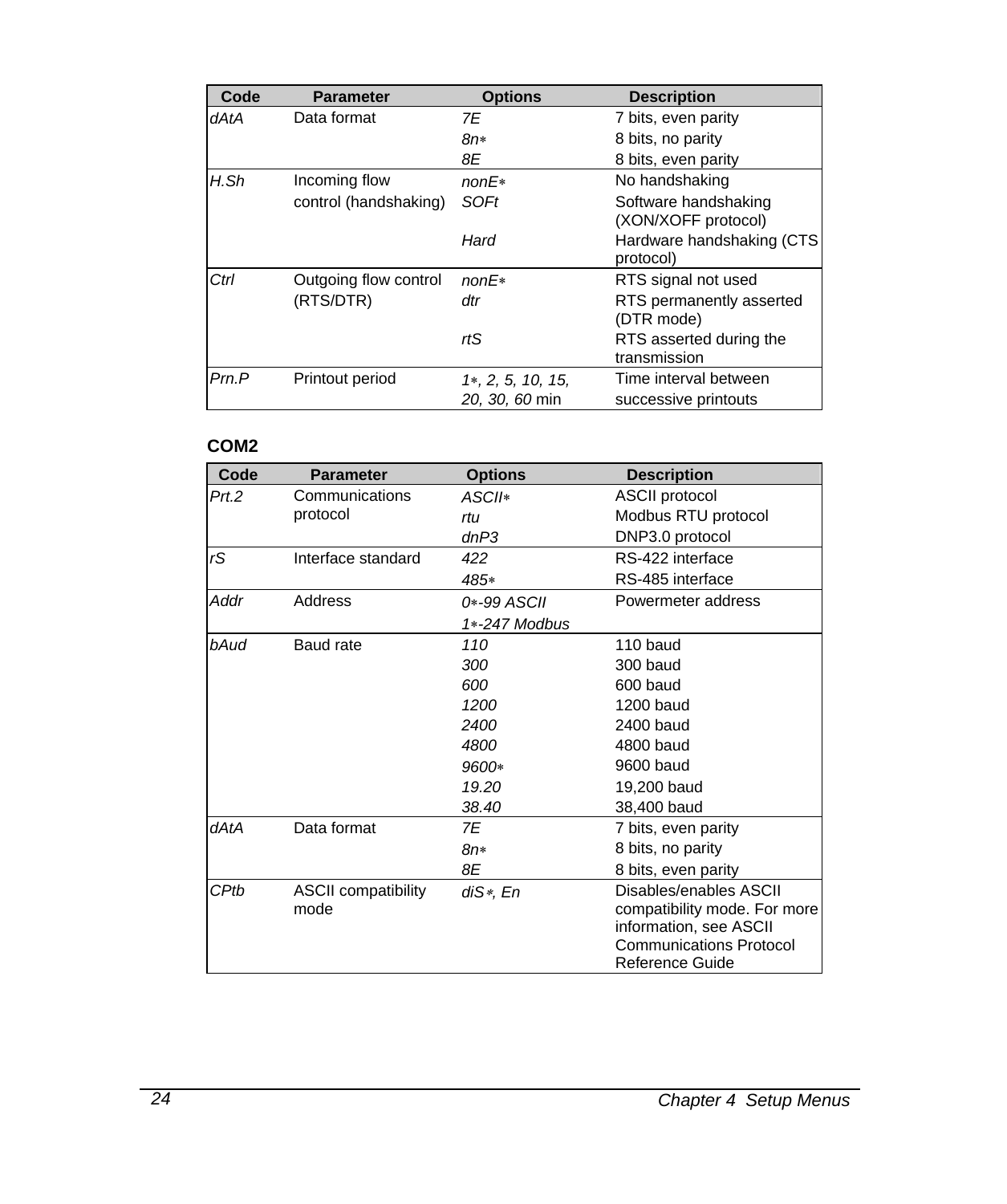## **4.3 Digital Inputs Setup Menu**



This menu is used to set up the 12 digital inputs provided by the *PM296/RPM096*.

Each digital input can be allocated as:

- a **status input** to monitor external contact status, or
- a **pulse input** to sense pulses provided by an external source. One of these can be configured to receive an external synchronization pulse indicating the beginning of a new demand interval for power demand measurements.

A **pulse input** can also be configured to receive time synchronization pulses to provide synchronization of the instrument clock with a precise external time source. Time synchronization pulses can follow in intervals of one minute multiples aligned at 00 seconds. Receipt of the external pulse adjusts the RTC at the nearest round minute. Whenever a precise external demand synchronization source is used, the same input that is allocated for this pulse can be configured as a time synchronization input.

An input allocated for the external synchronization pulse will be automatically configured as a pulse input. Status inputs need not to be explicitly allocated in your instrument. All digital inputs except those you have allocated as pulse inputs are automatically configured as status inputs.

#### Pulse inputs



External demand synchronization input

| 7<br>Ü      |
|-------------|
| $J_{\iota}$ |

Time synchronization input

|           | menu        |
|-----------|-------------|
| 0.0.0.1 ≋ | <b>NOTE</b> |
|           | Digital i   |
|           | Status I    |

### *To select and view inputs allocation:*

 $\checkmark$  Scroll through the inputs allocation sub-menus in the upper window using the up/down arrow keys. The sub-menus are shown at left. For each allocation group, two sub-menus are used: the first showing inputs #1 through #8 and the second inputs #9 through #12.

Digital inputs are numbered from left to right. "0" indicates "not allocated"; "1" indicates "allocated". Each digital input is set separately.

### *To change the digital input allocation:*

- $\checkmark$  Press  $\text{SELECT}$  to activate the middle window.
- $\checkmark$  Use the up/down arrow keys to set the input allocation status.
- $\checkmark$  Press **ENTER**  $\checkmark$  to store your new inputs allocation.
- $\checkmark$  Press  $\text{ESC}$  to leave the allocation unchanged or to quit the menu.

Digital inputs configured as status inputs can be monitored via the *Status Information Menu* (see Chapter 6) and communications. The pulses being received via pulse inputs can be directed to one of the four pulse counters (see Section 4.4) and, at the same time, to either of the TOU system energy registers.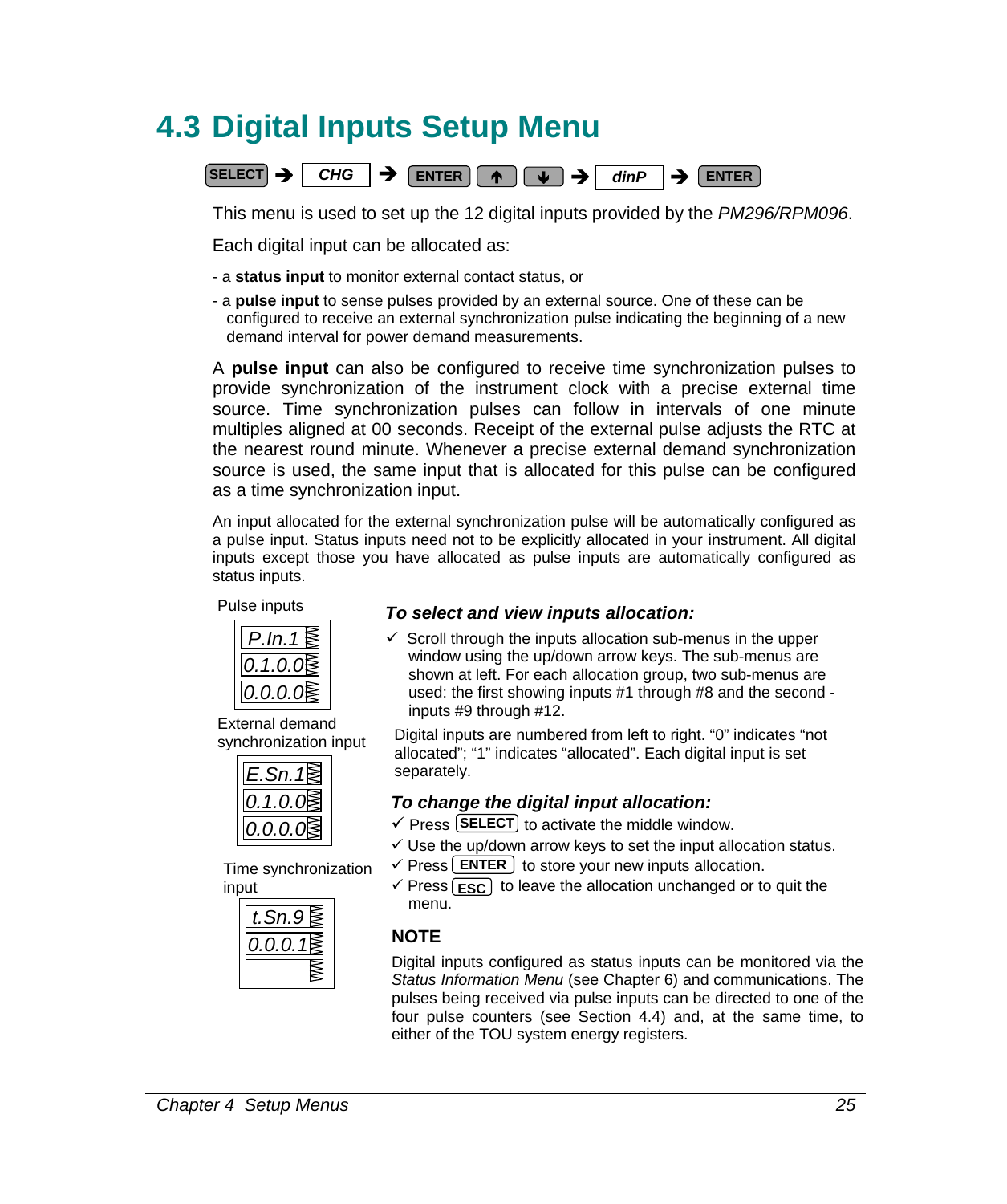## <span id="page-33-0"></span>**4.4 Pulse Counters Setup Menu**



This menu is used to configure the 16 pulse counters provided by your *PM296/RPM096* instrument.

Any counter can be connected to one of the 12 digital inputs, to count incoming pulses (in this event the connected digital input must be allocated as a pulse input as directed in Section 4.3) or to count a wide variety of events via setpoints. Each counter can be independently scaled (weighted) by specifying a scale factor in the range of 1 to 9999. This means that each incoming pulse or an event will add to a counter the specified number of units.

### Counter setup *To select and view a counter setup:*



 $\checkmark$  Press the up/down arrow keys to choose the desired counter.

#### *To connect a pulse input to the counter:*

- $\checkmark$  Press **SELECT** to activate the middle window.
- $\checkmark$  Use the up/down arrow keys to select the desired pulse input. Selecting **nonE** disconnects pulse inputs from the counter.

### *To change the scale factor for the counter:*

- $\checkmark$  Press **SELECT** to activate the lower window.
- $\checkmark$  Use the up/down arrow keys to set the desired scale factor.
- $\checkmark$  Press **ENTER** to store your new counter setup.

### *To quit the setup without changes:*

✓ From the middle or lower window, press LESC

### *To quit the menu:*

✓ From the upper window, press **ENTER** or **LESC**.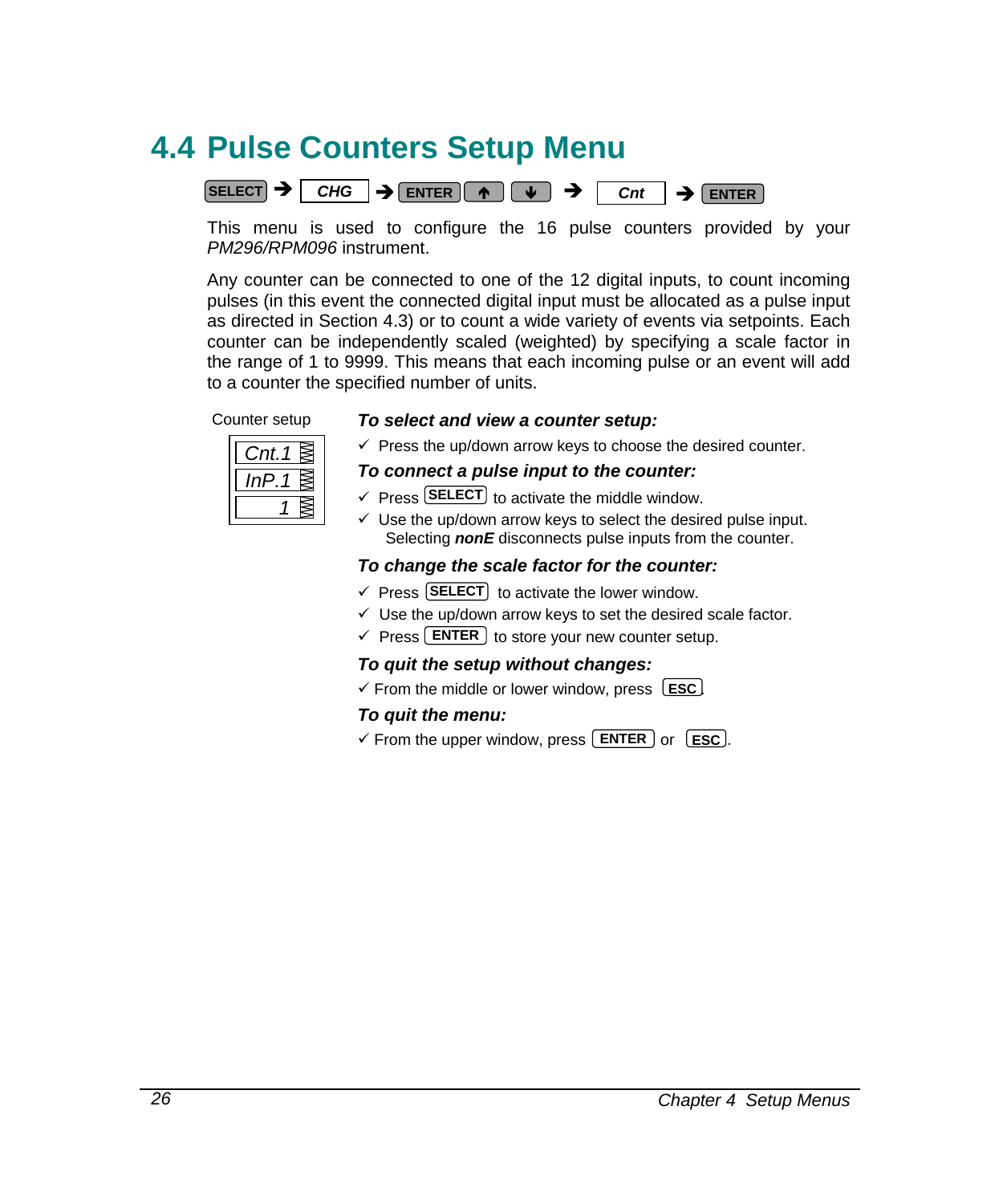## <span id="page-34-0"></span>**4.5 Analog Output Setup Menu**

[This section is relevant to instruments ordered with this option]



This menu allows you to set up an output value and its zero and full scales for either of the two internal analog output channels. Table 4-3 explains the analog output setup options, and Table 4-4 lists all measurement parameters that can be directed to analog output.









#### *To select an analog channel:*

 $\checkmark$  Use the up/down arrow keys to select the desired analog output channel.

#### *To view the setup options for the selected channel:*

- $\checkmark$  Press  $\text{[SELECT]}$  to activate the middle window.
- $\checkmark$  Use the up/down arrow keys to scroll to the desired option. The value associated with this option is displayed in the lower window.

#### *To change the setup options for the selected channel:*

- $\checkmark$  Press (SELECT) to activate the lower window.
- $\checkmark$  Use the up/down arrow keys to scroll to the desired value.
- $\checkmark$  Press **SELECT** to store the selected value, or press  $\text{Lesc}$  to leave the value unchanged.
- $\checkmark$  Press **LENTER** again to store the setup for the channel.

#### *To quit the setup without changes:*

 $\checkmark$  From the middle or lower window, press  $\textsf{LSC}$ .

#### *To quit the menu:*

 $\checkmark$  From the upper window, press  $\text{ENTER}$  or  $\text{EST}$ .

## **NOTES**

- 1. Except for the signed power factor, the output scale is linear within the value range. The scale range will be inverted if the full scale specified is less than the zero scale.
- 2. The output scale for the signed power factor is symmetrical with regard to  $\pm 1.000$  and is linear from -0 to -1.000, and from 1.000 to +0 (note that -1.000  $\equiv$  +1.000). Negative power factor is output as [-1.000 minus measured value], and non-negative power factor is output as [+1.000 minus measured value]. To define the entire range for power factor from -0 to +0, the scales would be specified as -0.000/0.000.
- 3. For bi-directional analog output  $(\pm 1 \text{ mA})$ , the zero scale corresponds to the center of the scale range (0 mA) and the direction of current matches the sign of the output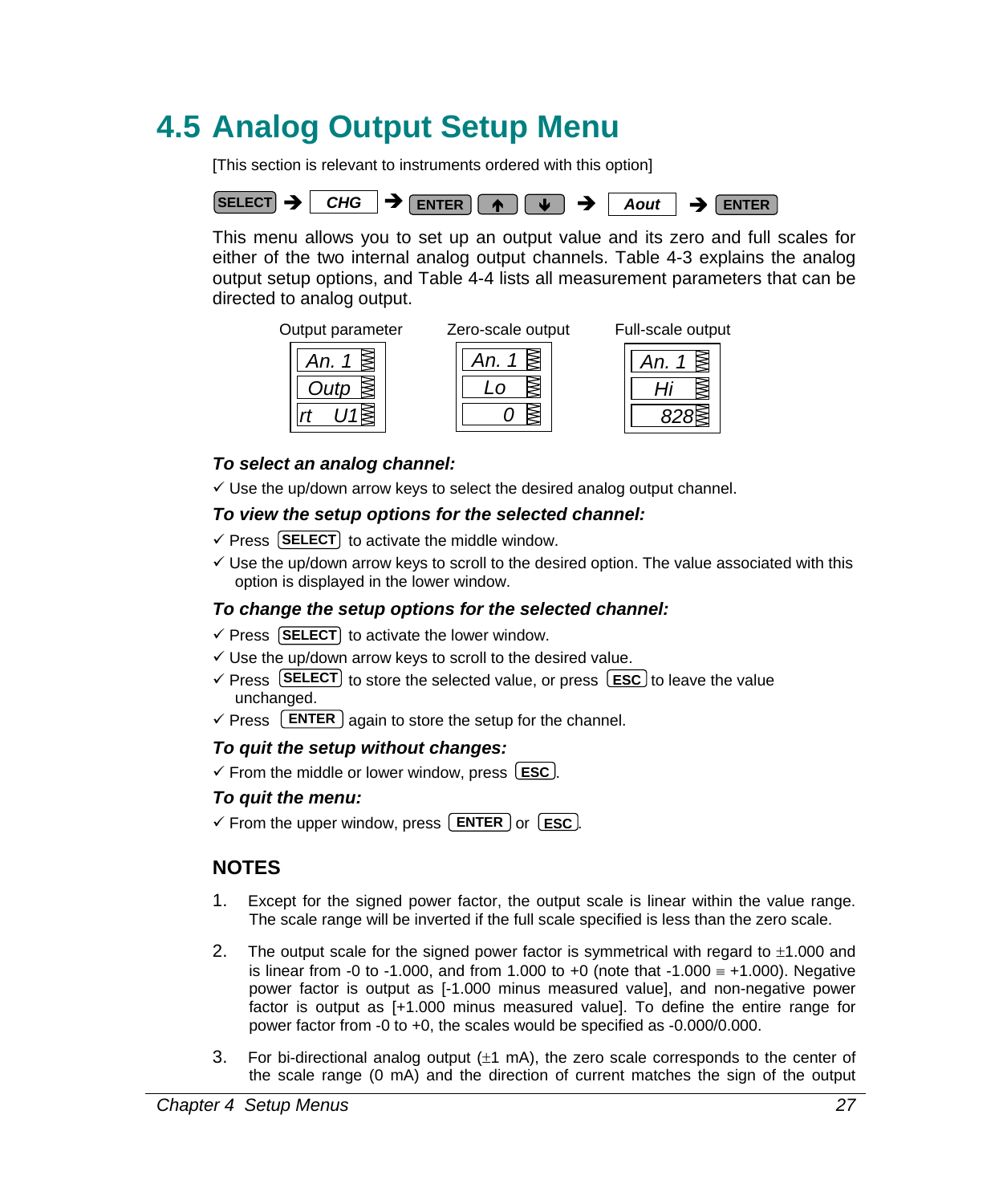parameter. For signed (bi-directional) values, such as powers and signed power factor, the scale is always symmetrical with regard to 0 mA, and the full scale corresponds to +1 mA output for positive readings and to -1 mA output for negative readings. For these, the zero scale (0 mA output) is permanently set in the instrument to zero for all parameters except the signed power factor for which it is set to 1.000, and may not change. Unsigned parameters are output within the current range 0 to +1 mA and can be scaled using both zero and full scales as in the case of single-ended analog output.

- 4. When the analog scale value exceeds the number of places in the window, it is converted to higher units (for instance, kW to MW) and a decimal point is placed in the window to indicate the new measurement range.
- 5. Each time you select the output parameter for the analog channel, its zero and full scales are set by default to the lower and upper parameter limits, respectively.

| Code | <b>Option</b>        | <b>Description</b>                                                           |
|------|----------------------|------------------------------------------------------------------------------|
| OutP | Output parameter     | The output parameter for the analog output<br>channel                        |
| Lo   | Zero scale (0/4 mA)  | The reading of the parameter corresponding to<br>a zero-scale current output |
| Hi   | Full scale (1/20 mA) | The reading of the parameter corresponding to<br>a full-scale current output |

#### **Table 4-3 Analog Output Setup Options**

#### **Table 4-4 Analog Output Parameters**

| Code                          | <b>Parameter</b>           | <b>Unit</b> | <b>Scale</b>  |
|-------------------------------|----------------------------|-------------|---------------|
| none                          | Output disabled            |             | 0             |
| <b>Real-time Measurements</b> |                            |             |               |
| $rt$ U 1                      | Voltage L1/L12 2           | V/kV        | 0 to Vmax     |
| $rt$ U2                       | Voltage L2/L23 2           | V/kV        | 0 to Vmax     |
| rt U3                         | Voltage L3/L31 2           | V/kV        | 0 to Vmax     |
| $rt$ U.L12                    | Voltage L12                | V/kV        | 0 to Vmax     |
| rt U.L23                      | Voltage L23                | V/kV        | 0 to Vmax     |
| $rt$ U.L31                    | Voltage L31                | V/kV        | 0 to Vmax     |
| $rt$ $C1$                     | Current L1                 | A           | 0 to Imax     |
| $rt$ $C2$                     | Current L <sub>2</sub>     | A           | $0$ to $lmax$ |
| $rt$ $C3$                     | Current L <sub>3</sub>     | A           | 0 to Imax     |
| thd. $U1$                     | Voltage THD L1/L12         | ℅           | 0 to 999.9    |
| thd. $U2$                     | Voltage THD L2/L23         | ℅           | 0 to 999.9    |
| thd. $U3$                     | Voltage THD L3             | ℅           | 0 to 999.9    |
| thd. $C1$                     | Current THD L1             | %           | 0 to 999.9    |
| thd.C2                        | Current THD L2             | %           | 0 to 999.9    |
| thd.C3                        | Current THD L3             | %           | 0 to 999.9    |
| tdd.C1                        | Current TDD L1             | %           | 0 to 100.0    |
| tdd.C2                        | Current TDD L2             | %           | 0 to 100.0    |
| tdd.C3                        | Current TDD L3             | %           | 0 to 100.0    |
| HFc.C1                        | <b>Current K-Factor L1</b> |             | 1.0 to 999.9  |
| HFc.C2                        | Current K-Factor L2        |             | 1.0 to 999.9  |
| HFc.C3                        | Current K-Factor L3        |             | 1.0 to 999.9  |

*28 Chapter 4 Setup Menus*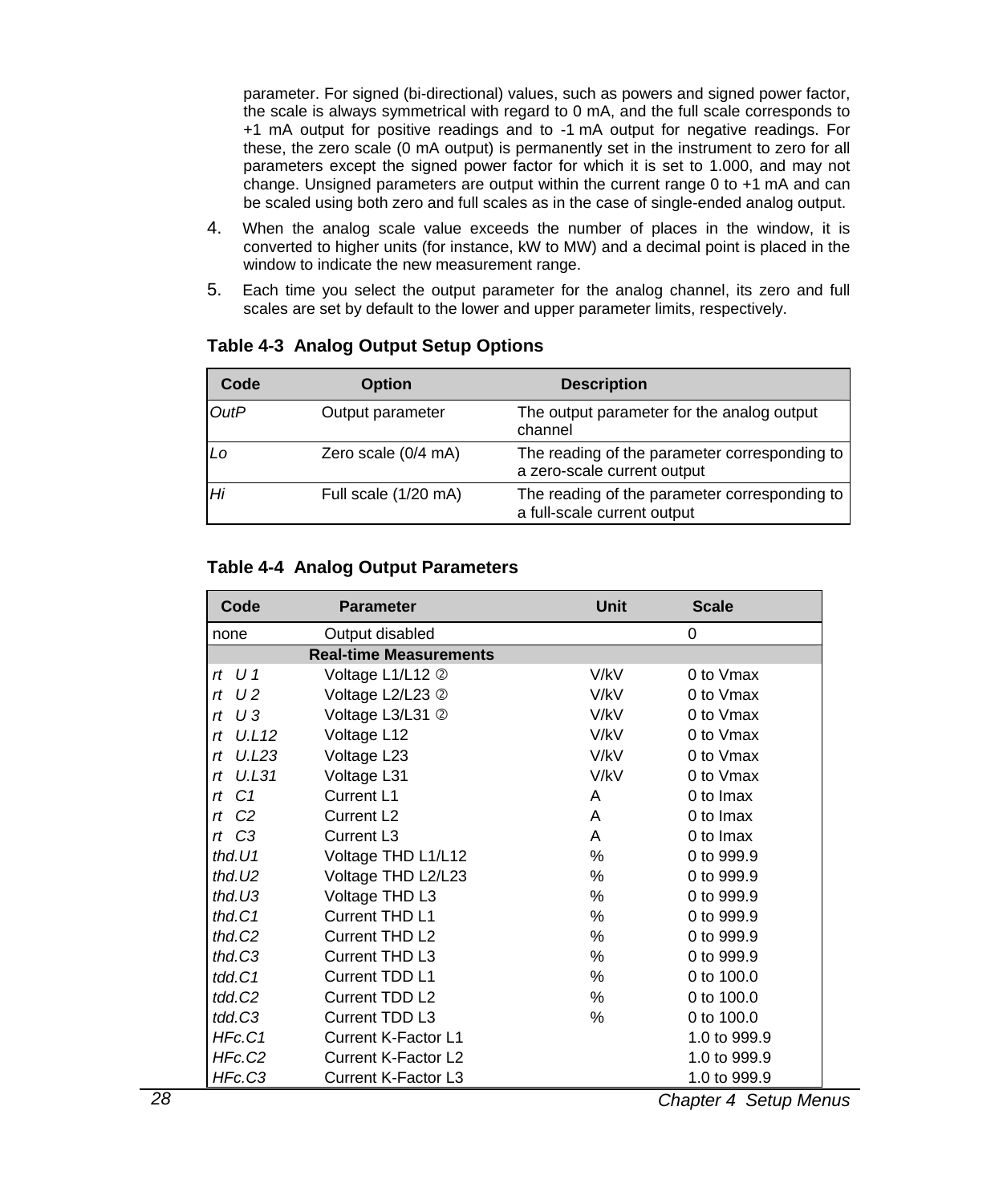| Code                 | <b>Parameter</b>               | <b>Unit</b> | <b>Scale</b>        |
|----------------------|--------------------------------|-------------|---------------------|
| $\overline{P}$<br>rt | <b>Total kW</b>                | kW/MW       | -Pmax to Pmax       |
| rt<br>q              | <b>Total kvar</b>              | kvar/Mvar   | -Pmax to Pmax       |
| S<br>rt              | Total kVA                      | kVA/MVA     | 0 to Pmax           |
| $rt$ $PF$            | <b>Total PF</b>                |             | $-0.000$ to $0.000$ |
| rt PF.LG             | Total PF lag                   |             | 0 to 1.000          |
| rt PF.Ld             | Total PF lead                  |             | 0 to 1,000          |
| rt Au.C              | Auxiliary current              | A/mA        | 0 to Imax aux       |
| rt nEU.C             | Neutral current                | A           | 0 to Imax           |
| rt Fr                | Frequency 1                    | Hz          | 0 to 100,00         |
| rt U.dC              | DC Voltage                     | $\vee$      | 0 to 9999.00        |
|                      | <b>Average Measurements</b>    |             |                     |
| U 1<br>Ar            | Voltage L1/L12 2               | V/kV        | 0 to Vmax           |
| U 2<br>Ar            | Voltage L2/L23 2               | V/kV        | 0 to Vmax           |
| Ar U3                | Voltage L3/L31 2               | V/kV        | 0 to Vmax           |
| U.AG<br>Ar           | 3-phase average voltage 2      | V/kV        | 0 to Vmax           |
| Ar U.L12             | Voltage L12                    | V/kV        | 0 to Vmax           |
| Ar U.L23             | Voltage L23                    | V/kV        | 0 to Vmax           |
| Ar U.L31             | Voltage L31                    | V/kV        | 0 to Vmax           |
| Ar U.L.AG            | 3-phase average L-L voltage    | V/kV        | 0 to Vmax           |
| Ar C1                | Current L1                     | A           | 0 to Imax           |
| Ar C <sub>2</sub>    | Current L <sub>2</sub>         | A           | 0 to Imax           |
| Ar C3                | Current L3                     | A           | 0 to Imax           |
| Ar C.AG              | 3-phase average current        | А           | 0 to Imax           |
| $\overline{P}$<br>Ar | Total kW                       | kW/MW       | -Pmax to Pmax       |
| Ar<br>q              | <b>Total kvar</b>              | kvar/Mvar   | -Pmax to Pmax       |
| Ar<br>S              | Total kVA                      | kVA/MVA     | 0 to Pmax           |
| Ar PF                | <b>Total PF</b>                |             | $-0.000$ to $0.000$ |
| Ar PF.LG             | Total PF lag                   |             | 0 to 1.000          |
| Ar PF.Ld             | <b>Total PF lead</b>           |             | 0 to 1,000          |
| Ar Au.C              | Auxiliary current              | A/mA        | 0 to Imax aux       |
| Ar neU.C             | Neutral current                | Α           | 0 to Imax           |
| Ar Fr                | Frequency 1                    | Hz          | 0 to 100.00         |
|                      | <b>Present Demands</b>         |             |                     |
| Acd.P.i              | Accumulated kW import demand   | kW/MW       | 0 to Pmax           |
| Acd.P.E              | Accumulated kW export demand   | kW/MW       | 0 to Pmax           |
| Acd.q.i              | Accumulated kvar import demand | kvar/Mvar   | 0 to Pmax           |
| Acd.q.E              | Accumulated kvar export demand | kvar/Mvar   | 0 to Pmax           |
| Acd.S                | Accumulated kVA demand         | kVA/MVA     | 0 to Pmax           |

**Imax** (100% over-range) =  $2 \times CT$  primary current [A] **Imax aux** (100% over-range) =  $2 \times$  Auxiliary CT primary current [A]

Direct wiring (PT Ratio = 1):

**Vmax** (690 V input option) =  $828.0$  V **Vmax** (120 V input option) = 144.0 V **Pmax** = (Imax  $\times$  Vmax  $\times$  3) [kW x 0.001] @ wiring modes 4Ln3, 3Ln3 **Pmax** = (Imax  $\times$  Vmax  $\times$  2) [kW x 0.001] @ wiring modes 4LL3, 3OP2, 3dir2, 3OP3, 3LL3 **NOTE: Pmax** is rounded to nearest whole kW units. If **Pmax** is more than 9999.000 kW, it is truncated to 9999.000 kW

*Chapter 4 Setup Menus 29*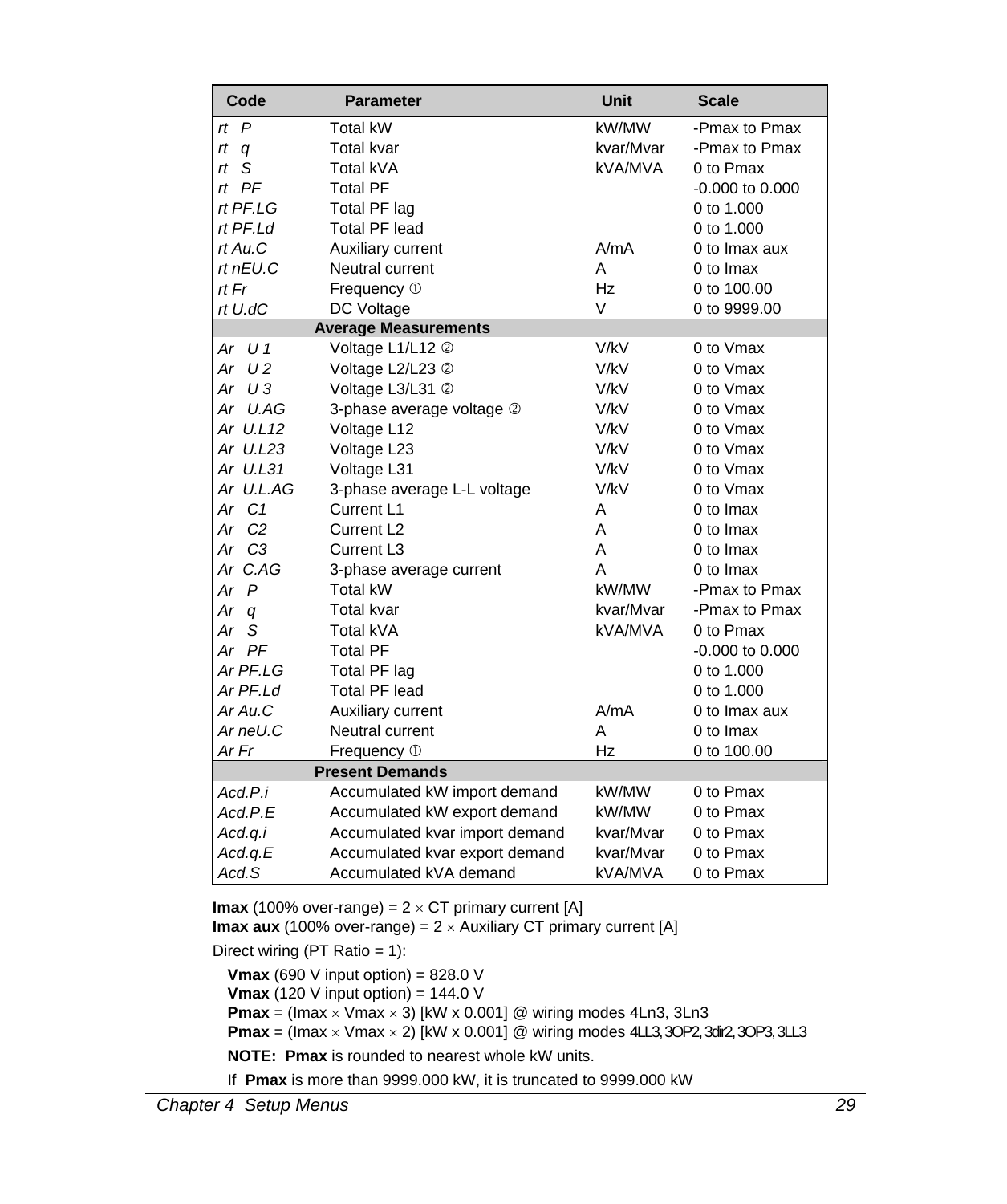Wiring via PTs (PT Ratio > 1):

**Vmax** (690 V input option) =  $144 \times PT$  Ratio [V] **Vmax** (120 V input option) =  $144 \times PT$  Ratio [V] **Pmax** = (Imax  $\times$  Vmax  $\times$  3)/1000 [MW x 0.001] @ wiring modes 4Ln3, 3Ln3 **Pmax** = (Imax  $\times$  Vmax  $\times$  2)/1000 [MW  $\times$  0.001] @ wiring modes 4L3, 3OP2, 3dif2, 3OP3, 3LL3

**NOTE: Pmax** is rounded to nearest whole kW units.

 $O$  The actual frequency range is 45.00 - 65.00 Hz

d When the 4LN3 or 43LN3 wiring mode is selected, the voltages will be line-to-neutral; for any other wiring mode, they will be line-to-line voltages.

## **4.6 Analog Expander Setup Menu**



By connecting two optional AX-7 or AX-8 analog expanders (with outputs of 0-20 mA,  $4-20$  mA,  $0-1$  mA or  $\pm 1$ mA) to the *PM296/RPM096*, an additional 14 (with AX-7) or 16 (with AX-8) external analog output channels can be provided. This menu allows you to select an output value, and its zero and full scales, for these extended channels.

Channels A1-1 to A1-8 correspond to the first analog expander, and channels A2- 1 to A2-8 correspond to the second one. The setup menu operates in the same way as the *Analog Output Setup Menu* (see Section 4.5).

## **NOTES**

- 1. The analog expander outputs operate through communications port COM2 in RS-422 and RS-485 mode. In both cases, connections between the instrument and the analog expander should be made using four wires.
- 2. Settings you made for analog expander outputs will not be in effect until the analog expander output is globally enabled in the instrument. To activate the analog expander output, set the analog expander option in the User Selectable Options setup (see Section 4.11) as it is set in your expander. *Do not enable the analog expander output when you do not have the analog expander connected to the instrument, otherwise the computer communications will become garbled.*
- 3. If you have the analog expander connected to your instrument, you will not be able to communicate with the instrument via a PC until you enable the analog expander option in the User Selectable Options setup (see Section 4.11). If this option is enabled, communications will be successful whether or not the analog expander outputs operate.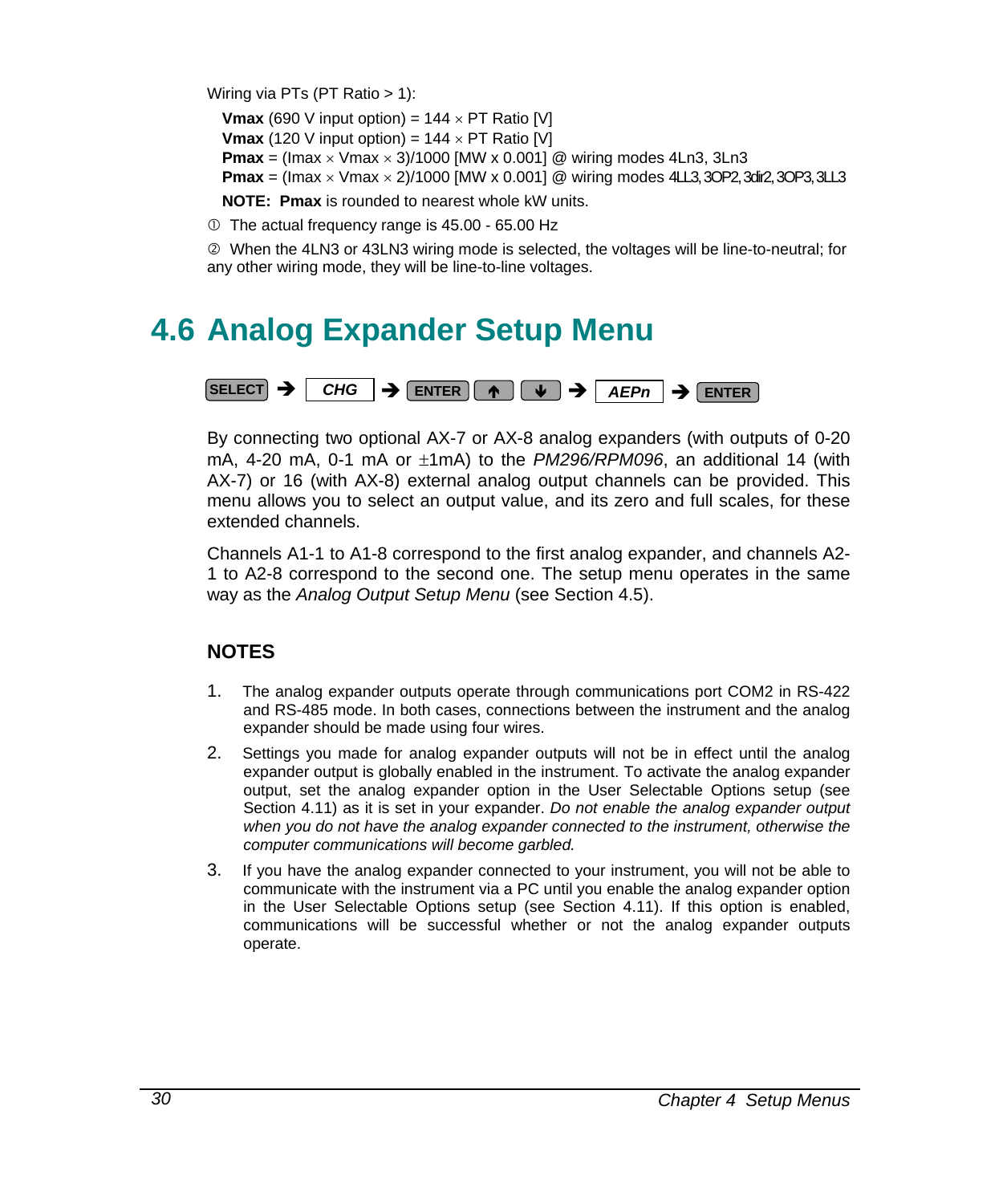## **4.7 Pulsing Output Setup Menu**



This menu allows you to program either of the six relays provided by your *PM296/RPM096* instrument to output energy pulses. Available pulsing parameters are listed in Table 4-5.

### *To select a pulse relay:*

| С. |  |
|----|--|
|    |  |

 $\checkmark$  Use the up/down arrow keys to scroll to the desired relay. The pulsing parameter assigned to the relay is displayed in the middle window, and the amount of unit-hours per pulse is displayed in the lower window.

## *To change the pulse relay setup:*

- $\checkmark$  Press **SELECT** to activate the middle window.
- $\checkmark$  Use the up/down arrow keys to scroll to the desired output parameter. Selecting *nonE* disables pulsing through this relay.
- $\checkmark$  Press [SELECT] to activate the lower window.
- $\checkmark$  Use the up/down arrow keys to set the amount of unit-hours per pulse. The available range is 1-9999.
- $\checkmark$  Press **ENTER** to store the new setup, or press **ESC** to quit the setup without changes.

### *To quit the pulsing setup menu:*

 $\checkmark$  From the upper window, press **ENTER** or **ESC**.

## **Table 4-5 Pulsing Output Parameters**

| Code  | <b>Parameter</b>          |
|-------|---------------------------|
| nonE  | Output disabled           |
| Ac.Ei | kWh import (positive)     |
| Ac.EE | kWh export (negative)     |
| Ac.Et | kWh total (absolute)      |
| rE.Ei | kvarh import (inductive)  |
| rE.EE | kvarh export (capacitive) |
| rE.Et | kvarh total (absolute)    |
| AP Ft | kVAh total                |

## **NOTES**

- 1. You will not be able to store your setup in the instrument if you assigned a parameter to relay output with a zero number of unit-hours per pulse, or if the parameter you selected has just been assigned to another relay output.
- 2. If a relay you allocated for pulsing has been manually operated or released, it reverts automatically to normal operation.
- 3. If a relay you allocated for pulsing has been engaged by an alarm/event setpoint, the setpoint is automatically disabled.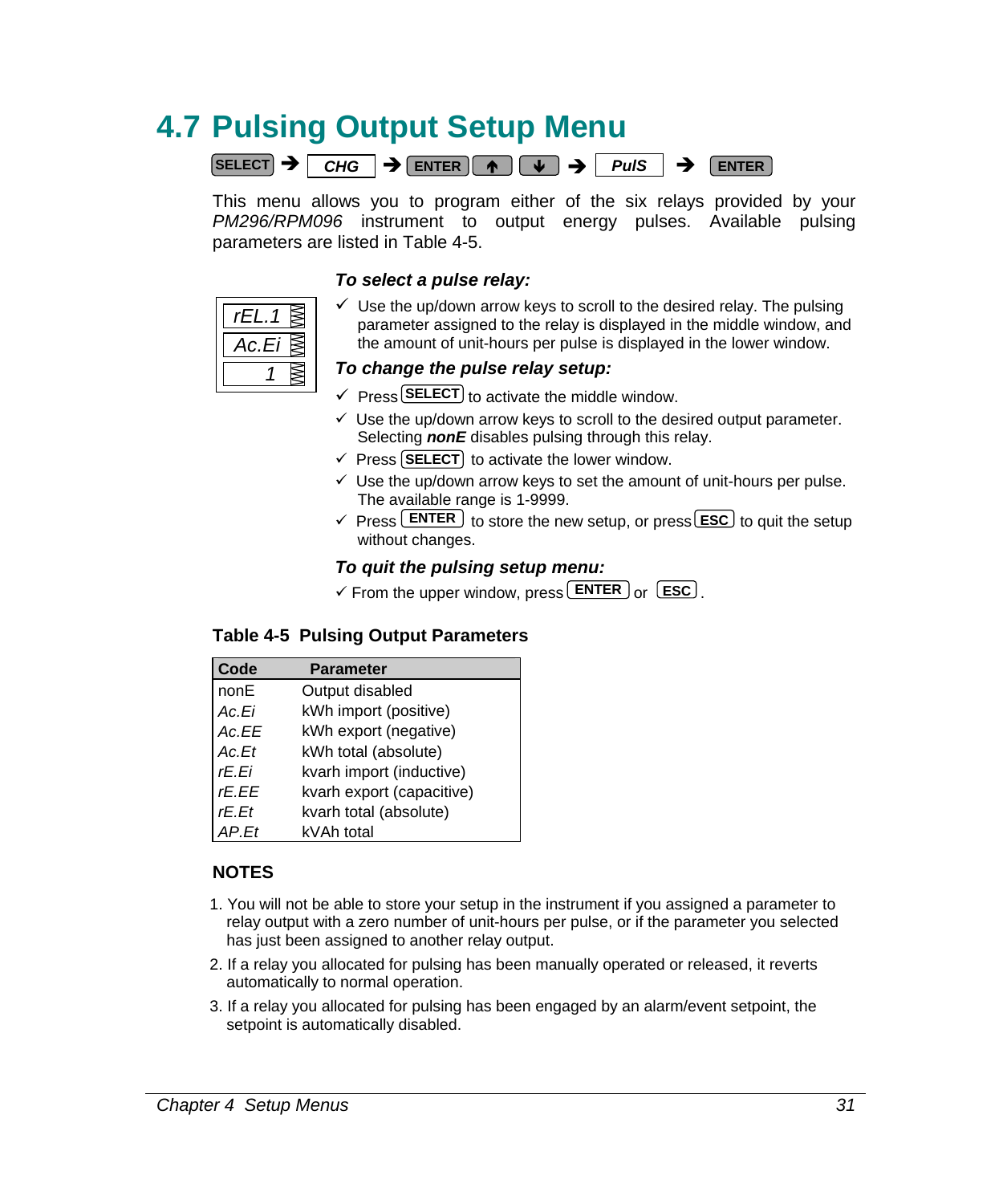## **4.8 Timers Setup Menu**



This menu allows you to access the four interval timers provided by the *PM296/RPM096* which can trigger setpoints on a user-defined time interval basis. This is useful for continuous data logging at specified time intervals in order to produce trend and load profile graphs.

Each timer has a time interval range up to 9999 seconds at a one-second resolution and runs independently. The timer accuracy is about  $\pm 0.05$  sec. To use a timer as the trigger for a setpoint, simply select one of timers as a trigger when defining the setpoint, and then specify for the selected timer a non-zero time interval at which you want the periodic action (for example, a data log) to be made. To stop a timer, set the time interval to zero. Each timer can be used to trigger multiple setpoints, for example, if you need multiple data logs at the same time.

| t-i  |  |
|------|--|
| t-r. |  |
|      |  |

### To select a timer:

 $\checkmark$  Press **SELECT** to activate the middle window, and then use the up/down arrow keys to scroll to the desired timer. The time interval associated with the timer is displayed in the lower window.

#### *To change the timer interval:*

- $\checkmark$  Press **SELECT** to activate the lower window.
- $\checkmark$  Use the up/down arrow keys to set the desired time interval. The available range is 0-9999 (seconds). Setting the interval to zero stops the timer.
- $\checkmark$  Press **ENTER** to store your new setting.
- $\checkmark$  Press **ESC** to leave the timer setup unchanged.

#### *To quit the timer setup menu:*

√ Press <u>LESC</u>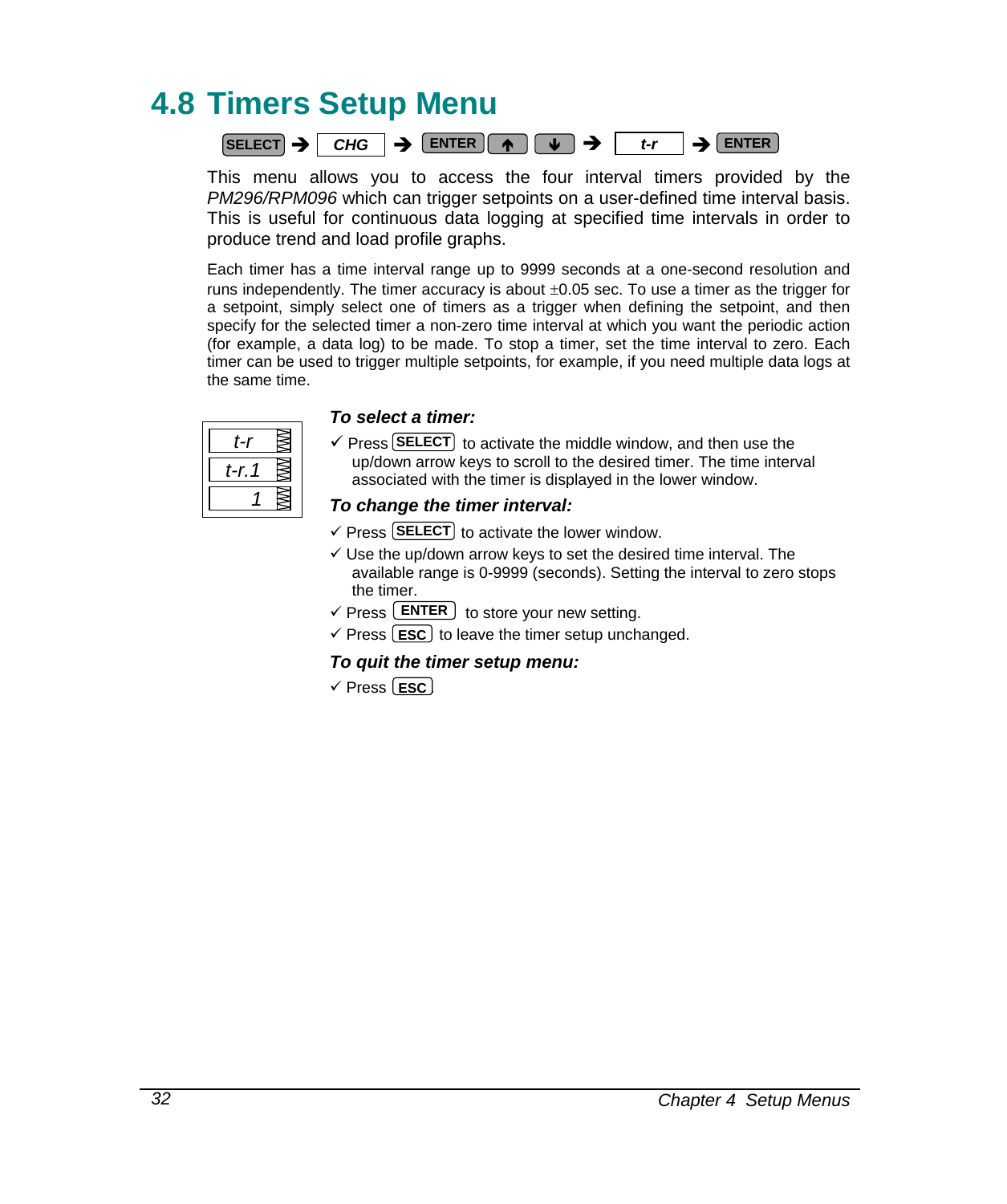## **4.9 RTC Setup Menu**



This menu allows you to view and set the time, date and day of week in the onboard Real Time Clock (RTC), and to modify the Daylight Savings Time (DST) settings for your time zone.



The **time** is displayed as HH.MM.SS, where the hour and minute are shown in the middle window separated by a dot, and the seconds - in the lower window.



The **date** is displayed as per the user definition (YY.MM.DD, MM.DD.YY, or DD.MM.YY), where the first two items are shown in the middle window, and the last one - in the lower window. For instructions on how to select the date format, see Section 4.10.

| 1  |  |
|----|--|
|    |  |
| иn |  |

The **day** of the week is displayed in the lower window, as follows:

| Sun        | Sunday               | thu | Thursday |
|------------|----------------------|-----|----------|
| $\prod$ on | Monday               | Fri | Friday   |
| tuE<br>UEd | Tuesdav<br>Wednesday | Sat | Saturday |

The **day** of the week can be only viewed. It is set automatically when you change the date.

The **DST** option can be disabled or enabled. When DST is disabled, the RTC will operate in standard time only. When enabled, the instrument will automatically update the time at 2:00 AM at the pre-defined DST switch dates. The DST switch points are specified by the month, week of the month and weekday. Select the appropriate weekday in the month by specifying the 1st, 2nd, 3rd, 4th or the last (abbreviated as *LSt*) weekday in the month.



This entry specifies the **DST start date** when Daylight Savings Time begins. Press **SELECT** to select the date parameter you wish to change. By default, DST starts at 2:00 AM on the first Sunday in April of each year.



This entry specifies the **DST end date** when Daylight Savings Time ends. Press **SELECT** to select the date parameter you wish to change. By default, DST ends at 2:00 AM on the last Sunday in October of each year.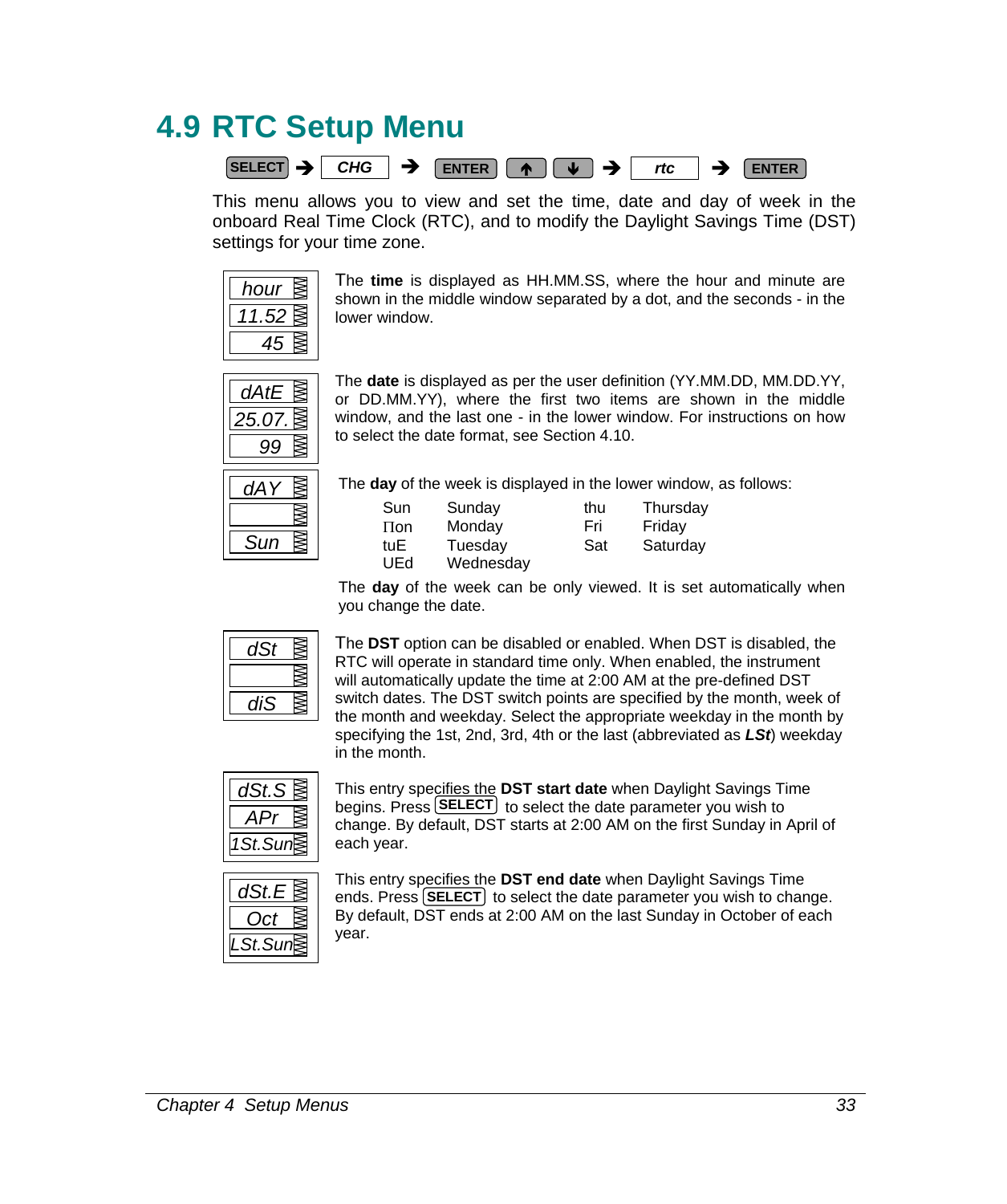#### *To select an option sub-menu:*

 $\checkmark$  From the upper window, use the up/down arrow keys to scroll to the desired sub-menu (time, date, weekday, or DST).

### *To change time, date, day of week (not seconds) or DST setting:*

- $\checkmark$  Press **SELECT** to activate the desired item. When in the time setup sub-menu, the hour and minutes indications are now frozen to allow you to adjust them.
- $\checkmark$  Use the up/down arrow keys to set the value.
- $\checkmark$  Set the other items in the same manner.

#### *To update the RTC with your new setting (and to reset seconds):*

- $\checkmark$  From the middle or lower window, press  $\text{ENTER}$ .
- $\checkmark$  If you want to reset seconds, press **SELECT** to activate the seconds window, and then press  $\lfloor$  **ENTER**  $\rfloor$  while the seconds window is flashing.

#### *To quit the sub-menu without changes:*

 $\checkmark$  From the middle or lower window, press  $\textsf{L}\texttt{esc}$ .

### *To quit the RTC menu:*

√ Press <u>(Esc</u>).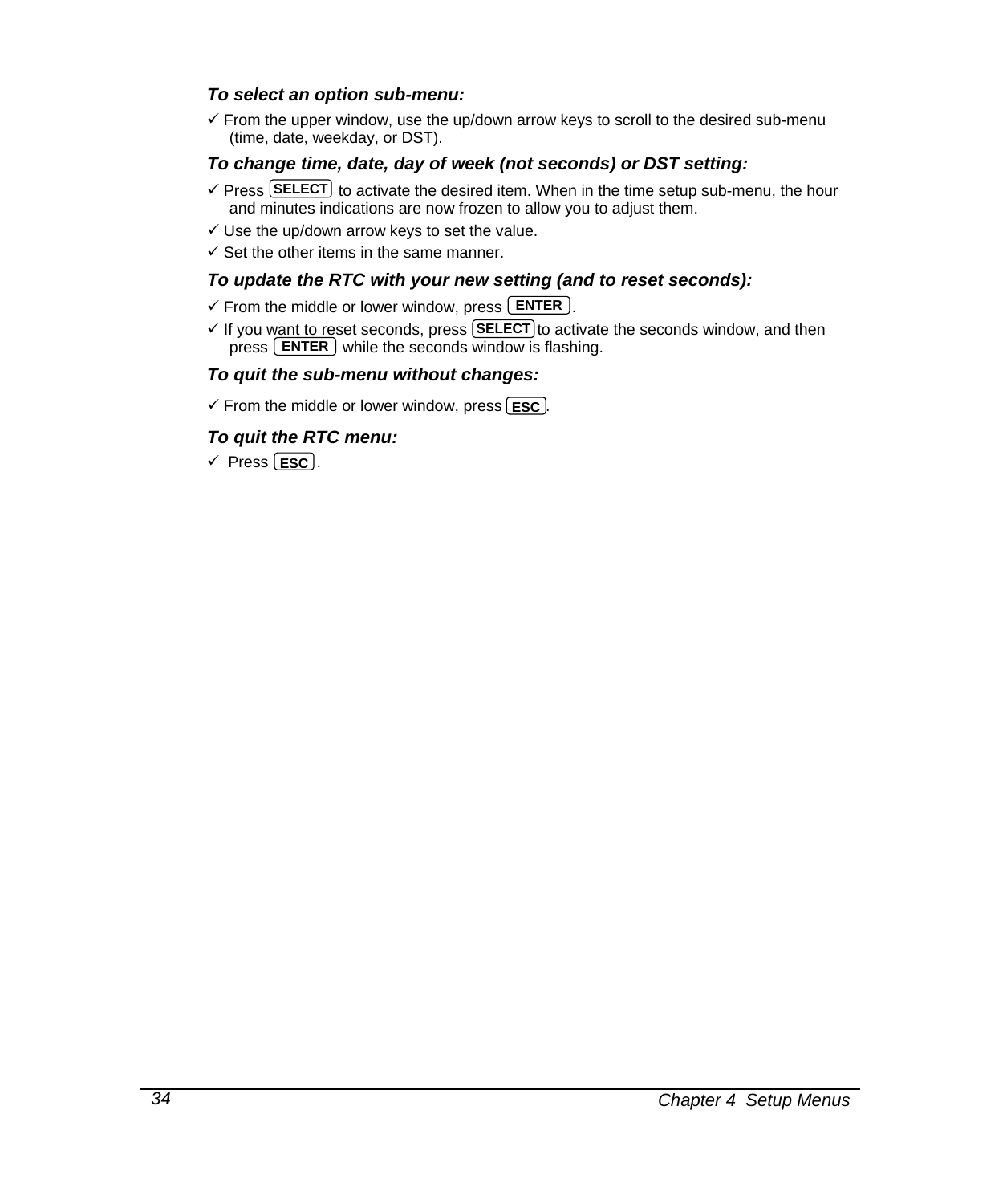## **4.10 Display Setup Menu**

 $\overline{\text{SELECT}}$   $\rightarrow$   $\overline{\text{CHG}}$   $\rightarrow$   $\overline{\text{ENTER}}$   $\rightarrow$   $\overline{\text{GISP}}$   $\rightarrow$   $\overline{\text{ENTER}}$ 

This menu allows you to view and change display properties. Table 4-6 lists available options with their code names and applicable ranges.

|  |  |  | <b>Table 4-6 Display Options</b> (* default setting) |
|--|--|--|------------------------------------------------------|
|--|--|--|------------------------------------------------------|

| <b>Display</b>                             | Code        | <b>Parameter</b>                      | <b>Options</b>               | <b>Description</b>                                                                                             |
|--------------------------------------------|-------------|---------------------------------------|------------------------------|----------------------------------------------------------------------------------------------------------------|
| diSP<br>UPdt $\lvert \rvert$<br>₨<br>0.5   | <b>UPdt</b> | Display update<br>time                | $0.1 - 10.0 s$<br>$(0.5)^*$  | Defines interval between display<br>updates                                                                    |
| ΚW<br>diSP<br><u>ScrL</u><br>ĶΜ<br>5       | ScrL        | Auto scroll                           | $nonE*$<br>$2 - 15$ s        | Disables/enables auto scroll on<br>common measurements display<br>(main screen) and defines scroll<br>interval |
| ΚW<br>diSP<br>ΚW<br>rEtn<br>ΚÑ<br>diS      | rEtn        | Auto return to the<br>main screen     | diS*, En                     | Disables/enables auto return to<br>the main screen after 30<br>seconds of uninterrupted use                    |
| $di\overline{SP}$<br>⊠<br>Ph.P<br>⊠<br>diS | Ph.P        | Phase powers<br>display mode          | diS*, En                     | Disables/enables display of<br>phase powers in common<br>measurements (main screen)                            |
| ⊠<br>diSP<br>di $S \geqslant$              | Fund.       | Fundamental<br>values display<br>mode | diS*, En                     | Disables/enables display of<br>fundamental values in common<br>measurements (main screen)                      |
| diSP<br>dAtE $\lessgtr$                    | dAtE        | Date format                           | $n.d. Y^*$<br>d.n.Y<br>Y.n.d | Defines the date format in the<br>RTC display: d=day, n=month,<br>Y=year                                       |
| n.d. $Y\leqslant$                          |             |                                       |                              | Each date format character is<br>set separately.                                                               |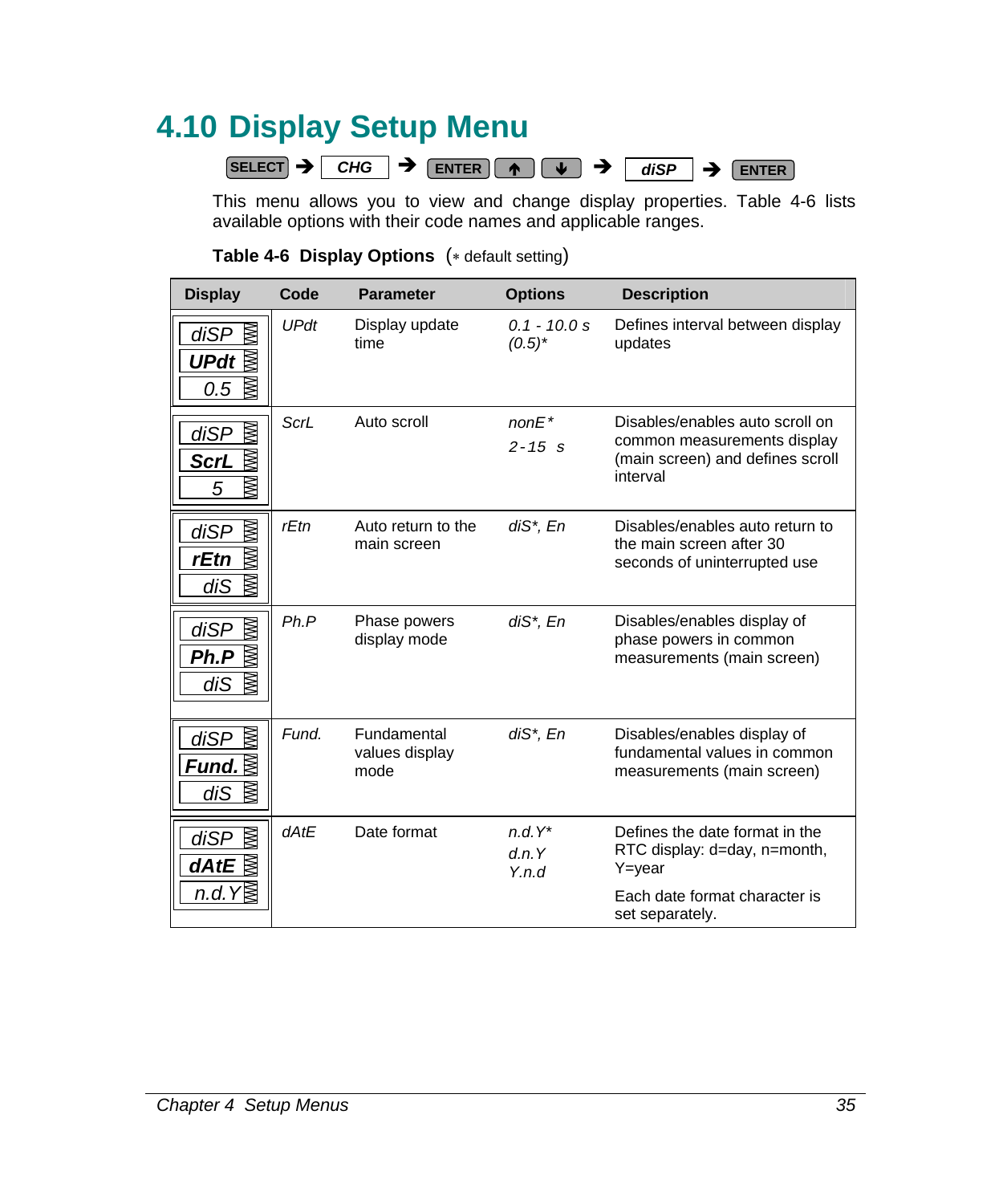## *To select a display option:*

 $\checkmark$  Press **SELECT** to activate the middle window, and then use the up/down arrow keys to scroll to the desired option.

### *To change the display option:*

- $\checkmark$  Press (SELECT) to activate the lower window.
- $\checkmark$  Use the up/down arrow keys to set the desired option.
- **✓ Press [ENTER]** to store your new setting or press [ESC] to leave your previous setting unchanged.

#### *To quit the display setup menu:*

✓ From the middle window, press **ESC** or **ENTER** .

## **4.11 User Selectable Options Menu**



This menu allows you to change options which relate to the instrument features and functionality. Table 4-7 lists all available options with their code names and applicable ranges.

### *To select an option:*



 $\checkmark$  Press **SELECT** to activate the middle window, and then use the up/down arrow keys to scroll to the desired option.

#### *To change the selected option:*

- $\checkmark$  Press **SELECT** to activate the lower window.
- $\checkmark$  Use the up/down arrow keys to set the desired value.
- $\checkmark$  Press  $[$  **ENTER**  $]$  to store your new setting or  $[$ **ESC** $]$  to leave the previous setting unchanged.

#### *To quit the display setup menu:*

✓ From the middle window, press LESC or LENTER  $\cdot$ 

#### **Table 4-7 User Selectable Options** (∗ default setting)

| Code  | <b>Parameter</b>              | <b>Options</b> | <b>Description</b>                                   |
|-------|-------------------------------|----------------|------------------------------------------------------|
| P.cAL | Power calculation             | $rEAc*$        | Using reactive power                                 |
|       | mode@                         | nAct           | Using non-active power                               |
| thr.d | Thermal demand<br>calculation | $diS*$ , En    | Disables/enables thermal power demand<br>measurement |
| roLL  | Energy roll value 2           | 10.E4          | 10.000 kWh                                           |
|       |                               | 10.E5          | 100,000 kWh                                          |
|       |                               | 10.E6          | 1,000,000 kWh                                        |
|       |                               | 10.E7          | 10,000,000 kWh                                       |
|       |                               | 10.E8          | 100,000,000 kWh                                      |
|       |                               | 10.E9*         | 1,000,000,000 kWh                                    |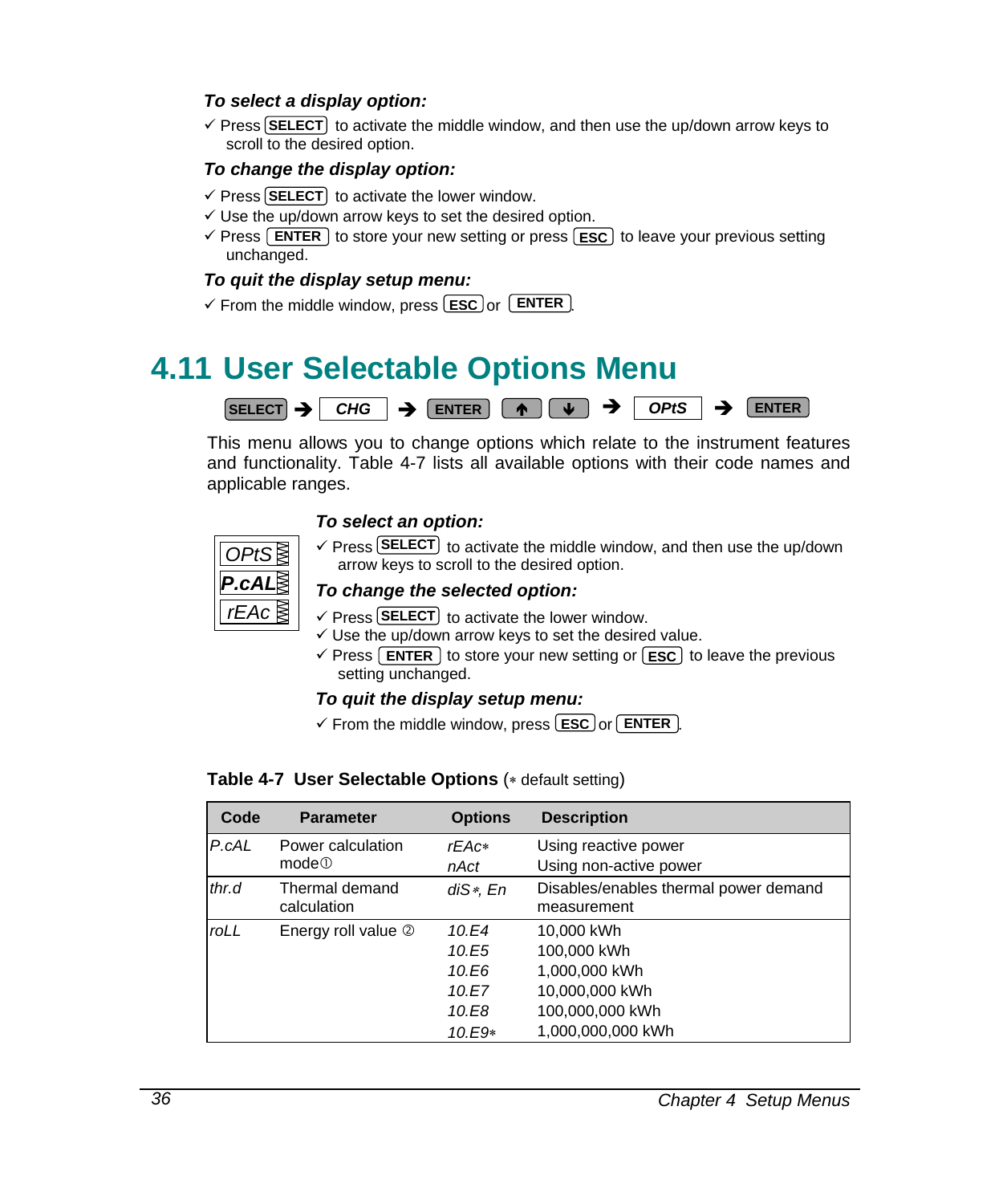| Code     | <b>Parameter</b>     | <b>Options</b> | <b>Description</b>                   |
|----------|----------------------|----------------|--------------------------------------|
| An.Ou    | Analog output option | $nonE*$        | No analog output                     |
|          | (see Section 4.5)    | $0 - 20$       | $0-20$ mA                            |
|          |                      | $4 - 20$       | 4-20 mA                              |
|          |                      | $0 - 1$        | $0-1$ mA                             |
|          |                      | $-1-1$         | $+1$ mA                              |
| $An E$ P | Analog expander      | $nonF*$        | No analog expander (output disabled) |
|          | option (see Section  | $0 - 20$       | $0-20mA$                             |
|          | (4.6)                | $4 - 20$       | $4-20mA$                             |
|          |                      | $0 - 1$        | $0-1mA$                              |
|          |                      | $-1-1$         | $+1$ mA                              |
| bAtt     | Battery mode         | OFF*, On       | Switches the backup battery OFF/ON   |

c Power calculation mode (*P.cAL*):

Mode 1: Reactive power calculation (rEAc)

Active power P and reactive power Q are measured directly and apparent power  $S = \sqrt{P^2 + Q^2}$ 

Mode 2: Non-active power calculation (nAct)

Active power is measured directly, apparent power  $S = V \times I$  (where V, I - rms voltage and currents) and non-active power  $N = \sqrt{S^2 - P^2}$ 

Mode 1 is recommended for electrical networks with low harmonic distortion (voltage THD < 5%, current THD < 10%); Mode 2 is recommended for all other cases.

 $\oslash$  Energy roll value example: If roll value = 10.E4, the energy counter contains 4 digits, i.e., energy is displayed up to 9.999 MWh (Mvarh, MVAh) with resolution 0.001 MWh.

| Rollover<br>Value | Maximum Energy<br>kWh (kvarh, kVAh) | Maximum Display Reading<br>MWh (Mvarh, MVAh) * | <b>Display Resolution</b><br>MWh (Mvarh, MVAh) * |
|-------------------|-------------------------------------|------------------------------------------------|--------------------------------------------------|
| 10.E4             | 9,999                               | 9.999                                          | 0.001                                            |
| 10.E5             | 99,999                              | 99.999                                         | 0.001                                            |
| 10.E6             | 999,999                             | 999.999                                        | 0.001                                            |
| 10.E7             | 9,999,999                           | 9,999.99                                       | 0.01                                             |
| 10.E8             | 99,999,999                          | 99,999.9                                       | 0.1                                              |
| 10.E9             | 999,999,999                         | 999.999                                        |                                                  |

The roll value may be changed in accordance with the average load of the power line. For example, if average power is 400 kW and the counter must be reset every 3 months (2160 hours), then energy during this period equals 864000 kWh (6 digits) and the roll value =  $10.E6$ .

\* RDM096 display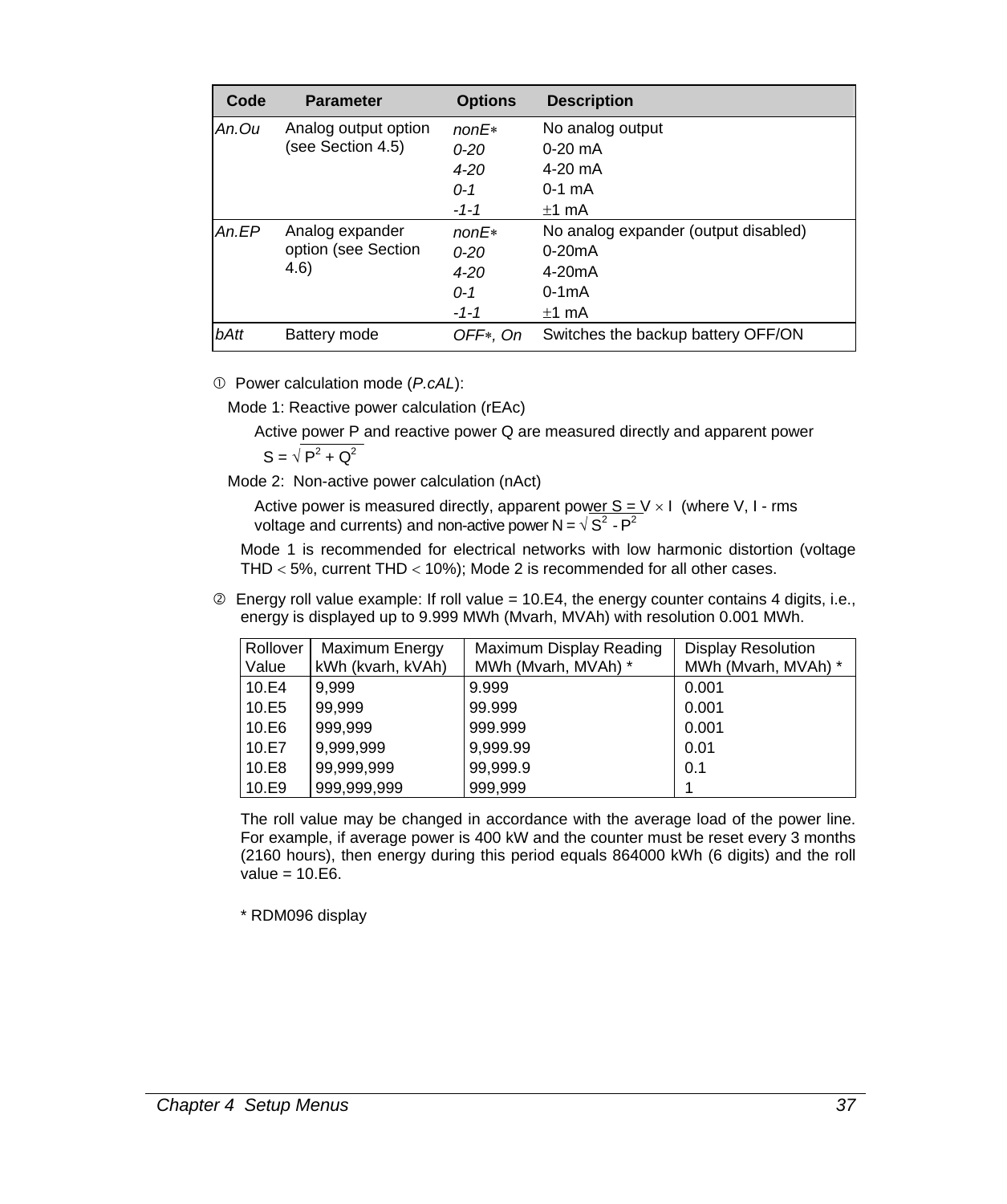# **4.12 Access Control Menu**

 $SEXECUTE \rightarrow CHG \rightarrow ENIER \rightarrow \rightarrow AccS \rightarrow ENIER$ 

This menu can be only accessed via the *Setup Change Menu (CHG)*. It is used in order to:

- change the user password
- enable or disable password check from the front panel keypad
- enable or disable password protection for downloading setups and resetting data through communications

### *To view an option setting:*

 $\checkmark$  Press [SELECT] to activate the middle window.

9 Use the up/down arrow keys to scroll to the desired option (*PASS, CtrL, Port*).



*AccS OFF CtrL*

 Password Setting Password Protection Password Protection for the keypad for communications



#### *To change the password:*

- $\checkmark$  Press **SELECT** to activate the lower window.
- $\checkmark$  Use the up/down arrow keys to modify the password. The password can be up to four digits long.
- $\checkmark$  Press  $\text{ENTER}$  to store your new password, or  $\text{EST}$  to leave the password unchanged.

### *To enable/disable password checking:*

- $\checkmark$  Press (SELECT) to activate the middle window, and then use the up/down arrow keys to move to the *CtrL* or *Port* entry.
- $\checkmark$  Press **SELECT** to activate the lower window.
- $\checkmark$  Use the up/down arrow keys to change the password checking status: select **OFF** to disable password protection, or select *On* to enable password protection.
- $\checkmark$  Press **ENTER** to store your new option, or  $\text{ESC}$  to leave the option unchanged.

#### *To quit the setup menu:*

 $\checkmark$  From the middle window, press  $\textsf{LSC}$  or  $\textsf{LENTER}$ .

**Store your password in a safe place. If you do not provide the correct password, you will need to contact your local distributor for the super-user password to override password protection.**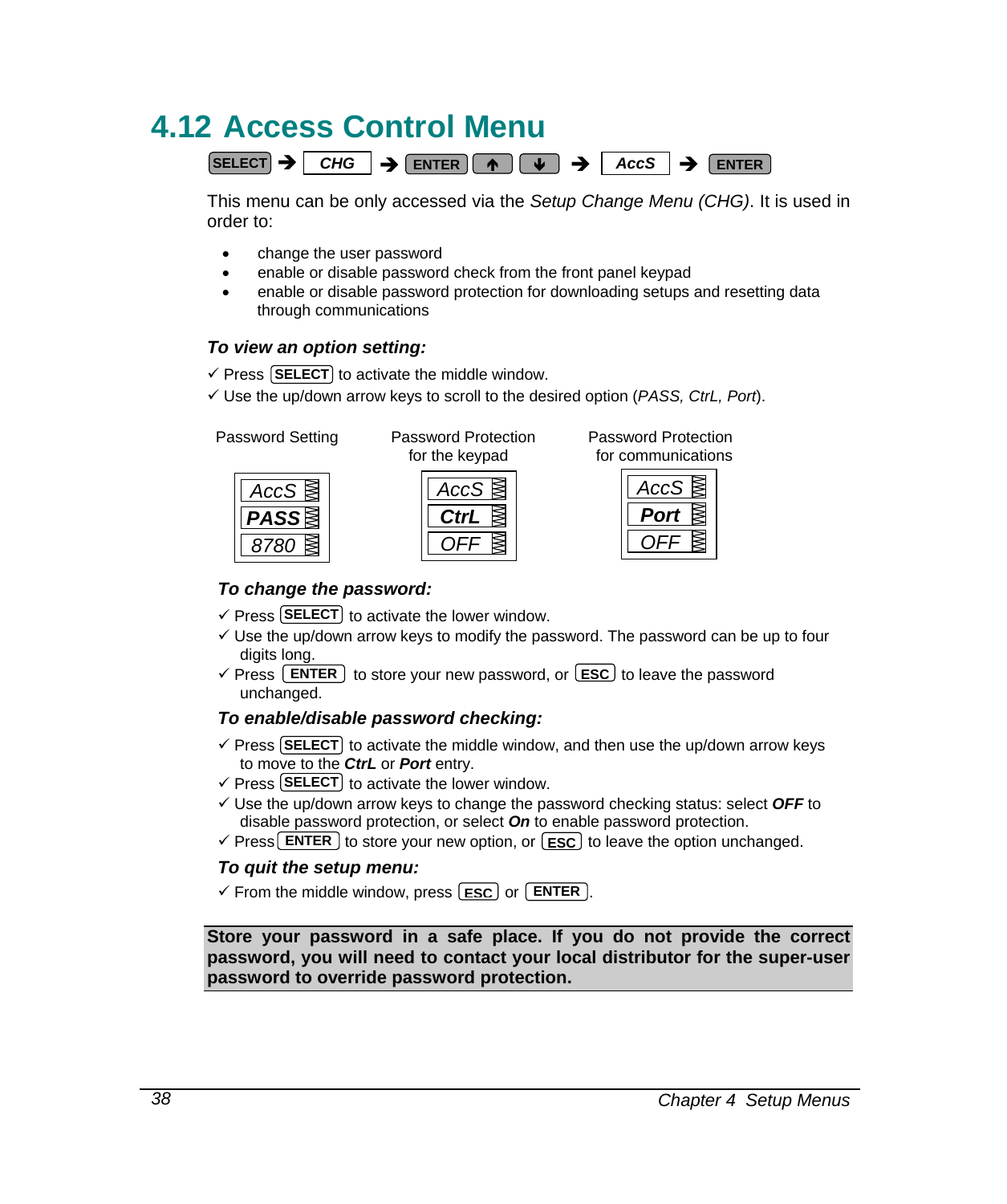## **4.13 Reset Menu**



This menu allows you to reset to zero the accumulators and Min/Max registers in your instrument. The menu can be only accessed via the *Setup Change Menu (CHG)*. If the reset is disabled from the *Basic Setup Menu* (see Section 4.1), you will not be able to enter this menu.

The following designations are used in the menu to specify a data location to be reset:

- A.dnd Resets volt/ampere maximum demands
- **P.dnd** Resets total power maximum demands
- *dnd* Resets all total maximum demands
- *EnrG* Resets total energies
- *Lo.Hi* Resets Min/Max registers (does not affect maximum demands)
- *tOU.E* Resets the TOU energy registers
- *tOU.d* Resets the TOU maximum demand registers
- *Cnt* Resets all pulse counters
- *Cnt.1*  Resets counter # 1- #16

 *Cn.16* 

### *To reset the desired locations:*

 $\checkmark$  Press **SELECT** to activate the middle window, and then use the up/down arrow keys to scroll to the desired data location entry.



- $\checkmark$  Press  $\text{[SELECT]}$  to activate the lower window.
- $\checkmark$  Press and hold  $\text{ENTER}$  for about 5 seconds until the **do** label is replaced with **done**, and then release the key. You will return to the middle window.

#### *To quit the reset menu:*

√ Press LESC .

## **NOTE**

If changing data in the instrument via the front panel is not secured by a password, the fast reset of the Min/Max registers, maximum demands and total energies can be made from the data display mode (see Section 5.1) and counters from the Status Information Menu (see Section 6.1) without entering the reset menu.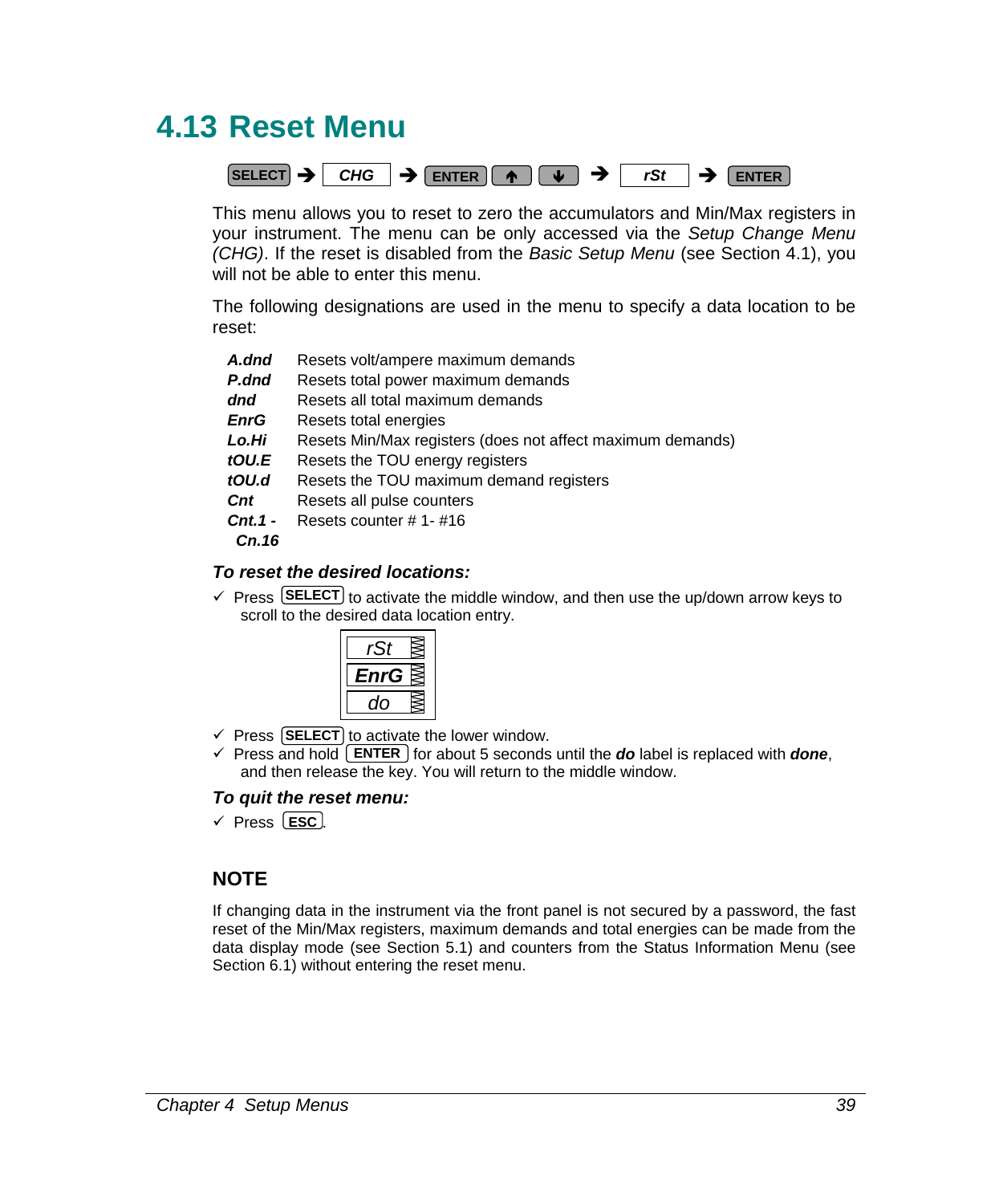# **Chapter 5 Data Display**

## **5.1 Navigating in the Display Mode**

The front panel has a simple interface that allows you to display numerous measurement parameters. For easier reading, the parameters are divided into groups, each accessible by a designated key. These are:

#### **PM296**

- y **Common measurements**  Page 1. Main screen (no selection key)
- y **Max demand measurements**  Page 2. Main screen (no selection key)
- Min/Max measurements **and Computer Computer Computer Computer** Page 4. Selected by the **MIN/MAX** key
- y **Total Harmonic measurements**  Page 3. Main screen (no selection key)
- Individual Harmonic measurements Page 5. Selected by the RIFINESC Key
- **Energy measurements Figure 1** Fage 6. Selected by the **ENERGY** key
- **RDM096**

Ï Ï

Ð

y **Common measurements** - Main screen (no selection key) • Max demand measurements **and a selected by the MIN/MAX** key • Min/Max measurements **and a selected by the MIN/MAX** key • Total Harmonic measurements - selected by the **HIVESC** key • Individual Harmonic measurements -• Energy measurements **Fig. 5** and the selected by the **ENERGY** Rey **Selected by the | H/ESC** | key selected by the **H/ESC** 

The up/down arrow keys are used as follows in the *Display Mode*:

- Scrolls through the pages downward (forward)
- Scrolls through the pages upward (backward)

Returns to the first page within current measurement group  $\overline{\mathbf{v}}$  )

| <b>POWER ANALYZER</b><br><b>PM296</b><br><b>STROLLAGE</b><br>M<br>AX DEMAND A<br>V<br><b>VILL</b><br>D.<br><b>MALTER</b>                  | Œ<br><b>FREQUENCY</b><br>3 NEUT CURRENT | <b>AVA</b><br>AUX CURRENT                   | <b>REMARKS</b>                                                |
|-------------------------------------------------------------------------------------------------------------------------------------------|-----------------------------------------|---------------------------------------------|---------------------------------------------------------------|
| N<br>OLTAGE<br>AX. DEMANO<br><b>AX DEMAND</b><br>THO/TOD/K-FACTOR<br><b>FITHD</b><br>V <sub>2</sub><br>ma<br><b><i><u>SENEROY</u></i></b> | <b>MAX DEMAND</b>                       | <b>BOWERTAGIOS</b><br>騣<br>CTOR<br>HANNONCE | 闘<br>E <sup>www</sup>                                         |
| MAX DEMAND<br>AX. DEMAND<br><b>HD/TDD/K-FACTOR</b><br><b>THD</b><br>V <sub>3</sub><br><b>Val</b><br>o.<br><b>Keney</b>                    | <b>OWER</b><br>AX DEMAND                | 膘                                           | E.<br>888<br>888<br><b>THE</b><br><b>MALINA PERSONAL</b><br>斷 |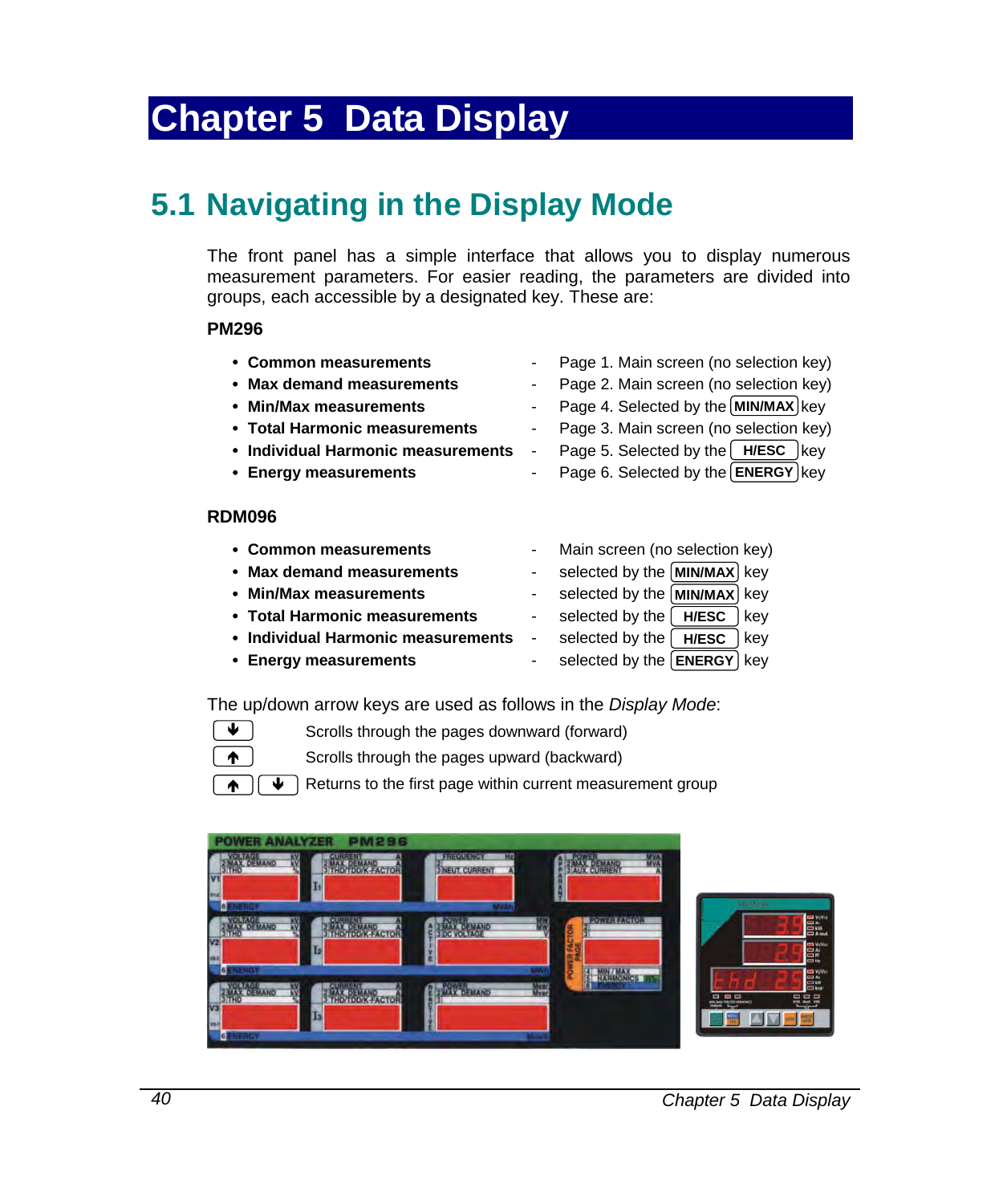The display is updated approximately twice per second; you can adjust the display update rate via the *Display Setup Menu* (see Section 4.10).

Tables 5-1 and 5-2 list all displayed parameters and their LED indicators for the PM296 front panel display and RDM096 remote display module.

#### **Auto Scroll**

If display Auto Scroll option is enabled (see Section 4.10), the common measurements display (main screen) will scroll automatically after 30 seconds of uninterrupted use.

 $\checkmark$  To stop auto scrolling at the current page, press either arrow key.

#### **Auto Return to the Main Screen**

If display Auto Return option is enabled (see Section 4.10), the display will automatically return to the main screen from any other measurement screen after 30 seconds of uninterrupted use.

#### **Fast Reset of Accumulated Data**

When changing data via the front panel is not secured by a password, you can reset the Min/Max registers, maximum demands and total energies from the display mode without entering the reset menu.

## **NOTES**

- 1. In the PM296, a page number at the right of the display identifies the current measurements group. The common measurements display (main screen) is designated by a page number of 1 through 3. The first display in this group shows a power factor reading instead of a page number. To return to the common measurements from another group, just press the same key that you used to display this group.
- 2. In the RDM096, a designated indicator LED below the display shows the current measurements group. The common measurements display (main screen) does not have an indicator LED. If no arrow LED is lit up below the display, this means that the common measurement parameters are being displayed at this time. To return to the common measurements from another group, just press the same key that you used to display this group (the key pointed to by an illuminated arrow LED) until the illuminated LED goes out.
- 3. When you move to another measurement group, the instrument stores your last location; when you return to the previous group, the instrument restores the last page. At power up, the instrument always returns to the common measurements group and shows you the last page that was displayed prior to loss of power.

## *Selecting a Display Page*

 $\checkmark$  Press the down/up arrow keys to scroll through display pages.

## *Selecting Common Measurements (Main Screen)*

 $\checkmark$  In the RDM096, press the key pointed to by the illuminated arrow LED below the front panel display. If no LED is lit up, this means that the front panel displays the common measurements parameters.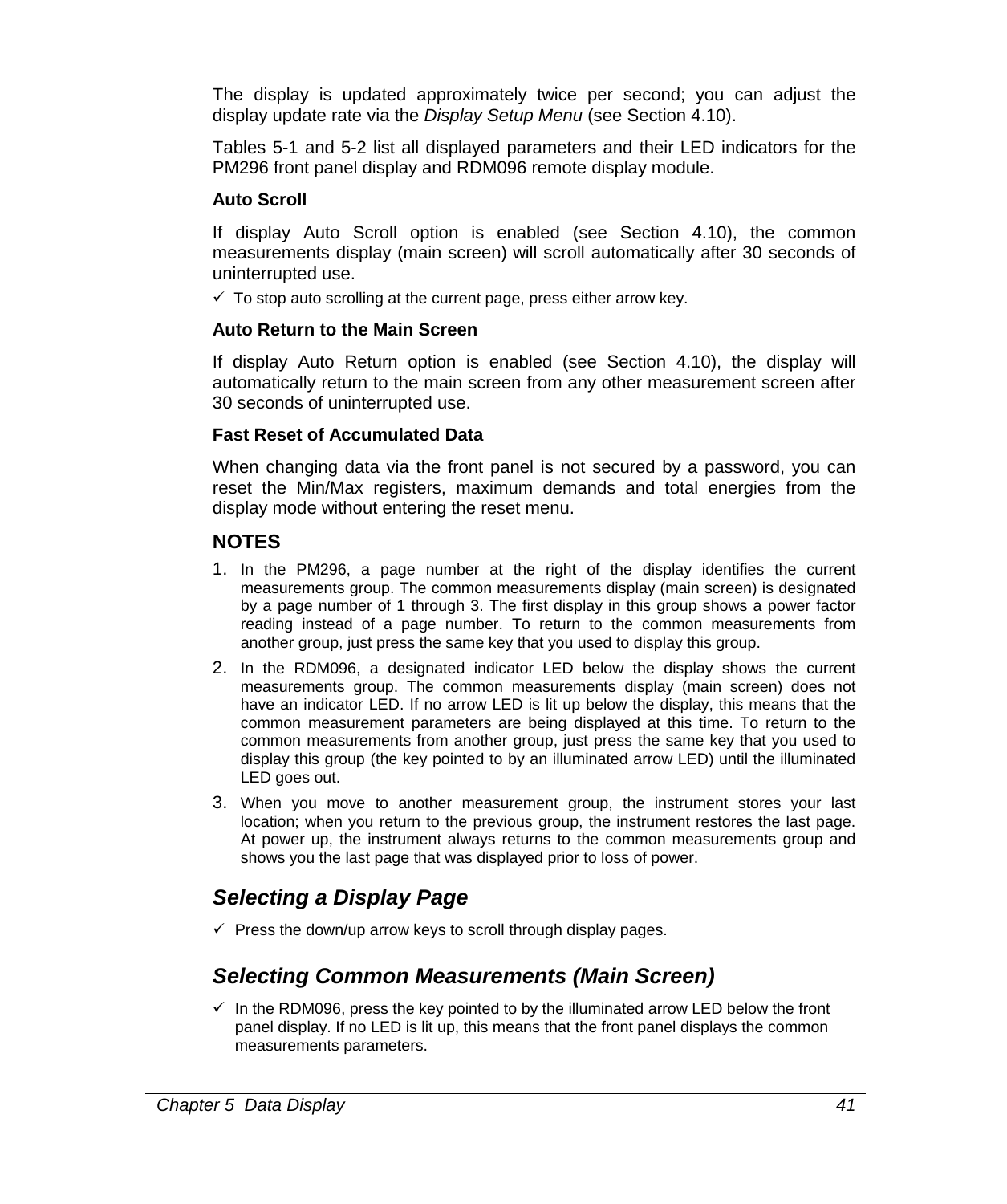## *Selecting Max Demand Measurements*

 $\checkmark$  In the RDM096, press the  $\text{MIN/MAX}$  key. Use the up/down arrow keys to scroll through Max demand measurements.

## *Selecting Min/Max Measurements*

 $\checkmark$  Press the  $\text{MIN/MAX}$  key. Use the up/down arrow keys to scroll through Min/Max measurements.

## *Selecting Total Harmonic Measurements*

 $\checkmark$  In the RDM096, press the  $H/ESC$  key until the THD/TDD LED is illuminated. Use the up/down arrow keys to scroll through harmonic measurements.

## *Selecting Individual Voltage and Current Harmonics Measurements*

- $\checkmark$  In the PM296, press the  $H/ESC$  key until a styled % character is displayed in the FREQUENCY window. Harmonic numbers are shown in the upper-right window. Use the up/down arrow keys to scroll through the different harmonics readings.
- $\checkmark$  In the RDM096, press the  $H\text{HSE}$  key until the HARMONICS LED is illuminated and volts or amps LEDs at the right are lit while a harmonic number is shown at the left in the lower window. Use the up/down arrow keys to scroll through the different harmonics readings.

## *Selecting Individual Harmonic Voltage, Current and Power Measurements*

- $\checkmark$  In the PM296, press the  $H/ESC$  key until the *Unit* label is displayed in the FREQUENCY window. Harmonic numbers are shown in the upper-right window. Use the up/down arrow keys to scroll through the different harmonics readings.
- $\checkmark$  In the RDM096, press the  $H/ESC$  key until the HARMONICS LED is illuminated and volts, amps or PF&kW LEDs at the right are lit while a harmonic number is shown in the upper window. Use the up/down arrow keys to scroll through the different harmonics readings.

## *Selecting Energy Measurements*

 $\checkmark$  Press the **ENERGY** key. Use the up/down arrow keys to scroll through the different energy readings.

## *Selecting TOU Energy Registers*

 $\checkmark$  Press the **ENERGY** key until the REG.1 label appears in the upper window (upper-right window in the PM296). Use the up/down arrow keys to scroll through the different tariff readings for the selected register. Use the **ENERGY** key to scroll through all TOU registers. Note that only registers you have allocated will be displayed.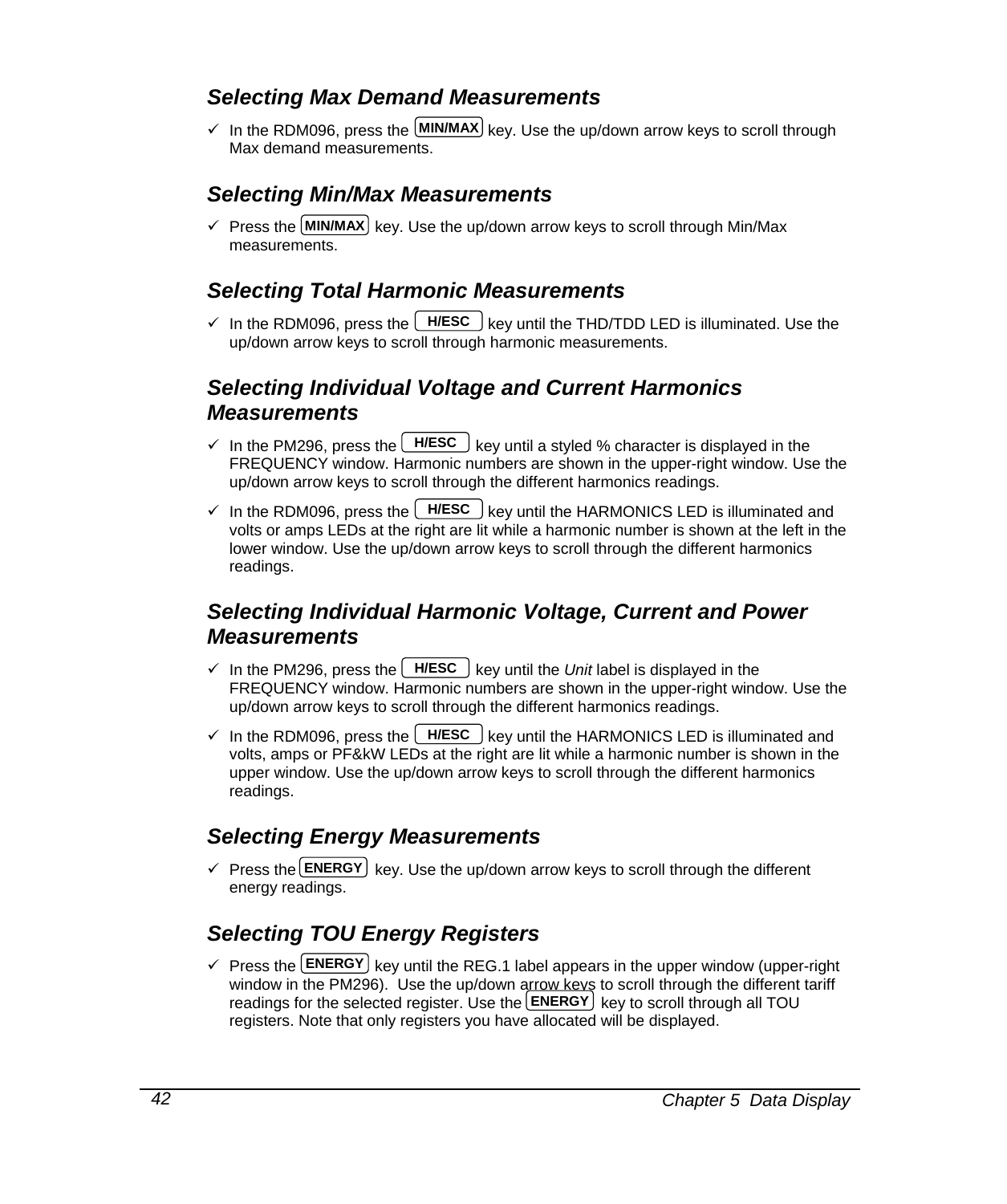## *Fast Reset of Accumulated Data*

- $\checkmark$  Select a display page where the data you want to reset is displayed. To reset:
	- Min/Max log registers: select a Min/Max page from the Min/Max measurements display (where Lo or Hi is displayed in the PAGE window in the PM296 or at the left in the lower window in the RDM096).
	- Ampere and volt maximum demands: select the maximum demands page in the PM296, or select the ampere or volt maximum demand page from the Min/Max measurements display in the RDM096 (where Hd is displayed at the left in the lower window, and volts or amps arrow LEDs at the right are lit).
	- Power maximum demands in the RDM096: select the power maximum demand page from the Min/Max measurements display (where Hd is displayed at the left in the lower window, and kVA/MVA and kW/MW arrow LEDs at the right are lit).
	- Total and phase energies: select the energy measurements display (not a TOU register).
- $\checkmark$  While holding the **SELECT** key, press and hold **ENTER** for about 5 seconds. The displayed data is reset to zero.

## **5.2 Data Display Formats**

Tables 5-1 and 5-2 specify all front panel local displays available in the *display mode*.

## **The PM296 Data Display**

The display windows are labeled in the table in the direction up-to-down and leftto-right as shown in the following picture.



### **Table 5-1 Displayed Parameters for the PM296**

| Page | <b>Window</b> | <b>PAGE</b><br><b>LEDs</b> | Parameter 1                | <b>Digits</b> | Unit $\circled{2}$ |
|------|---------------|----------------------------|----------------------------|---------------|--------------------|
|      |               |                            | <b>Common Measurements</b> |               |                    |
|      |               |                            | Voltage L1/L12 2           | 4             | V/kV               |
|      | 2             |                            | Voltage L2/L23 2           | 4             | V/kV               |
|      | 3             |                            | Voltage L3/L31 2           | 4             | V/kV               |
|      | 4             |                            | Current L1                 | 4             | A                  |
|      | 5             |                            | Current L <sub>2</sub>     | 4             | A                  |
|      | 6             |                            | Current L <sub>3</sub>     | 4             | A                  |
|      |               |                            | Frequency                  | 4             | Hz                 |
|      | 8             |                            | <b>Total kW</b>            | 5             | kW/MW              |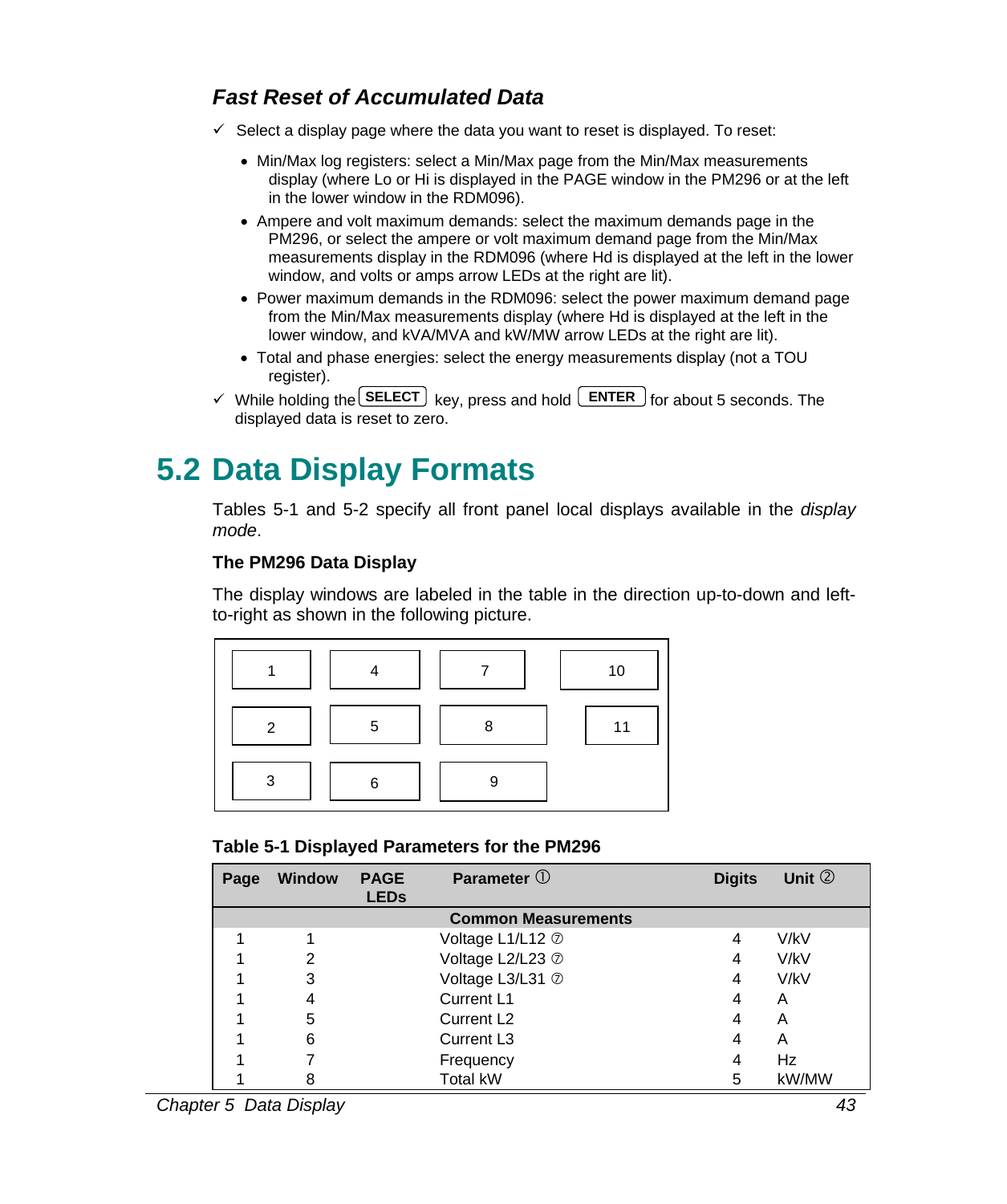| Page           | <b>Window</b>  | <b>PAGE</b><br><b>LEDs</b>                        | Parameter $\mathbb O$                                        | <b>Digits</b> | Unit 2        |
|----------------|----------------|---------------------------------------------------|--------------------------------------------------------------|---------------|---------------|
| 1              | 9              |                                                   | <b>Total kvar</b>                                            | 5             | kvar/Mvar     |
| 1              | 10             |                                                   | Total kVA                                                    | 5             | kVA/MVA       |
| 1              | 11             |                                                   | Total power factor                                           | 4             |               |
| $\overline{2}$ | 11             | PAG.1                                             |                                                              |               | Label         |
| 2              | 7              |                                                   | L-L                                                          |               | Label         |
| 2              | 1              |                                                   | Voltage L12 <sup>®</sup>                                     | 4             | V/kV          |
| 2              | $\overline{2}$ |                                                   | Voltage L23 <sup>®</sup>                                     | 4             | V/kV          |
| 2              | 3              |                                                   | Voltage L31 <sup>®</sup>                                     | 4             | V/kV          |
| 3              | $\overline{7}$ |                                                   | Ph.L1 $\circ$                                                |               | Label         |
| 3              | 1              |                                                   | Voltage L1/L12 2                                             | 4             | V/kV          |
| 3              | 4              |                                                   | Current L1                                                   | 4             | A             |
| 3              | 8              |                                                   | kW <sub>L1</sub>                                             | 5             | kW/MW         |
| 3              | 9              |                                                   | kvar L1                                                      | 5             | kvar/Mvar     |
| 3              | 10             |                                                   | kVAL1                                                        | 5             | kVA/MVA       |
| 3              | 11             |                                                   | Power factor L1                                              | 4             |               |
| 4              | $\overline{7}$ |                                                   | Ph.L2 $\circ$                                                |               | Label         |
| 4              | 2              |                                                   | Voltage L2/L23 2                                             | 4             | V/kV          |
| 4              | 5              |                                                   | Current L <sub>2</sub>                                       | 4             | A             |
| 4              | 8              |                                                   | kW <sub>L1</sub>                                             | 5             | kW/MW         |
| 4              | 9              |                                                   | kvar L <sub>2</sub>                                          | 5             | kvar/Mvar     |
| 4              | 10             |                                                   | kVAL <sub>2</sub>                                            | 5             | kVA/MVA       |
| 4              | 11             | Power factor L2                                   |                                                              | 4             |               |
| 5              | $\overline{7}$ |                                                   | Ph.L3 <sup>®</sup>                                           |               | Label         |
| 5              | 3              |                                                   | Voltage L3/L31 2                                             | 4             | V/kV          |
| 5              | 6              |                                                   | Current L3                                                   | 4             | A             |
| 5              | 8              |                                                   | kW <sub>L3</sub>                                             | 5             | kW/MW         |
| 5              | 9              |                                                   | kvar L3                                                      | 5             | kvar/Mvar     |
| 5<br>5         | 10             |                                                   | kVAL3                                                        | 5<br>4        | kVA/MVA       |
|                | 11             |                                                   | Power factor L3                                              |               |               |
|                | 11             | PAG.2                                             | <b>Maximum Demand Measurements</b>                           |               |               |
| 6              | 1              |                                                   |                                                              | 4             | Label<br>V/kV |
| 6<br>6         | $\overline{2}$ |                                                   | Maximum volt demand L1/L12 2<br>Maximum volt demand L2/L23 2 | 4             | V/kV          |
| 6              | 3              |                                                   | Maximum volt demand L3/L31 2                                 | 4             | V/kV          |
| 6              | 4              |                                                   | Maximum ampere demand L1                                     | 4             | A/kA          |
| 6              | 5              |                                                   | Maximum ampere demand L2                                     | 4             | A/KA          |
| 6              | 6              |                                                   | Maximum ampere demand L3                                     | 4             | A/KA          |
| 6              | 8              |                                                   | Maximum sliding window kW import                             | 5             | kW/MW         |
|                |                | demand                                            |                                                              |               |               |
| 6              | 9              | Maximum sliding window kvar<br>5<br>import demand |                                                              | kvar/Mvar     |               |
| 6              | 10             |                                                   | Maximum sliding window kVA<br>demand                         | 5             | kVA/MVA       |
|                |                |                                                   | <b>Total Harmonic and Auxiliary Measurements</b>             |               |               |
| 7              | 11             | <b>PAG.3</b>                                      |                                                              |               | Label         |
| $\overline{7}$ | 1              |                                                   | Voltage THD L1/L12 <sup>6</sup>                              | 4             | %             |
| $\overline{7}$ | $\overline{2}$ |                                                   | Voltage THD L2/L23 6                                         | 4             | %             |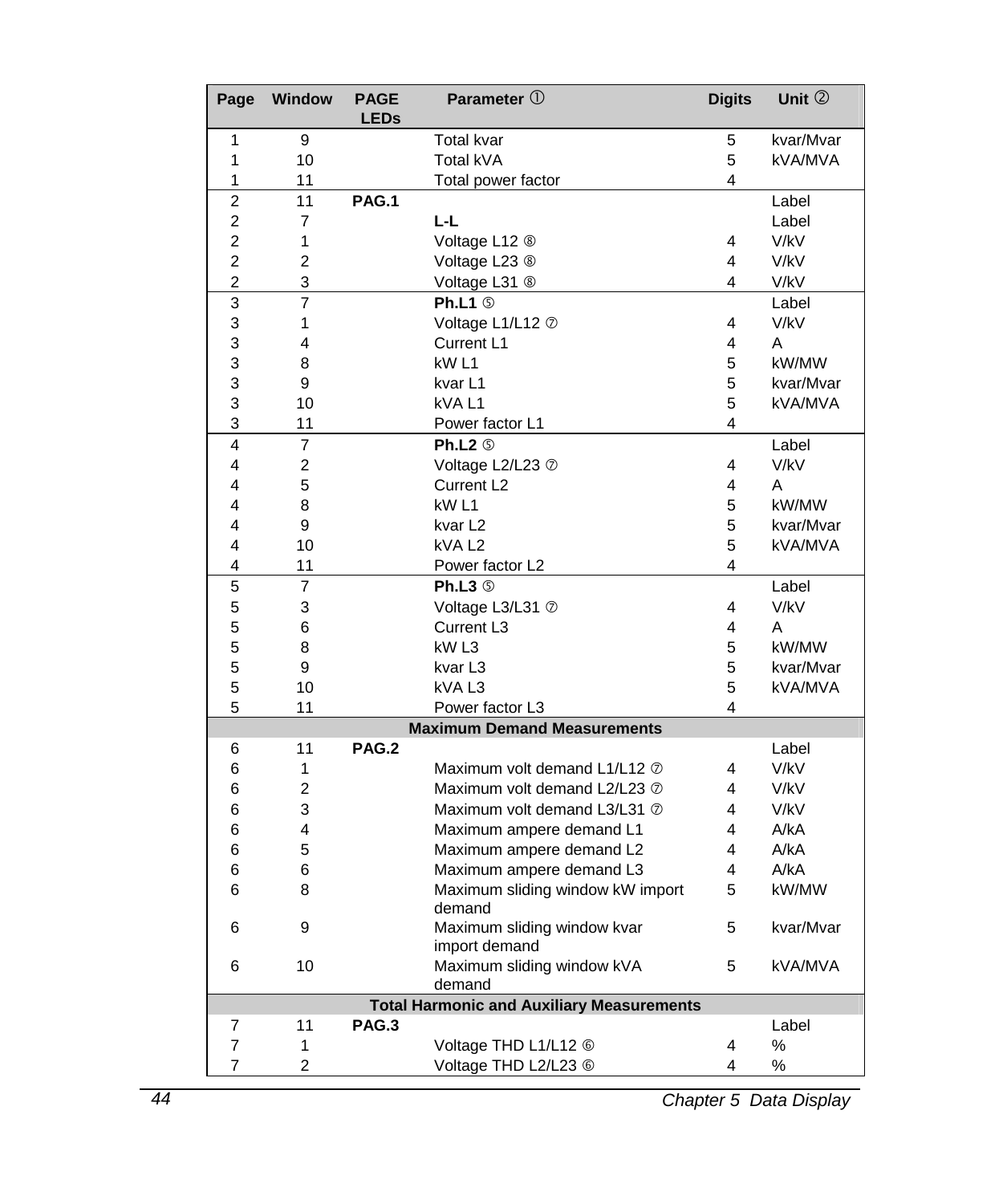| Page           | Window         | <b>PAGE</b><br><b>LEDs</b> | Parameter $\mathbb O$             | <b>Digits</b> | Unit 2        |
|----------------|----------------|----------------------------|-----------------------------------|---------------|---------------|
| 7              | 3              |                            | Voltage THD L3                    | 4             | %             |
| 7              | 4              |                            | Current THD L1                    | 4             | %             |
| 7              | 5              |                            | Current THD L2                    | 4             | %             |
| 7              | 6              |                            | Current THD L3                    | 4             | %             |
| 7              | 7              |                            | Neutral current                   | 4             | A             |
| 7              | 8              |                            | DC voltage                        | 5             | $\vee$        |
| 7              | 10             |                            | Auxiliary current I4              | 5             | A/mA          |
| 8              | 11             | PAG.3                      |                                   |               | Label         |
| 8              | $\overline{7}$ |                            | tdd                               |               | Label         |
| 8              | 4              |                            | Current TDD L1                    | 4             | $\frac{0}{0}$ |
| 8              | 5              |                            | Current TDD L2                    | 4             | $\frac{0}{0}$ |
| 8              | 6              |                            | Current TDD L3                    | 4             | %             |
| 9              | 11             | PAG.3                      |                                   |               | Label         |
| 9              | 7              |                            | H-Fc.                             |               | Label         |
| 9              | 4              |                            | Current K-Factor L1               | 4             |               |
| 9              | 5              |                            | Current K-Factor L2               | 4             |               |
| 9              | 6              |                            | Current K-Factor L3               | 4             |               |
| 10             | 7              |                            | U. Unb.                           |               | Label         |
| 10             | 4              |                            | Voltage unbalance                 | 4             | %             |
| 10             | 8              |                            | C. Unb.                           |               | Label         |
| 10             | 5              |                            | Current unbalance                 |               | %             |
| 11             | 10             | $^{\circledR}$             | H01 (Fundamental harmonic)        |               | Label         |
| 11             | 1              |                            | Fund. Harmonic voltage L1/L12     | 4             | V/kV          |
| 11             | $\overline{2}$ |                            | Fund. Harmonic voltage L2/L31     | 4             | V/kV          |
| 11             | 3              |                            | Fund. Harmonic voltage L3         |               | V/kV          |
| 11             | 4              |                            | Fund. Harmonic current L1         | 4             | A             |
| 11             | 5              |                            | Fund. Harmonic current L2         | 4             | A             |
| 11             | 6              |                            | Fund. Harmonic current L3         | 4             | A             |
| 11             | 8              |                            | Fund. Harmonic total kW           | 5             | kW/MW         |
| 11             | 9              |                            | Fund. Harmonic total kvar         | 5             | kvar/Mvar     |
| 11             | 11             |                            | Fund. Harmonic total PF           | 4             | kW/MW         |
|                |                |                            | <b>Min/Max Measurements</b>       |               |               |
|                | 11             | Lo.4                       |                                   |               | Label         |
| 1              | 1              |                            | Minimum voltage L1/L12 2          | 4             | V/kV          |
| 1              | $\overline{2}$ |                            | Minimum voltage L2/L23 2          | 4             | V/kV          |
| 1              | 3              |                            | Minimum voltage L3/L31 2          | 4             | V/kV          |
| 1              | 4              |                            | Minimum current L1                | 4             | A             |
| 1              | 5              |                            | Minimum current L2                | 4             | A             |
| 1              | 6              |                            | Minimum current L3                | 4             | Α             |
| 1              | 7              |                            | Minimum frequency                 | 4             | Hz            |
| 1              | 8              |                            | Minimum total kW                  | 5             | kW/MW         |
| 1              | 9              |                            | Minimum total kvar                | 5             | kvar/Mvar     |
| 1              | 10             |                            | Minimum total kVA<br>5<br>kVA/MVA |               |               |
|                | 11             | Hi. 4                      |                                   |               | Label         |
| 2              | 1              |                            | Maximum voltage L1/L12 2          | 4             | V/kV          |
| 2              | 2              |                            | Maximum voltage L2/L23 2          | 4             | V/kV          |
| $\overline{2}$ | 3              |                            | Maximum voltage L3/L31 2          | 4             | V/kV          |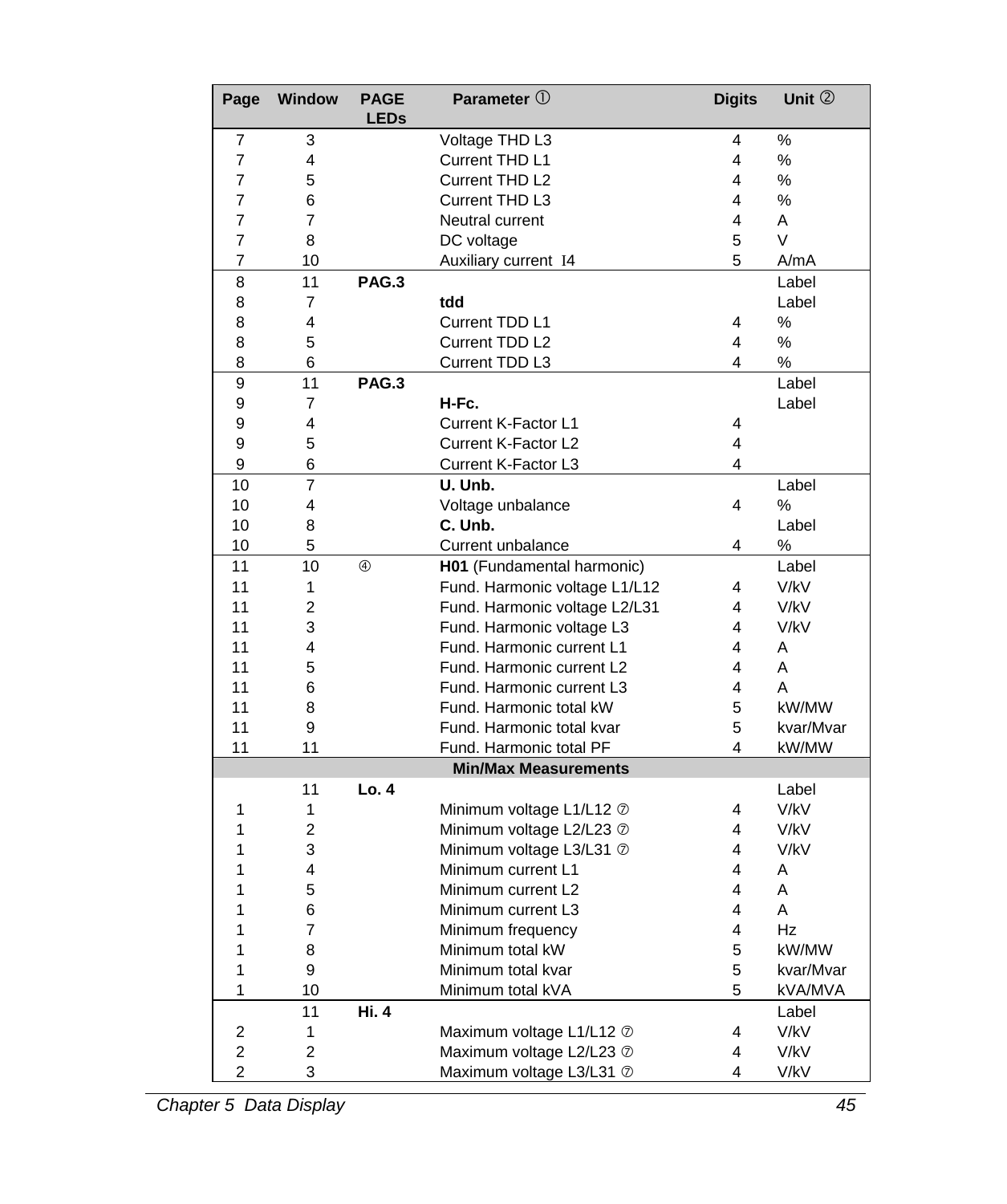| Page           | <b>Window</b>  | <b>PAGE</b><br><b>LEDs</b> | Parameter $\mathbb O$                                | <b>Digits</b> | Unit 2        |
|----------------|----------------|----------------------------|------------------------------------------------------|---------------|---------------|
| 2              | 4              |                            | Maximum current L1                                   | 4             | A             |
| 2              | 5              |                            | Maximum current L2                                   | 4             | A             |
| $\overline{2}$ | 6              |                            | Maximum current L3                                   | 4             | A             |
| $\overline{2}$ | $\overline{7}$ |                            | Maximum frequency                                    | 4             | Hz            |
| 2              | 8              |                            | Maximum total kW                                     | 5             | kW/MW         |
| 2              | 9              |                            | Maximum total kvar                                   | 5             | kvar/Mvar     |
| $\overline{2}$ | 10             |                            | Maximum total kVA                                    | 5             | kVA/MVA       |
|                |                |                            | Individual Odd Voltage and Current Harmonics H03-H39 |               |               |
|                | 11             | <b>PAG. 5</b>              |                                                      |               | Label         |
|                | $\overline{7}$ |                            | %                                                    |               | Label         |
| 1              | 10             |                            | H <sub>03</sub>                                      |               | Label         |
| 1              | $\mathbf{1}$   |                            | Voltage harmonic H03 L1/L12 6                        | 4             | $\%$          |
| 1              | $\overline{2}$ |                            | Voltage harmonic H03 L2/L23 6                        | 4             | %             |
| 1              | 3              |                            | Voltage harmonic H03 L3                              | 4             | %             |
| 1              | 4              |                            | Current harmonic H03 L1                              | 4             | %             |
| 1              | 5              |                            | Current harmonic H03 L2                              | 4             | %             |
| 1              | 6              |                            | Current harmonic H03 L3                              | 4             | $\frac{0}{0}$ |
|                |                |                            |                                                      |               |               |
|                | $\overline{7}$ |                            | %                                                    |               | Label         |
| 20             | 10             |                            | H39                                                  |               | Label         |
| 20             | 1              |                            | Voltage harmonic H39 L1/L12 6                        | 4             | %             |
| 20             | $\overline{2}$ |                            | Voltage harmonic H39 L2/L23 6                        | 4             | %             |
| 20             | 3              |                            | Voltage harmonic H39 L3                              | 4             | %             |
| 20             | 4              |                            | Current harmonic H39 L1                              | 4             | %             |
| 20             | 5              |                            | Current harmonic H39 L2                              | 4             | %             |
| 20             | 6              |                            | Current harmonic H39 L3                              | 4             | %             |
|                |                |                            | Individual Odd Harmonic Values H03-H39               |               |               |
|                | $\overline{7}$ |                            | Unit                                                 |               | Label         |
| 1              | 10             |                            | H <sub>03</sub>                                      |               | Label         |
| 1              | 1              |                            | Harmonic H03 voltage L1/L12 6                        | 4             | V/kV          |
| 1              | $\overline{2}$ |                            | Harmonic H03 voltage L2/L23 6                        | 4             | V/kV          |
| 1              | 3              |                            | Harmonic H03 voltage L3                              | 4             | V/kV          |
| 1              | 4              |                            | Harmonic H03 current L1                              | 4             | A             |
| 1              | 5              |                            | Harmonic H03 current L2                              | 4             | A             |
| 1              | 6              |                            | Harmonic H03 current L3                              | 4             | A             |
| 1              | 8              |                            | Harmonic H03 total kW                                | 5             | kW/MW         |
| 1              | 9              |                            | Harmonic H03 total kvar                              | 5             | kvar/Mvar     |
| 1              | 11             |                            | Harmonic H03 total power factor                      | 4             |               |
|                |                |                            | $\cdots$                                             |               |               |
|                | $\overline{7}$ |                            | Unit                                                 |               | Label         |
| 20             | 10             |                            | H <sub>39</sub>                                      |               | Label         |
| 20             | 1              |                            | Harmonic H39 voltage L1/L12 6                        | 4             | V/kV          |
| 20             | 2              |                            | Harmonic H39 voltage L2/L23 6                        | 4             | V/kV          |
| 20             | 3              |                            | Harmonic H39 voltage L3                              | 4             | V/kV          |
| 20             | 4              |                            | Harmonic H39 current L1                              | 4             | Α             |
| 20             | 5              |                            | Harmonic H39 current L2                              | 4             | A             |
| 20             | 6              |                            | Harmonic H39 current L3                              | 4             | A             |

*46 Chapter 5 Data Display*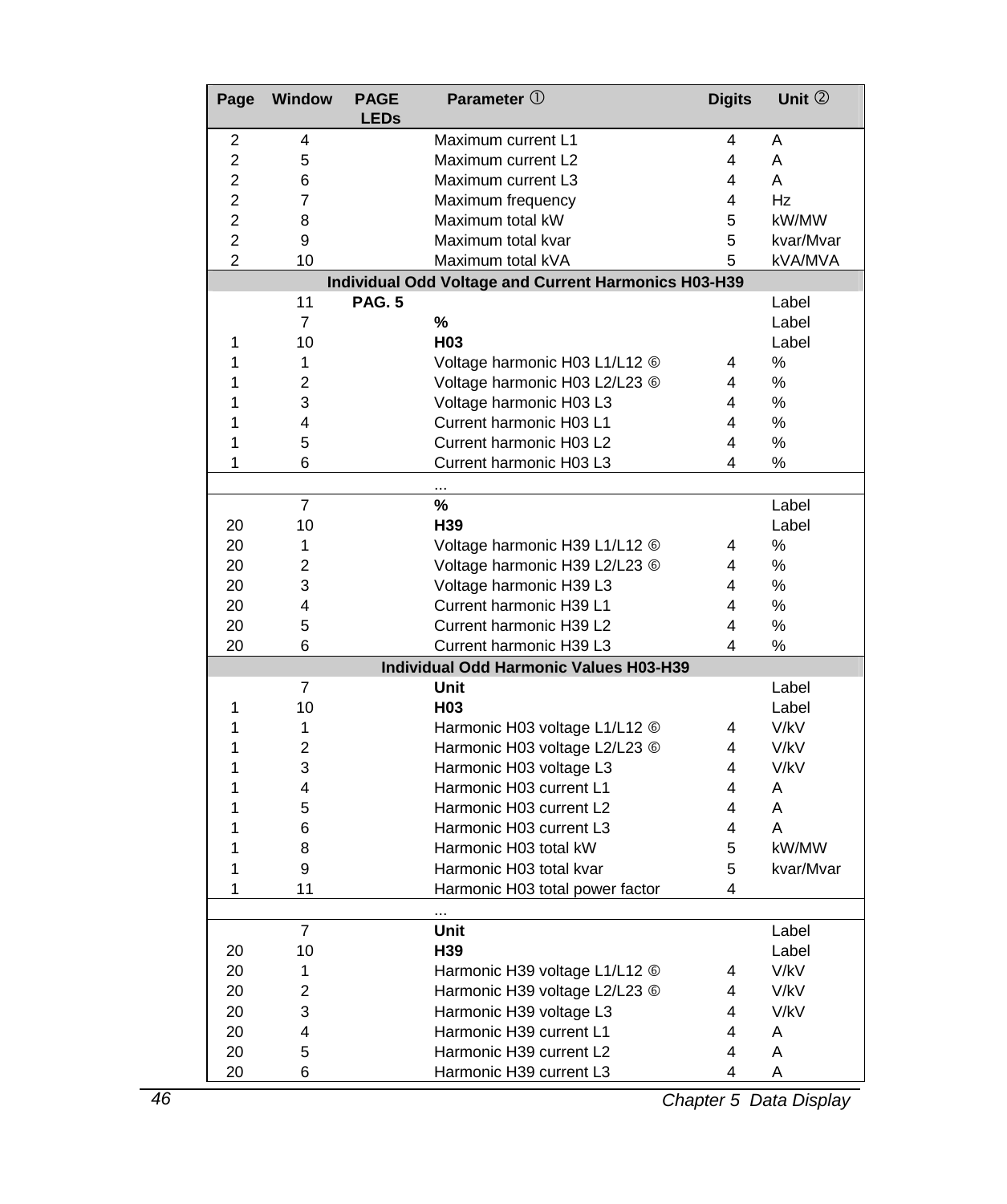| Page           | <b>Window</b>  | <b>PAGE</b><br><b>LEDs</b> | Parameter $\mathbb O$           | <b>Digits</b> | Unit $2$       |
|----------------|----------------|----------------------------|---------------------------------|---------------|----------------|
| 20             | 8              |                            | Harmonic H39 total kW           | 5             | kW/MW          |
| 20             | 9              |                            | Harmonic H39 total kvar         | 5             | kvar/Mvar      |
| 20             | 11             |                            | Harmonic H39 total power factor | 4             |                |
|                |                |                            | <b>Total Energies</b>           |               |                |
|                | 11             | PAG. 6                     |                                 |               | Label          |
| 1              | 1, 4, 7        |                            | <b>MVAh</b>                     | 9             | <b>MVAh</b>    |
| 1              | $\overline{2}$ |                            | IP.                             |               | Label          |
| 1              | 5,8            |                            | MWh import                      | 9             | <b>MWh</b>     |
| 1              | 3              |                            | IP.                             |               | Label          |
| 1              | 6,9            | Mvarh import               |                                 | 9             | Mvarh          |
| $\overline{2}$ | $\overline{2}$ |                            | EP.                             |               | Label          |
| $\overline{2}$ | 5,8            |                            | MWh export                      | 9             | <b>MWh</b>     |
| 2              | 3              |                            | EP.                             |               | Label          |
| $\overline{2}$ | 6,9            |                            | Mvarh export                    | 9             | Mvarh          |
| 3              | $\overline{2}$ |                            | U-h                             |               | Label          |
| 3              | 5,8            |                            | Volt-hours                      | 9             | kV-h           |
| 3              | 3              |                            | A-h                             |               | Label          |
| 3              | 6,9            | kA-h<br>9<br>Ampere-hours  |                                 |               |                |
|                |                |                            | <b>TOU Energy Registers</b>     |               |                |
| $1 - 16$       | 10             |                            | $trF.1 - tF.16$                 |               | Label          |
| $1 - 16$       | 11             |                            | rEG.1 - rG.16                   |               | Label          |
| $1 - 16$       | 2,5,8          |                            | Tariff register reading         | 9             | $\circledcirc$ |

 $\overline{O}$  Display readings for all electrical quantities except Min/Max log and energies are sliding average values.

- $Q$  When using direct wiring (PT Ratio = 1), voltages are displayed in 0.1 V units, currents in 0.01 A units, and powers in 0.001 kW/kvar/kVA units. For wiring via PTs (PT Ratio > 1), voltages are displayed in 1V units, currents in 0.01 A units, and powers in 0.001 MW/Mvar/MVA units. When the value width is over the window resolution, the right most digits are truncated
- e By default, the maximum range for energy readings is 999,999,999 MWh/Mvarh/MVAh. Beyond this value, the reading will roll over to zero. You can change the energy roll value to lower limit via the *User Selectable Options* menu (see Section 4.11).Negative (exported) energy readings are displayed without a sign.
- f Fundamental values are displayed if they are enabled in the *Display Setup* menu (see Section 4.10).
- g Per phase power and power factor readings are displayed only in 4LN3/4LL3 and 3LN3/3LL3 wiring modes (see Section 4.1) if the phase power display is enabled in the *Display Setup* menu (see Section 4.10).
- h Phase voltage harmonics will be line-to-line in 3OP2 and 3OP3 wiring modes, and line-to-neutral in any other wiring mode.
- $\oslash$  When the 4LN3 or 3LN3 wiring mode is selected, the voltages will be line-to-neutral; for any other wiring mode, they will be line-to-line voltages.
- **8** Displayed only in the 4LN3 or 3LN3 wiring mode.
- **9** TOU energy readings are displayed in MWh/Mvarh/MVAh according to energy input assigned to the register.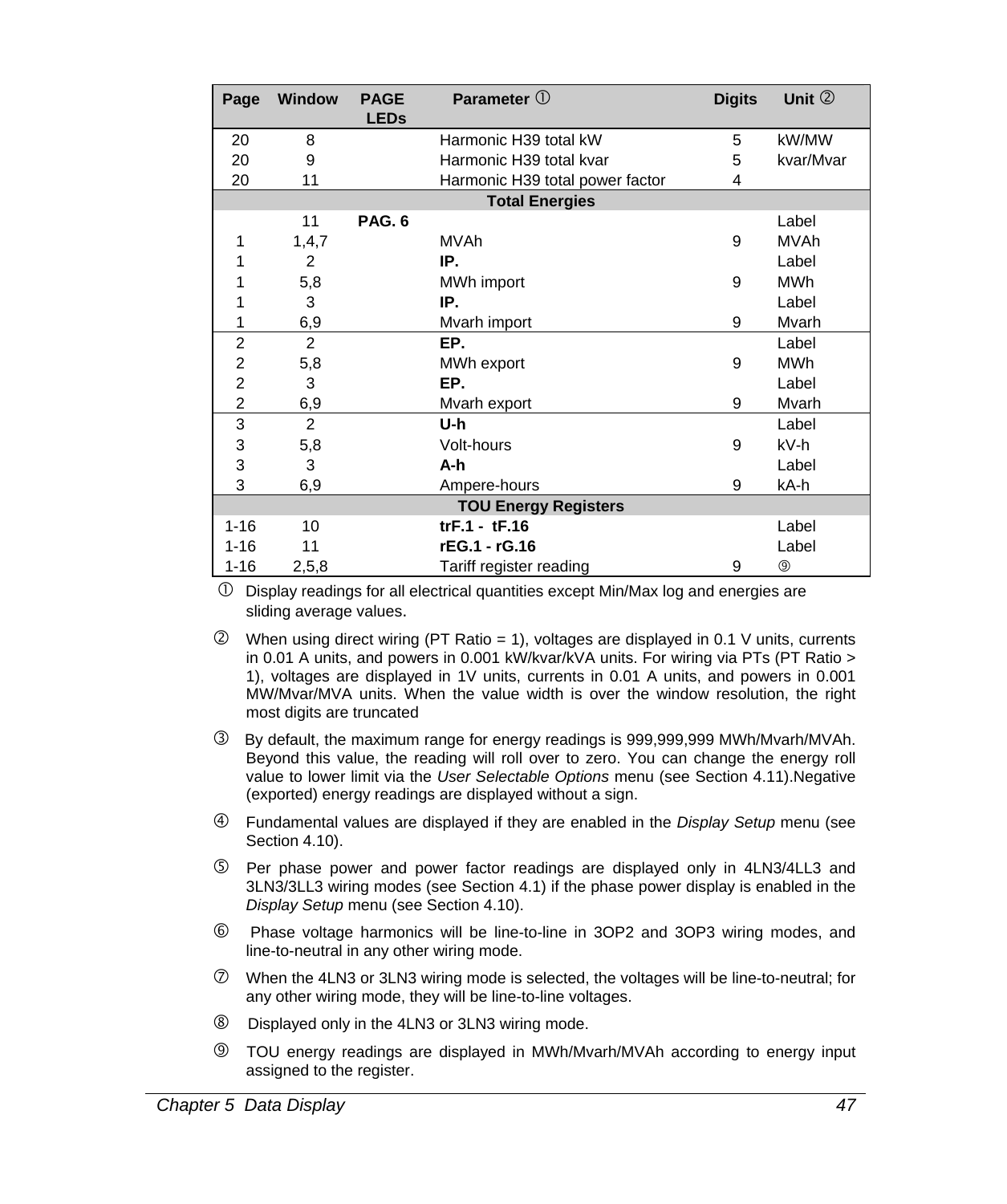## **The RDM096 Data Display**

The display windows are labeled in the table as follows:  $1 =$  upper window,  $2 =$ middle window,  $3 =$  lower window.

| Page                    | Window         | <b>Arrow LED</b> | Parameter 1                | <b>Digits</b>           | Unit 2    |
|-------------------------|----------------|------------------|----------------------------|-------------------------|-----------|
|                         |                |                  | <b>Common Measurements</b> |                         |           |
| 1                       | 1              | $V1/V1-2$        | Voltage L12                | 4                       | V/kV      |
| 1                       | $\overline{2}$ | $V2/V2-3$        | Voltage L23                | 4                       | V/kV      |
| 1                       | 3              | $V3/V3-1$        | L. Voltage L31             | 4                       | V/kV      |
| $\overline{2}$          | 1              | $V1/V1-2$        | Voltage L1 <sup>®</sup>    | 4                       | V/kV      |
| $\overline{c}$          | $\overline{2}$ | $V2/V2-3$        | Voltage L2 <sup>®</sup>    | 4                       | V/kV      |
| $\overline{\mathbf{c}}$ | 3              | $V3/V3-1$        | P. Voltage L3 <sup>®</sup> | 4                       | V/kV      |
| $\overline{3}$          | $\overline{1}$ | A1               | Current L1                 | $\overline{\mathbf{4}}$ | A         |
| 3                       | $\overline{c}$ | A2               | Current L <sub>2</sub>     | $\overline{4}$          | A         |
| 3                       | 3              | A <sub>3</sub>   | Current L <sub>3</sub>     | 4                       | Α         |
| $\overline{4}$          | $\overline{1}$ | kVA              | Total kVA                  | 4                       | kVA/MVA   |
| 4                       | $\overline{c}$ | PF               | Total power factor         | $\overline{4}$          |           |
| 4                       | 3              | kW               | Total kW                   | 4                       | kW/MW     |
| 5                       | 1              | <b>A NEUT</b>    | Neutral current            | 4                       | A         |
| 5                       | $\overline{2}$ | Hz               | Frequency                  | 4                       | Hz        |
| 5                       | 3              | kvar             | Total kvar                 | 4                       | kvar/Mvar |
| 6                       | 1              |                  | Au. C.                     |                         | Label     |
| 6                       | 3              | A <sub>3</sub>   | Auxiliary current I4       | 4                       | A/mA      |
| $\overline{7}$          | 1              |                  | U. dC.                     |                         | Label     |
| 7                       | 3              | V <sub>3</sub>   | DC voltage                 | 4                       | V         |
| 8                       | 1              |                  | U. Unb.                    |                         | Label     |
| 8                       | 3              |                  | Voltage unbalance          | 4                       | %         |
| $\overline{9}$          | $\overline{1}$ |                  | C. Unb.                    |                         | Label     |
| 9                       | 3              |                  | Current unbalance          | 4                       | %         |
| 10                      | 1              |                  | Ph.L1 $\circ$              |                         | Label     |
| 10                      | $\overline{2}$ | PF               | Power factor L1            | 4                       |           |
| 11                      | 3              | kW               | kW <sub>L1</sub>           | 4                       | kW/MW     |
| 12                      | 1              | kVA              | kVAL1                      | $\overline{\mathbf{4}}$ | kVA/MVA   |
| 12                      | $\overline{2}$ |                  | Ph.L1 $\circ$              |                         | Label     |
| 12                      | 3              | kvar             | kvar L1                    | 4                       | kvar/Mvar |
| 13                      | 1              |                  | Ph.L2 $\circ$              |                         | Label     |
| 13                      | $\overline{2}$ | PF               | Power factor L2            | 4                       |           |
| 13                      | 3              | kW               | kW <sub>L2</sub>           | 4                       | kW/MW     |
| 14                      | $\mathbf{1}$   | kVA              | kVAL <sub>2</sub>          | $\overline{\mathbf{4}}$ | kVA/MVA   |
| 14                      | $\overline{c}$ |                  | Ph.L2 <sup>®</sup>         |                         | Label     |
| 14                      | 3              | kvar             | kvar L2                    | 4                       | kvar/Mvar |
| 15                      | $\mathbf{1}$   |                  | Ph.L3 $\circledcirc$       |                         | Label     |
| 15                      | $\overline{2}$ | PF               | Power factor L3            | 4                       |           |
| 15                      | 3              | kW               | kW <sub>L3</sub>           | 4                       | kW/MW     |
| 16                      | 1              | <b>kVA</b>       | kVAL3                      | 4                       | kVA/MVA   |
| 16                      | $\overline{2}$ |                  | Ph.L3 <sup>®</sup>         |                         | Label     |
| 16                      | 3              | kvar             | kvar L3                    | 4                       | kvar/Mvar |

|  |  | Table 5-2 Displayed Parameters for the RDM096 |
|--|--|-----------------------------------------------|
|--|--|-----------------------------------------------|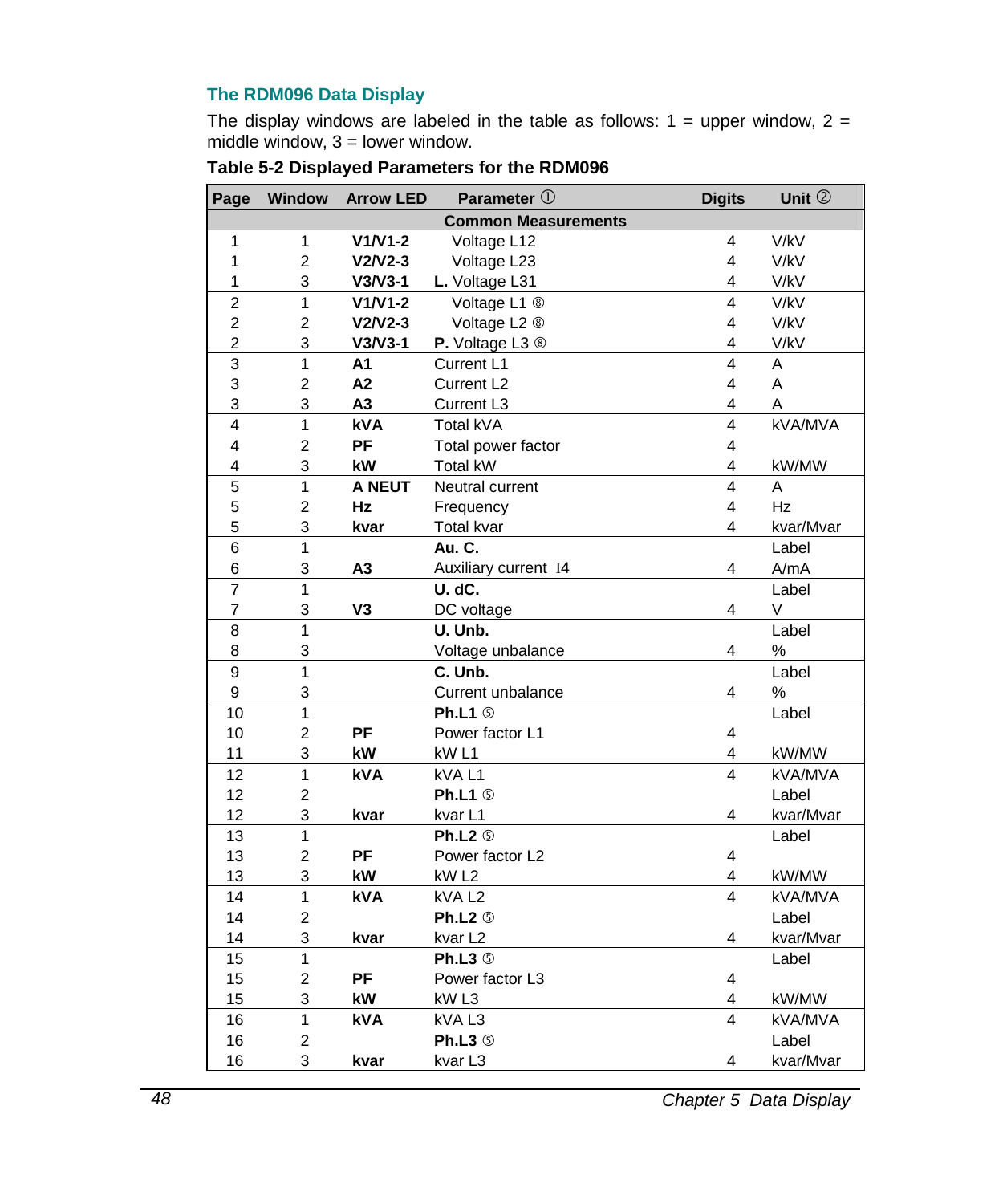| Page           | Window         | <b>Arrow LED</b> | Parameter $\mathbb O$                          | <b>Digits</b> | Unit 2    |
|----------------|----------------|------------------|------------------------------------------------|---------------|-----------|
| 17             | 1              |                  | 01H (Fundamental harmonic) 4                   |               | Label     |
| 17             | $\overline{2}$ | <b>PF</b>        | H01 total power factor                         | 4             |           |
| 17             | 3              | kW               | H01 total kW                                   | 4             | kW/MW     |
| 18             | 1              | $V1/V1-2$        | Fund. Harmonic voltage L1/L12 4                | 4             | V/kV      |
| 18             | $\overline{2}$ | $V2/V2-3$        | Fund. Harmonic voltage L2/L31 4                | 4             | V/kV      |
| 18             | 3              | $V3/V3-1$        | 1H Fund. Harmonic voltage L3 4                 | 4             | V/kV      |
| 19             | 1              | A1               | Fund. Harmonic current L1 4                    | 4             | A         |
| 19             | $\overline{2}$ | A2               | Fund. Harmonic current L2 4                    | 4             | A         |
| 19             | 3              | A3               | 1H Fund. Harmonic current L3 4                 | 4             | A         |
|                |                | <b>MIN/MAX</b>   | <b>Maximum Demand Measurements</b>             |               |           |
|                | 3              |                  | Hd                                             |               | Label     |
| 9              | 1              | V <sub>1</sub>   | Maximum volt demand L1/L12 2                   | 4             | V/kV      |
| 9              | $\overline{2}$ | V <sub>2</sub>   | Maximum volt demand L2/L23 2                   | 4             | V/kV      |
| 9              | 3              | V <sub>3</sub>   | Maximum volt demand L3/L31 2                   | 4             | V/kV      |
| 10             | 1              | A1               | Maximum ampere demand L1                       | 4             | A/kA      |
| 10             | $\overline{2}$ | A2               | Maximum ampere demand L2                       | 4             | A/KA      |
| 10             | 3              | A <sub>3</sub>   | Maximum ampere demand L3                       | 4             | A/KA      |
| 11             | 1              | kVA              | Maximum sliding window kVA<br>demand           | 4             | kVA/MVA   |
| 11             | $\overline{2}$ | PF               | Power factor (import) at maximum<br>kVA demand | 4             |           |
| 11             | 3              | kW               | Maximum sliding window kW import<br>demand     | 4             | kW/MW     |
|                |                | <b>MIN/MAX</b>   | <b>Min/Max Measurements</b>                    |               |           |
|                | 3              |                  | Lo                                             |               | Label     |
| 1              | 1              | $V1/V1-2$        | Minimum voltage L1/L12 2                       | 4             | V/kV      |
| 1              | $\mathfrak{p}$ | $V2/V2-3$        | Minimum voltage L2/L23 2                       | 4             | V/kV      |
| 1              | 3              | $V3/V3-1$        | Minimum voltage L3/L31 2                       | 4             | V/kV      |
| $\overline{2}$ | 1              | A1               | Minimum current L1                             | 4             | A         |
| 2              | $\overline{2}$ | A2               | Minimum current L2                             | 4             | A         |
| $\overline{2}$ | 3              | А3               | Minimum current L3                             | 4             | Α         |
| 3              | 1              | <b>kVA</b>       | Minimum total kVA                              | 4             | kVA/MVA   |
| 3              | $\overline{2}$ | PF               | Minimum total power factor                     | 4             |           |
| 3              | 3              | kW               | Minimum total kW                               | 4             | kW/MW     |
| 4              | 1              | <b>A NEUT</b>    | Minimum neutral current                        | 4             | A         |
| 4              | 2              | Hz               | Minimum frequency                              | 4             | Hz        |
| 4              | 3              | kvar             | Minimum total kvar                             | 4             | kvar/Mvar |
|                | 3              |                  | Hi                                             |               | Label     |
| 5              | 1              | $V1/V1-2$        | Maximum voltage L1/L12 2                       | 4             | V/kV      |
| 5              | $\overline{2}$ | $V2/V2-3$        | Maximum voltage L2/L23 2                       | 4             | V/kV      |
| 5              | 3              | $V3/V3-1$        | Maximum voltage L3/L31 2                       | 4             | V/kV      |
| 6              | 1              | A1               | Maximum current L1                             | 4             | A         |
| 6              | $\overline{2}$ | A2               | Maximum current L2                             | 4             | A         |
| 6              | 3              | A3               | Maximum current L3                             | 4             | A         |
| $\overline{7}$ | 1              | <b>kVA</b>       | Maximum total kVA                              | 4             | kVA/MVA   |
| 7              | 2              | PF               | Maximum total power factor                     | 4             |           |
| $\overline{7}$ | 3              | kW               | Maximum total kW                               | 4             | kW/MW     |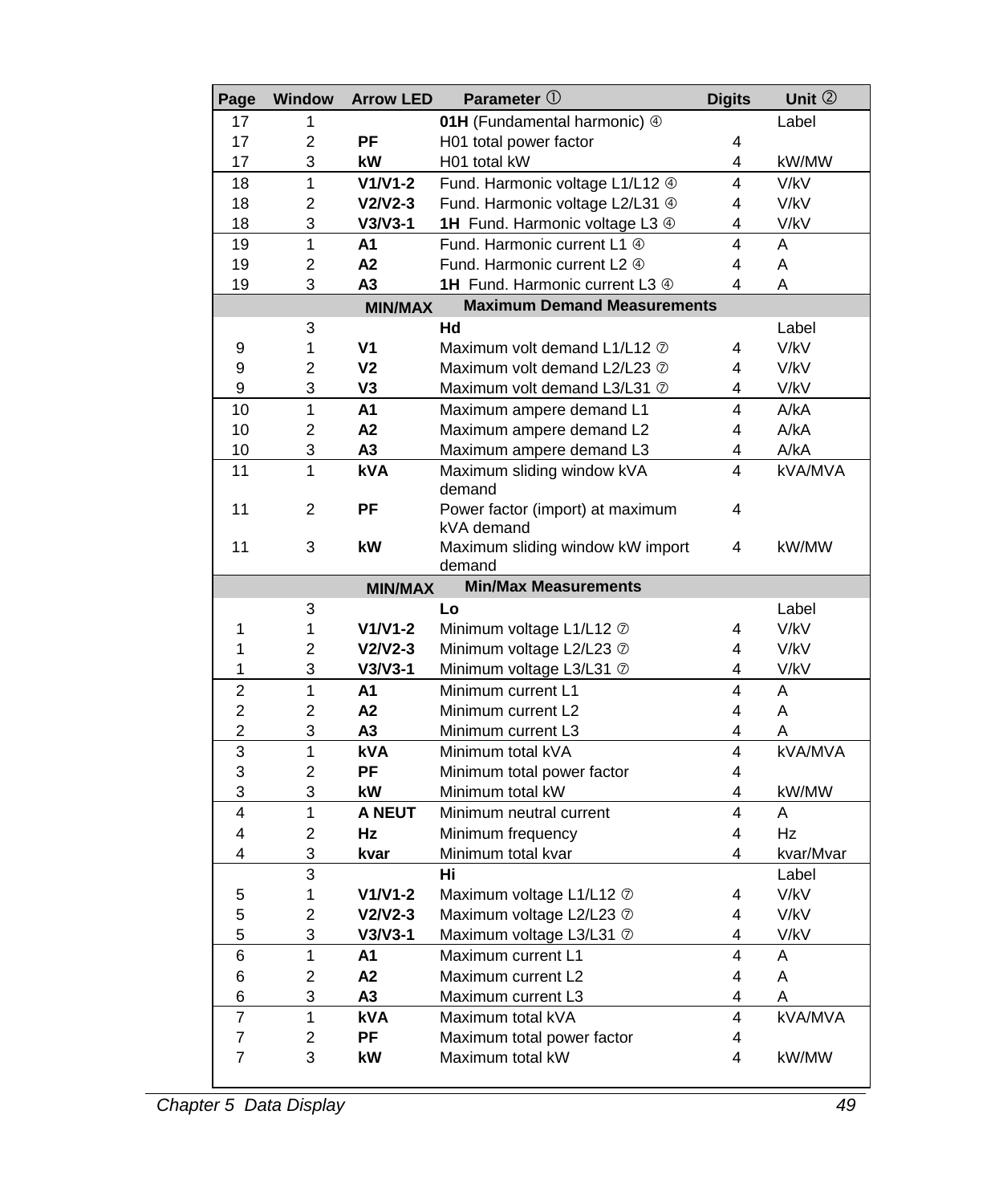| Page | <b>Window</b>                                   | <b>Arrow LED</b> | Parameter 1                                   | <b>Digits</b>  | Unit 2    |  |
|------|-------------------------------------------------|------------------|-----------------------------------------------|----------------|-----------|--|
| 8    | 1                                               | <b>A NEUT</b>    | Maximum neutral current                       | 4              | Α         |  |
| 8    | 2                                               | Hz               | Maximum frequency                             | 4              | Hz        |  |
| 8    | 3                                               | kvar             | Maximum total kvar                            | 4              | kvar/Mvar |  |
|      |                                                 |                  | <b>Total Harmonic Measurements</b>            |                |           |  |
|      |                                                 | <b>THD/TDD</b>   |                                               |                |           |  |
| 1    | 1                                               | V1/V1-2          | Voltage THD L1/L12 <sup>6</sup>               | 4              | ℅         |  |
| 1    | $\overline{2}$                                  | $V2/V2-3$        | Voltage THD L2/L23 6                          | 4              | %         |  |
| 1    | 3                                               | $V3/V3-1$        | thd. Voltage THD L3                           | 4              | ℅         |  |
| 2    | $\mathbf{1}$                                    | Α1               | Current THD L1                                | 4              | %         |  |
| 2    | $\overline{2}$                                  | A <sub>2</sub>   | Current THD L2                                | 4              | $\%$      |  |
| 2    | 3                                               | А3               | thd. Current THD L3                           | 4              | %         |  |
| 3    | $\overline{1}$                                  | A1               | Current TDD L1                                | 4              | %         |  |
| 3    | $\overline{2}$                                  | A <sub>2</sub>   | Current TDD L2                                | $\overline{4}$ | %         |  |
| 3    | 3                                               | A3               | tdd. Current TDD L3                           | 4              | ℅         |  |
| 4    | $\mathbf{1}$                                    | A1               | Current K-Factor L1                           | $\overline{4}$ |           |  |
| 4    | $\overline{2}$                                  | A2               | Current K-Factor L2                           | $\overline{4}$ |           |  |
| 4    | 3                                               | A3               | HF Current K-Factor L3                        | 4              |           |  |
|      |                                                 |                  | Individual Odd Voltage Harmonics H03-H39      |                |           |  |
|      |                                                 | <b>HARMONICS</b> |                                               |                |           |  |
| 1    | 1                                               | $V1/V1-2$        | Voltage harmonic H03 L1/L12 <sup>6</sup>      | 4              | %         |  |
| 1    | $\overline{2}$                                  | $V2/V2-3$        | Voltage harmonic H03 L2/L23 6                 | 4              | %         |  |
| 1    | 3                                               | $V3/V3-1$        | 03H Voltage harmonic H03 L3                   | 4              | %         |  |
|      |                                                 |                  |                                               |                |           |  |
| 20   | 1                                               | $V1/V1-2$        | Voltage harmonic H39 L1/L12                   | 4              | %         |  |
| 20   | $\overline{2}$                                  | $V2/V2-3$        | Voltage harmonic H39 L2/L23                   | 4              | ℅         |  |
| 20   | 3                                               | $V3/V3-1$        | 39H Voltage harmonic H39 L3                   | 4              | ℅         |  |
|      | <b>Individual Odd Current Harmonics H03-H39</b> |                  |                                               |                |           |  |
|      | <b>HARMONICS</b>                                |                  |                                               |                |           |  |
| 1    | 1                                               | A1               | Current harmonic H03 L1                       | 4              | %         |  |
| 1    | $\overline{2}$                                  | A <sub>2</sub>   | Current harmonic H03 L2                       | 4              | %         |  |
| 1    | 3                                               | А3               | 03H Current harmonic H03 L3                   | 4              | ℅         |  |
|      |                                                 |                  |                                               |                |           |  |
| 20   | $\mathbf{1}$                                    | A1               | Current harmonic H39 L1                       | 4              | %         |  |
| 20   | $\overline{2}$                                  | A2               | Current harmonic H39 L2                       | 4              | $\%$      |  |
| 20   | 3                                               | А3               | 39H Current harmonic H39 L3                   | 4              | %         |  |
|      |                                                 |                  | <b>Individual Odd Power Harmonics H03-H39</b> |                |           |  |
|      |                                                 | <b>HARMONICS</b> |                                               |                |           |  |
| 1    | 1                                               |                  | 03H                                           |                | Label     |  |
| 1    | $\overline{2}$                                  | PF               | Harmonic H03 total power factor               | 4              |           |  |
| 1    | 3                                               | kW               | Harmonic H03 total kW                         | 4              | kW/MW     |  |
|      |                                                 |                  |                                               |                |           |  |
| 20   | 1                                               |                  | 39H                                           |                | Label     |  |
| 20   | $\overline{2}$                                  | PF               | Harmonic H39 total power factor               | 4              |           |  |
| 20   | 3                                               | kW               | Harmonic H39 total kW                         | 4              | kW/MW     |  |
|      |                                                 |                  | <b>Total Energies</b>                         |                |           |  |
| 1    | 1                                               | <b>MWh</b>       | Ac.En.                                        |                | Label     |  |
| 1    | $\overline{2}$                                  |                  | IP.                                           |                | Label     |  |
|      |                                                 |                  |                                               |                |           |  |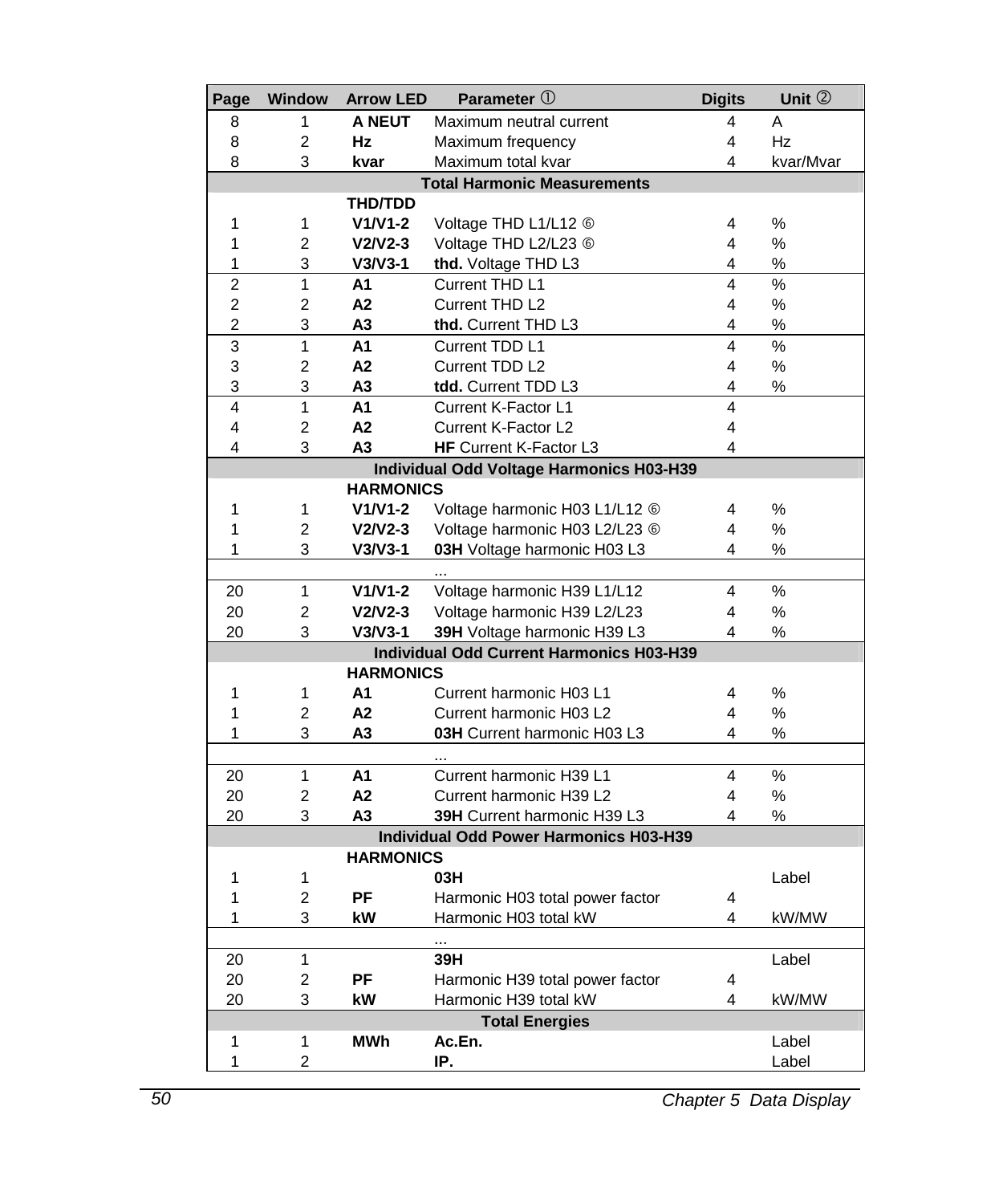| Page                        | <b>Window</b>  | <b>Arrow LED</b> | Parameter $\mathbb O$     | <b>Digits</b> | Unit $@$    |
|-----------------------------|----------------|------------------|---------------------------|---------------|-------------|
| 1                           | 3              |                  | MWh import                | 6             | <b>MWh</b>  |
| $\overline{2}$              | 1              | Mvarh            | rE.En.                    |               | Label       |
| 2                           | 2              |                  | IP.                       |               | Label       |
| 2                           | 3              |                  | Mvarh import              | 6             | Mvarh       |
| 3                           | 1              | <b>MVAh</b>      | AP.En.                    |               | Label       |
| 3                           | 3              |                  | <b>MVAh</b>               | 6             | <b>MVAh</b> |
| 4                           | 1              | MWh              | Ac.En.                    |               | Label       |
| 4                           | 2              |                  | EP.                       |               | Label       |
| 4                           | 3              |                  | MWh export                | 6             | <b>MWh</b>  |
| 5                           | 1              | <b>Mvarh</b>     | rE.En.                    |               | Label       |
| 5                           | $\overline{2}$ |                  | EP.                       |               | Label       |
| 5                           | 3              |                  | Mvarh export              | 6             | Mvarh       |
| 6                           | 1              |                  | U-h                       |               | Label       |
| 6                           | 3              |                  | Volt-hours                | 6             | kV-h        |
| 7                           | 1              |                  | A-h                       |               | Label       |
| 7                           | 3              |                  | kA-h<br>Ampere-hours<br>6 |               |             |
| <b>TOU Energy Registers</b> |                |                  |                           |               |             |
| $1 - 16$                    | 1              | MWh/             | rEG.1 - rG.16             |               | Label       |
| $1 - 16$                    | 2              | Mvarh/           | $trF.1 - tF.16$           |               | Label       |
| $1 - 16$                    | 3              | <b>MVAh</b>      | Tariff register reading   | 6             | ⊚           |

 $\Phi$  Display readings for all electrical quantities except Min/Max log and energies are sliding average values.

- $Q$  When using direct wiring (PT Ratio = 1), voltages are displayed in 0.1 V units, currents in 0.01 A units, and powers in 0.001 kW/kvar/kVA units. For wiring via PTs (PT Ratio > 1), voltages are displayed in 1V units, currents in 0.01 A units, and powers in 0.001 MW/Mvar/MVA units. When the value width is over the window resolution, the right most digits are truncated
- e By default, the maximum range for energy readings is 999,999,999 MWh/Mvarh/MVAh. Beyond this value, the reading will roll over to zero. When the energy reading exceeds the window resolution, the right-most digits are truncated. To avoid truncation, you can change the energy roll value to lower limit via the *User Selectable Options* menu (see Section 4.11). Negative (exported) energy readings are displayed without a sign.
- f Fundamental values are displayed if they are enabled in the *Display Setup* menu (see Section 4.10).
- g Per phase power and power factor readings are displayed only in 4LN3/4LL3 and 3LN3/3LL3 wiring modes (see Section 4.1) if the phase power display is enabled in the *Display Setup* menu (see Section 4.10).
- h Phase voltage harmonics will be line-to-line in 3OP2 and 3OP3 wiring modes, and line-to-neutral in any other wiring mode.
- $\oslash$  When the 4LN3 or 3LN3 wiring mode is selected, the voltages will be line-to-neutral; for any other wiring mode, they will be line-to-line voltages.
- Displayed only in the 4LN3 or 3LN3 wiring mode.
- **9** TOU energy readings are displayed in MWh/Mvarh/MVAh according to energy input assigned to the register. A corresponding arrow LED will be lit showing energy units when a register reading is displayed. If a TOU register counts external pulses, the MWh LED will be lit.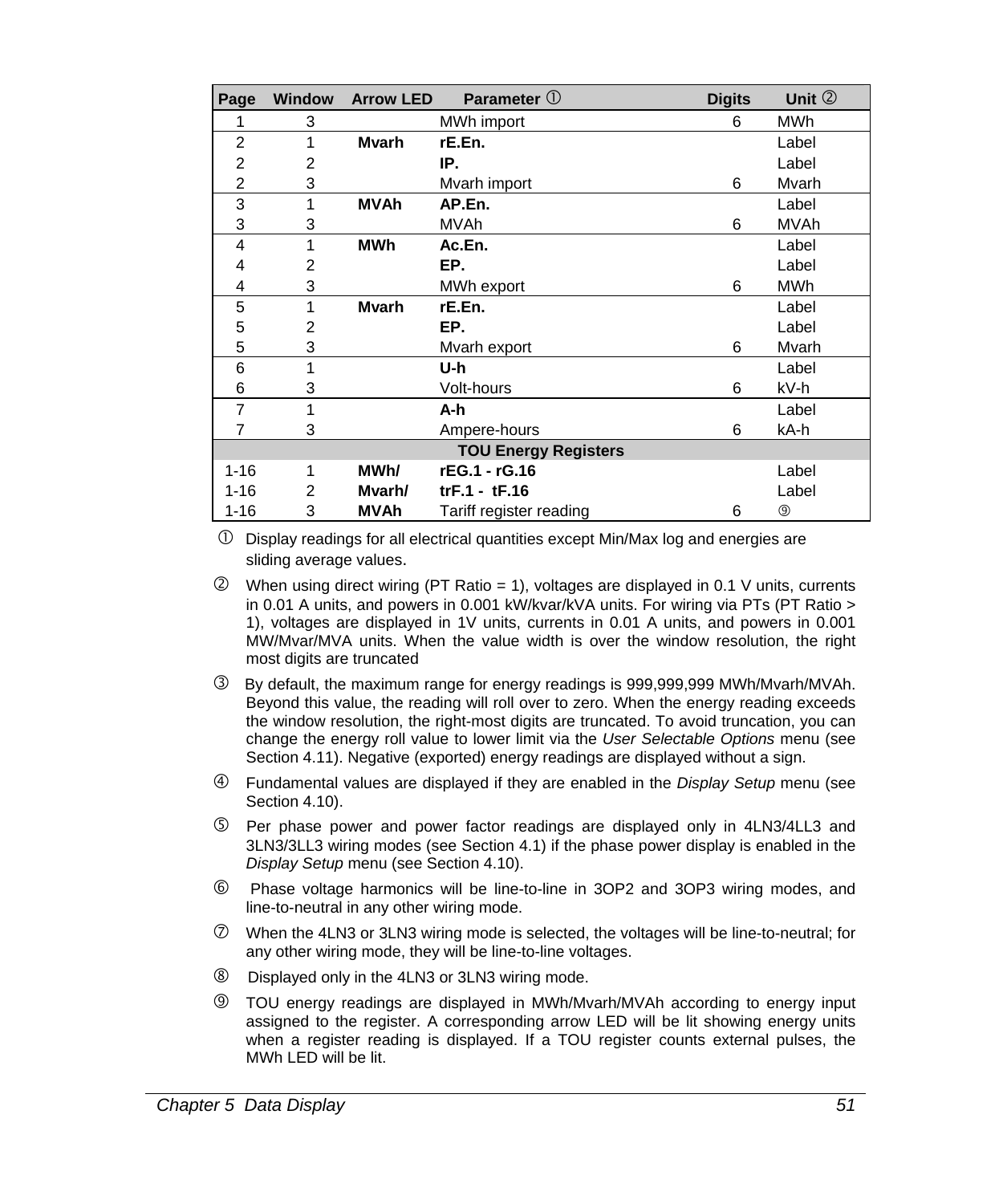## **5.3 Self-Test Diagnostics Display**

The *PM296/RPM096* periodically performs self-test diagnostics during operation. If the instrument fails the test, it discards the last measurement results, and an error code is displayed for one second on all LEDs. Error codes are listed in Table 5-2. Frequent failures may be the result of excessive electrical noise in the region of the instrument. If the instrument resets itself continuously, contact your local distributor.

| Code | <b>Meaning</b>        | Code | <b>Meaning</b>                |
|------|-----------------------|------|-------------------------------|
|      | ROM error             | 5    | Out of control trap           |
| 2    | <b>RAM</b> error      |      | Timing failure                |
| 3    | Watch dog timer reset | 8    | Normal power up               |
| 4    | Sampling failure      | 9    | External reset (warm restart) |

## **Table 5-2 Self-Test Diagnostic Codes**

## **NOTE**

*The PM296/RPM096* provides a self-check alarm register accessible through communications that indicates possible problems with instrument hardware or setup configuration. The hardware problems are indicated by the appropriate bits, which are set whenever the instrument fails self-test diagnostics, or in the event of loss of power. The setup configuration problems are indicated by the dedicated bit which is set when either configuration register is corrupted. In this event, your instrument will use the default configuration. For more information on the selfcheck alarm register, refer to the communications reference guides shipped with your instrument.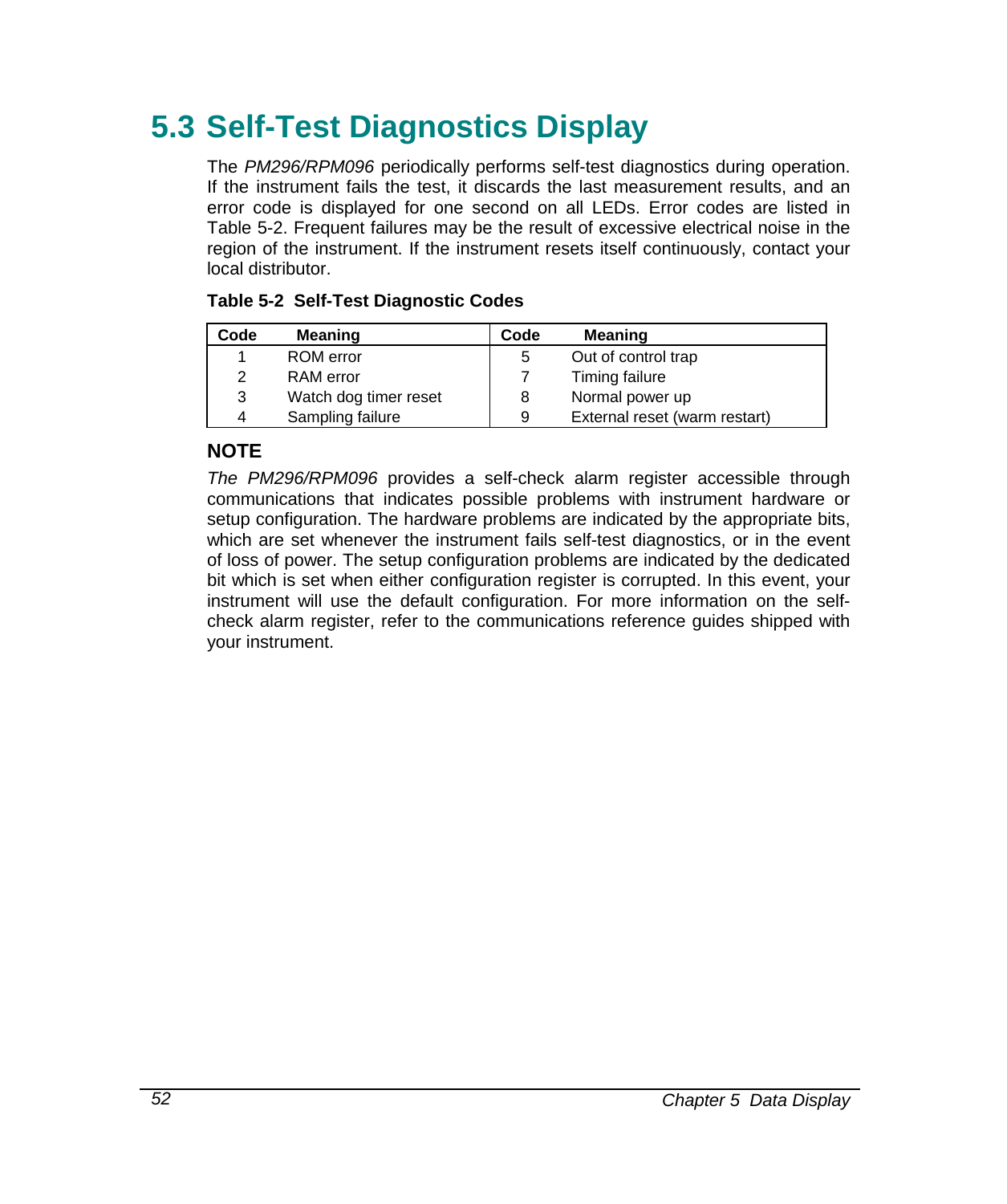# **Chapter 6 Viewing Status Information**

Through the *Status Information Menu (STA)*, it is possible to view the status of various instrument features.

## **6.1 The Status Information Menu**

| s | . .<br>.+ 0 |  | WIER- |
|---|-------------|--|-------|
|---|-------------|--|-------|

## *To enter the Status Information Menu***:**

- $\checkmark$  From the display mode, press  $\textsf{SELECT}$  to enter the *Primary Selection Menu*.
- $\checkmark$  Press **SELECT** to activate the **StA** window.
- √ Press | **ENTER**

## *To select a display page:*

 $\checkmark$  Press the up/down arrow keys to scroll through the display pages.

## *To quit the menu and return to the display mode:*

√ Press **ESC** or **LENTER** 

## *Front Panel Display*

When you are in the *Status Information Menu*, the front panel display is updated approximately four times per second and shows you a wide variety of status information that you can review by scrolling through display pages.

The status parameters are designated by the abbreviated labels in the upper and/or middle window. The upper window flashes, indicating that you are in the menu display.

## *Fast Reset of Counters*

When changing data via the front panel is not secured by a password, you can reset the counters from the *Status Information Menu* display without entering the reset menu:

- $\checkmark$  Select a display page where the counter you want to reset is displayed.
- $\checkmark$  While holding the **SELECT** key, press and hold **ENTER** for about 5 seconds. The displayed data is reset to zero.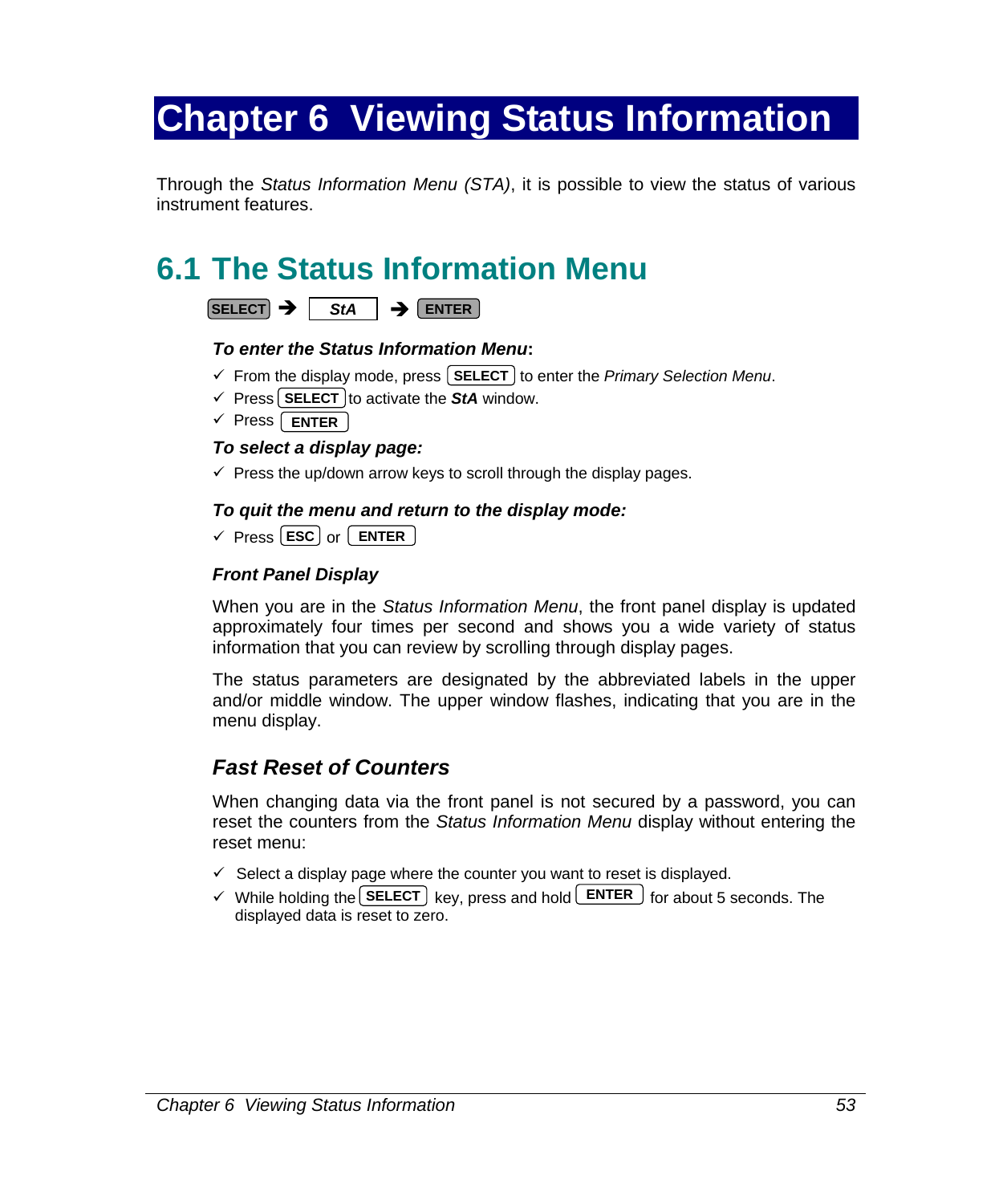## **6.2 Status Display Formats**

Tables 6-1 and 6-2 list all the displays available from the *Status Information Menu*.

## **The PM296 Status Display**

The display windows are labeled in the table in the direction up-to-down and leftto-right.

| Page           | <b>Window</b> | <b>Parameter</b>                | <b>Digits</b> | <b>Unit</b> |
|----------------|---------------|---------------------------------|---------------|-------------|
| 1              | 4             | PHAS.                           |               | Label       |
| 1              | 5             | rOt.                            |               | Label       |
| 1              | 6             | Phase rotation (POS/NEG/ERR)    | 4             |             |
| $\overline{2}$ | 4             | AnGL                            |               | Label       |
| 2              | 1             | Phase L1/L12 angle              | 4             | Degree      |
| 2              | 2             | Phase L2/L23 angle              | 4             | Degree      |
| 2              | 3             | Phase L3/L31 angle              | 4             | Degree      |
| 3              | 1             | rEL.                            |               | Label       |
| 3              | 2,5           | 1.2.3.4.5.6.                    |               | Label       |
| 3              | 4,6           | Relay #1-6 status               | 6             |             |
| 4              | 1             | St.In                           |               | Label       |
| 4              | 3,6,9         | 1.2.3.4.5.6.7.8.9.A.b.C         |               | Label       |
| 4              | 3,6,9         | Status inputs #1-#12            | 4             |             |
| 7              | 1             | Cnt.1                           |               | Label       |
| 7              | 3             | Counter #1                      | 6             |             |
|                |               | .                               |               |             |
| 22             | 1             | Cn.16                           |               | Label       |
| 22             | 3             | Counter #16                     | 6             |             |
| 23             | 1             | bAtt                            |               | Label       |
| 23             | 3             | The battery status (NORMAL/LOW) |               |             |

### **Table 6-1 Status Information Display for the PM296**

### **The RDM096 Status Display**

The display windows are labeled in the table as follows:  $1 =$  upper window,  $2 =$ middle window,  $3 =$  lower window.

### **Table 6-2 Status Information Display for the RDM096**

| Page | <b>Window</b> | <b>Parameter</b>             | <b>Diaits</b> | Unit  |
|------|---------------|------------------------------|---------------|-------|
|      |               | PHAS.                        |               | Label |
|      | 2             | rOt.                         |               | Label |
|      | 3             | Phase rotation (POS/NEG/ERR) | 4             |       |
| 2    |               | rEL.                         |               | Label |
| 2    | 2             | 1.2.3.4                      |               | Label |
| っ    | 3             | Relay #1-4 status            | 4             |       |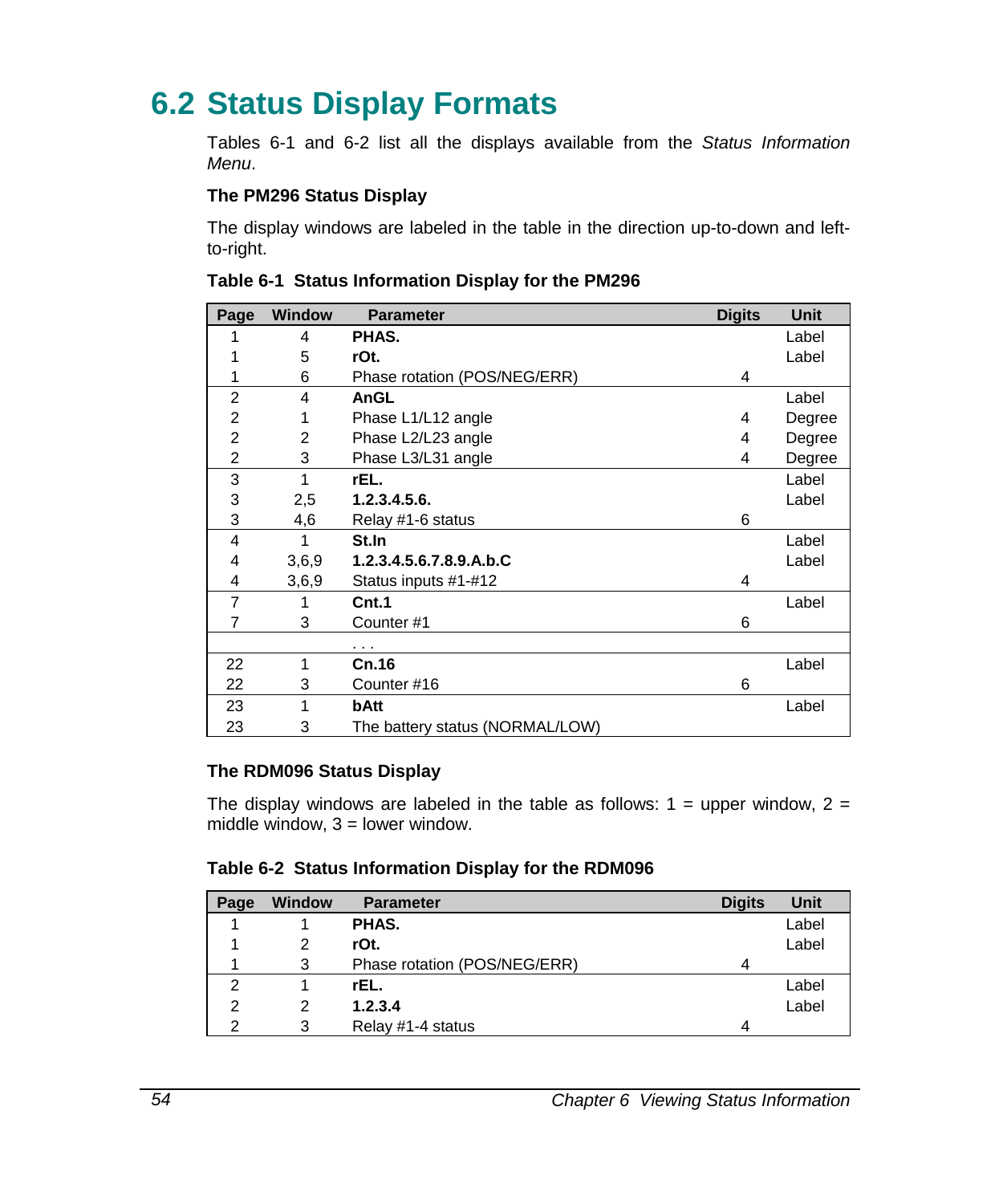| Page | <b>Window</b> | <b>Parameter</b>                | <b>Digits</b> | <b>Unit</b> |
|------|---------------|---------------------------------|---------------|-------------|
| 3    | 1             | rEL.                            |               | Label       |
| 3    | 2             | 5.6.                            |               | Label       |
| 3    | 3             | Relay #5-6 status               | 2             |             |
| 4    | 1             | St.In                           |               | Label       |
| 4    | 2             | 1.2.3.4                         |               | Label       |
| 4    | 3             | Status inputs #1-#4             | 4             |             |
| 5    | 1             | St.In                           |               | Label       |
| 5    | 2             | 5.6.7.8                         |               | Label       |
| 5    | 3             | Status inputs #5-#8             | 4             |             |
| 6    | 1             | St.In                           |               | Label       |
| 6    | 2             | 9.a.b.C                         |               | Label       |
| 6    | 3             | Status inputs #9-#12            | 4             |             |
| 7    | 1             | Cnt.1                           |               | Label       |
| 7    | 3             | Counter #1                      | 6             |             |
|      |               | $\cdots$                        |               |             |
| 22   | 1             | Cn.16                           |               | Label       |
| 22   | 3             | Counter #16                     | 6             |             |
| 23   | 1             | bAtt                            |               | Label       |
| 23   | 3             | The battery status (NORMAL/LOW) |               |             |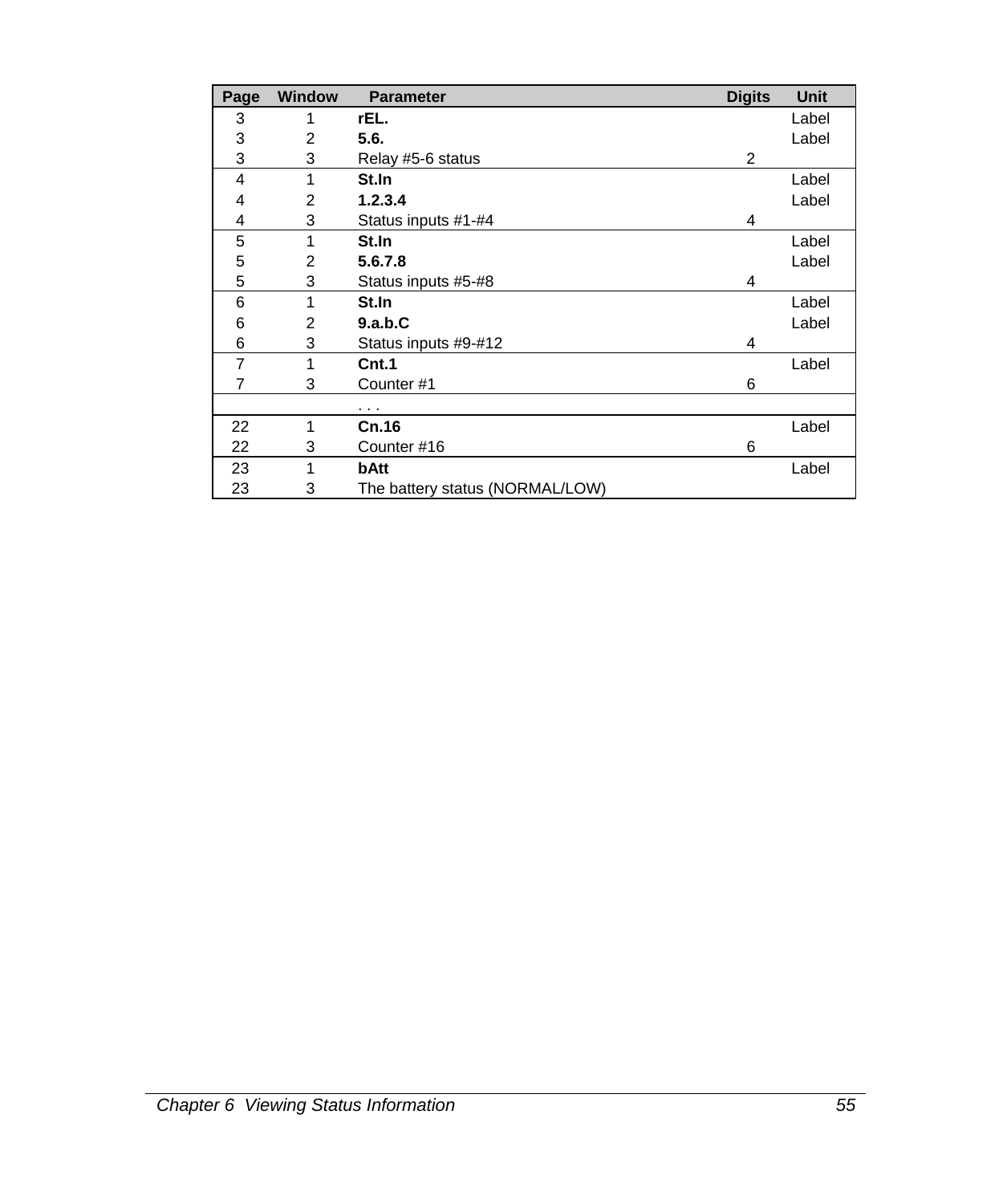# **Chapter 7 Communications**

A full description of the communications software is found in the *PM296/RPM096 ASCII, Modbus* and *DNP 3.0 Communications Manuals* provided on electronic media.

## **7.1 Using a Printer**

## *7.1.1 Configuring the Port for Printer*

Set the printer mode and desired printout period in the communications port setup (see Section 4.2). The baud rate and data format should be configured as those on the printer.

Cable connections to the printer are shown in *Figures 7-2* through *7-5*.

Most printers provide a few bytes of buffer storage where characters can queue for printing. If the buffer size is sufficient to accept full print report, i.e., when a printer has at least 256 bytes of input buffer, flow control is not needed. If the buffer size is less than 256 bytes, you should provide hardware handshaking, otherwise the printer output will become garbled. Use the DSR/CTS signal to provide hardware flow control. Set the handshaking parameter to *HArd* in the communications port setup. It is possible to use a parallel printer as well with a serial-to-parallel converter. When a converter is used, hardware handshaking is required.

## *7.1.2 Printout Format*

Your instrument prints a fixed format report at user-defined intervals. After resetting the instrument or completing the current page, the record heading is printed on the top of the new page. 14 data records are printed on each page provided with date and time stamps. The record format is shown in the following illustration and detailed in Table 7-1. The date format is user-selectable (see Section 4.10).

|     | 13:15:45 08-Feb-99 |     |    |                                                             |       |      |     |     |
|-----|--------------------|-----|----|-------------------------------------------------------------|-------|------|-----|-----|
| kV1 | kV2                | kV3 | A1 | A2.                                                         | A3 MW | Mvar | MVA | PF. |
|     |                    |     |    | THDU1 THDU2 THDU3 THDI1 THDI2 THDI3 Hz A NEU U UNB I UNB    |       |      |     |     |
|     |                    |     |    | A1 MD A2 MD A3 MD MW MD MVA MD +MWh -MWh +Mvarh -Mvarh MVAh |       |      |     |     |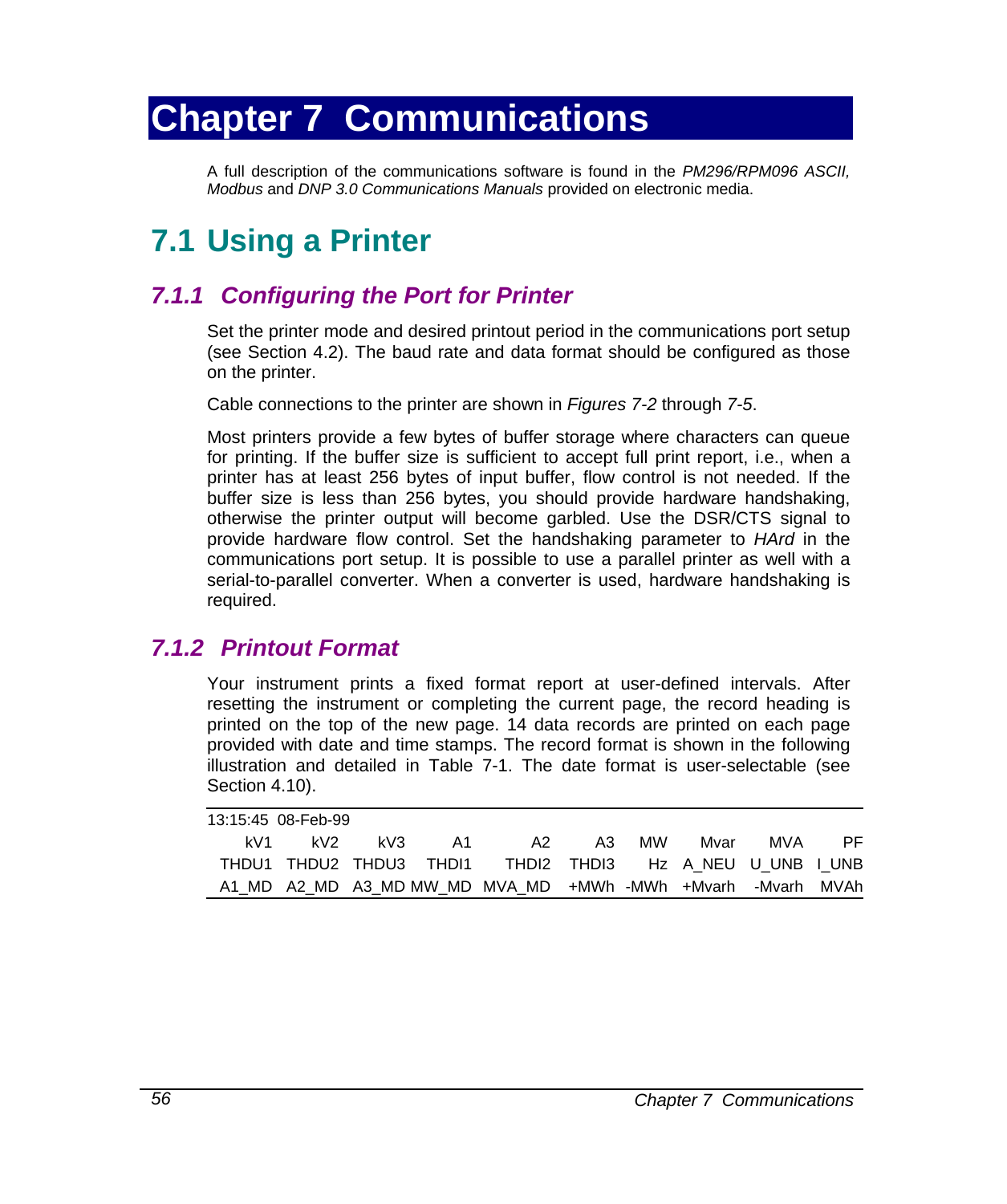| Line           | <b>Place</b>   | <b>Heading</b>    | Parameter 1                      | <b>Digits</b>  | Unit 3        |
|----------------|----------------|-------------------|----------------------------------|----------------|---------------|
| 1              | 1              | <b>V1/kV1</b>     | Voltage L1/L12                   | 5              | V/kV          |
| 1              | 2              | <b>V2/kV2</b>     | Voltage L2/L23                   | 5              | V/kV          |
| 1              | 3              | <b>V2/kV3</b>     | Voltage L3/L31                   | 5              | V/kV          |
| 1              | 4              | A1                | Current L1                       | 5              | Α             |
| 1              | 5              | A2                | Current L <sub>2</sub>           | 5              | A             |
| $\mathbf{1}$   | 6              | A <sub>3</sub>    | Current L3                       | $\overline{5}$ | A             |
| $\mathbf{1}$   | $\overline{7}$ | kW/MW             | <b>Total kW</b>                  | 6              | kW/MW         |
| 1              | 8              | kvar/Mvar         | <b>Total kvar</b>                | 6              | kvar/Mvar     |
| 1              | 9              | <b>kVA/MVA</b>    | Total kVA                        | 6              | kVA/MVA       |
| 1              | 10             | PF                | Total power factor               | 6              |               |
| $\overline{2}$ | 1              | THDU1             | Voltage THD L1/L12               | 5              | $\frac{0}{0}$ |
| $\overline{2}$ | $\overline{2}$ | THDU2             | Voltage THD L2/L23               | 5              | %             |
| $\overline{2}$ | 3              | THDU3             | Voltage THD L3                   | 5              | $\frac{0}{0}$ |
| $\overline{2}$ | 4              | THD <sub>11</sub> | Current THD L1                   | $\overline{5}$ | $\frac{0}{0}$ |
| $\overline{2}$ | 5              | THD <sub>12</sub> | Current THD L2                   | 5              | %             |
| $\overline{2}$ | 6              | THD <sub>13</sub> | Current THD L3                   | 5              | $\%$          |
| $\overline{2}$ | $\overline{7}$ | <b>Hz</b>         | Frequency                        | 5              | Hz            |
| $\overline{2}$ | 8              | A NEU             | Neutral current                  | 5              | A             |
| $\overline{2}$ | 9              | <b>U UNB</b>      | Voltage unbalance                | 5              | $\frac{0}{0}$ |
| $\overline{2}$ | 10             | I UNB             | Current unbalance                | 5              | %             |
| 3              | 1              | A1 MD             | Maximum ampere demand L1         | 5              | A             |
| 3              | $\overline{2}$ | A2 MD             | Maximum ampere demand L2         | 5              | A             |
| $\overline{3}$ | 3              | A3 MD             | Maximum ampere demand L3         | $\overline{5}$ | A             |
| $\overline{3}$ | 4              | kW MD/            | Maximum sliding window kW import | 6              | kW/MW         |
|                |                | MW MD             | demand                           |                |               |
| 3              | 5              | kVA MD/           | Maximum sliding window kVA       | 6              | kVA/MVA       |
|                |                | <b>MVA MD</b>     | demand                           |                |               |
| 3              | 6              | +MWh              | MWh import                       | $\overline{7}$ | <b>MWh</b>    |
| $\overline{3}$ | $\overline{7}$ | -MWh              | MWh export 2                     | $\overline{7}$ | <b>MWh</b>    |
| 3              | 8              | +Mvarh            | Mvarh import                     | $\overline{7}$ | Mvarh         |
| 3              | 9              | -Mvarh            | Mvarh export 2                   | $\overline{7}$ | Mvarh         |
| 3              | 10             | <b>MVAh</b>       | <b>MVAh</b>                      | $\overline{7}$ | <b>MVAh</b>   |

### **Table 7-1 Printout Record Parameters**

 $\overline{O}$  Readings for all electrical quantities except of energies are sliding average values. When the value width is over the field resolution, the right most digits are truncated.

d Negative (exported) energy readings are printed without a sign.

e When using direct wiring (PT Ratio = 1), voltages are displayed in 0.1 V units, currents in 0.01 A units, an powers in 0.001 kW/kvar/kVA units. For wiring via PTs (PT Ratio > 1), voltages are displayed in 1V units, currents in 0.01 A units, and powers in 0.001 MW/Mvar/MVA units. When the value width is over the window resolution, the right most digits are truncated.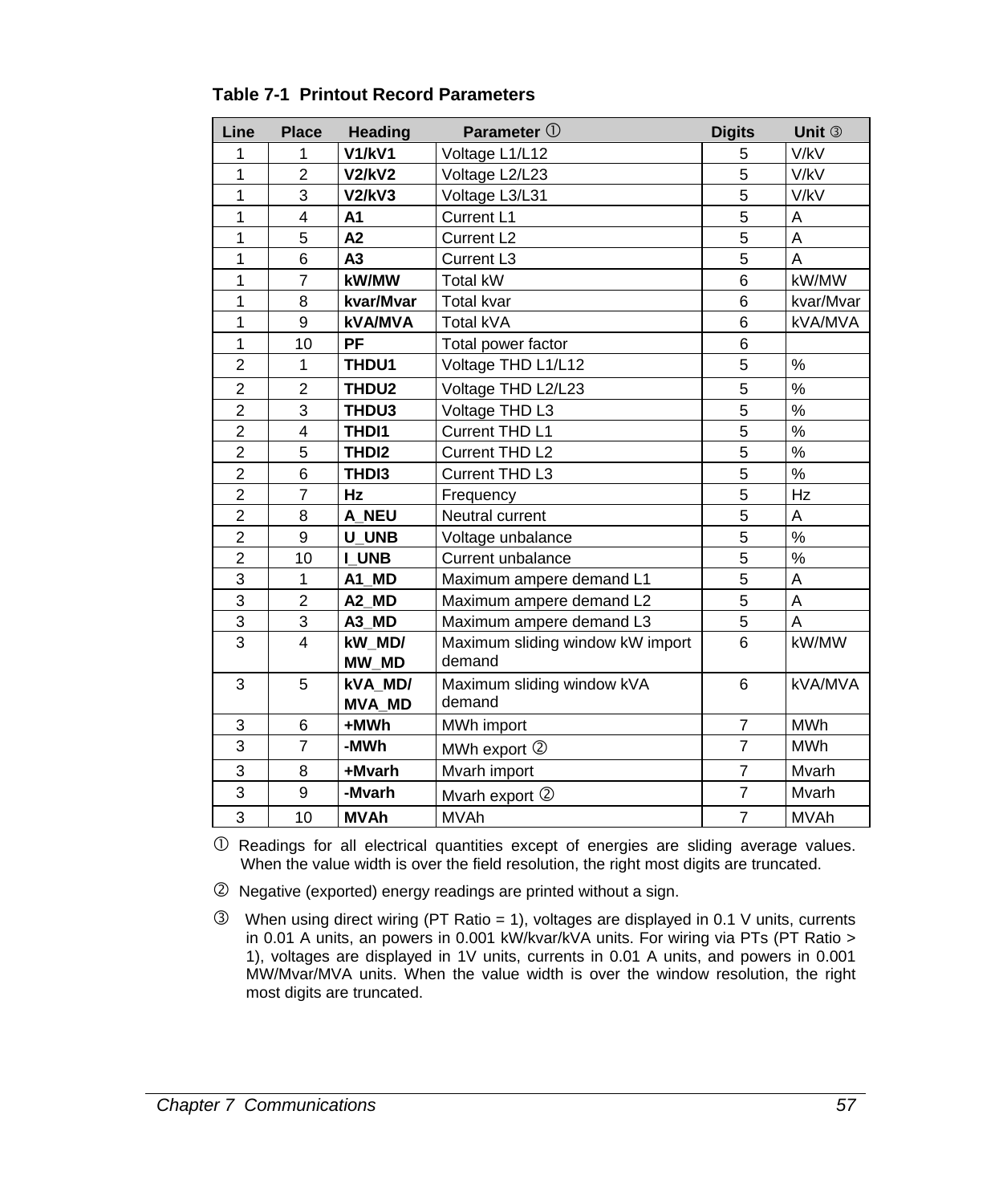## **7.2 Connections**



*Figure 7-1* RS-232 and RS-422/RS-485 Terminal Blocks

RS-232 - up to 15 meters distance, 1 PC/PLC/Printer to 1 *PM296/RPM096,* by flat or twisted pair cable of  $0.33$ mm $^2$ /22AWG

RS-422, RS-485 - up to1200 meters distance, up to 32 instruments on 1 multi-drop line

| RS-232                                                                                                                                                                        | RS-232                                                                                                                                        |
|-------------------------------------------------------------------------------------------------------------------------------------------------------------------------------|-----------------------------------------------------------------------------------------------------------------------------------------------|
| 25-PIN DB25 FEMALE CONNECTOR                                                                                                                                                  | 9-PIN DB9 FEMALE CONNECTOR                                                                                                                    |
| SG<br><b>GND</b><br>TxD<br>RxD<br>з<br>RxD<br>TxD.<br>PRINTER.<br><b>POWERMETER</b><br>$\overline{2}$<br><b>DSR</b><br>CTS<br>ß.<br><b>DTR</b><br><b>DTR/RTS</b><br>20<br>CTS | SG<br>GND<br>TxD<br>RxD<br>RxD<br>TxD<br>PRINTER<br>POWERMETER<br>s.<br><b>DSR</b><br>CTS<br><b>DTR</b><br><b>DTR/RTS</b><br>CTS<br>296-05021 |
| <b>Figure 7-2</b> Simple 3-wire                                                                                                                                               | Simple 3-wire<br><b>Figure 7-3</b>                                                                                                            |
| Connection, 25-pin DTE Printer                                                                                                                                                | Connection, 9-pin DTE Printer                                                                                                                 |
| RS-232                                                                                                                                                                        | RS-232                                                                                                                                        |
| 25-PIN DB25 MALE CONNECTOR                                                                                                                                                    | 9-PIN DB9 MALE CONNECTOR                                                                                                                      |
| SG                                                                                                                                                                            | SG                                                                                                                                            |
| <b>GND</b>                                                                                                                                                                    | GND                                                                                                                                           |
| TxD                                                                                                                                                                           | TxD                                                                                                                                           |
| TxD                                                                                                                                                                           | TxD                                                                                                                                           |
| RxD                                                                                                                                                                           | 3                                                                                                                                             |
| RxD                                                                                                                                                                           | <b>RxD</b>                                                                                                                                    |
| <b>POWERMETER</b>                                                                                                                                                             | RxD                                                                                                                                           |
| PRINTER                                                                                                                                                                       | POWERMETER                                                                                                                                    |
| $\overline{2}$                                                                                                                                                                | PRINTER                                                                                                                                       |
| DTR                                                                                                                                                                           | $\overline{2}$                                                                                                                                |
| <b>CTS</b>                                                                                                                                                                    | <b>DTR</b>                                                                                                                                    |
| 20                                                                                                                                                                            | CTS                                                                                                                                           |
| 8                                                                                                                                                                             | я                                                                                                                                             |
| DSR                                                                                                                                                                           | DSR                                                                                                                                           |
| <b>DTR/RTS</b>                                                                                                                                                                | <b>DTR/RTS</b>                                                                                                                                |
| <b>RTS</b>                                                                                                                                                                    | R <sub>TS</sub>                                                                                                                               |
| 296.0502                                                                                                                                                                      | 296.0502                                                                                                                                      |
| <b>Figure 7-4</b> Simple 3-wire                                                                                                                                               | <b>Figure 7-5</b> Simple 3-wire                                                                                                               |
| Connection, 25-pin DCE Printer                                                                                                                                                | Connection, 9-pin DCE Printer                                                                                                                 |

*Printer Connections for RS-232 only: COM1*

*Modem Connections: COM1*



*58 Chapter 7 Communications*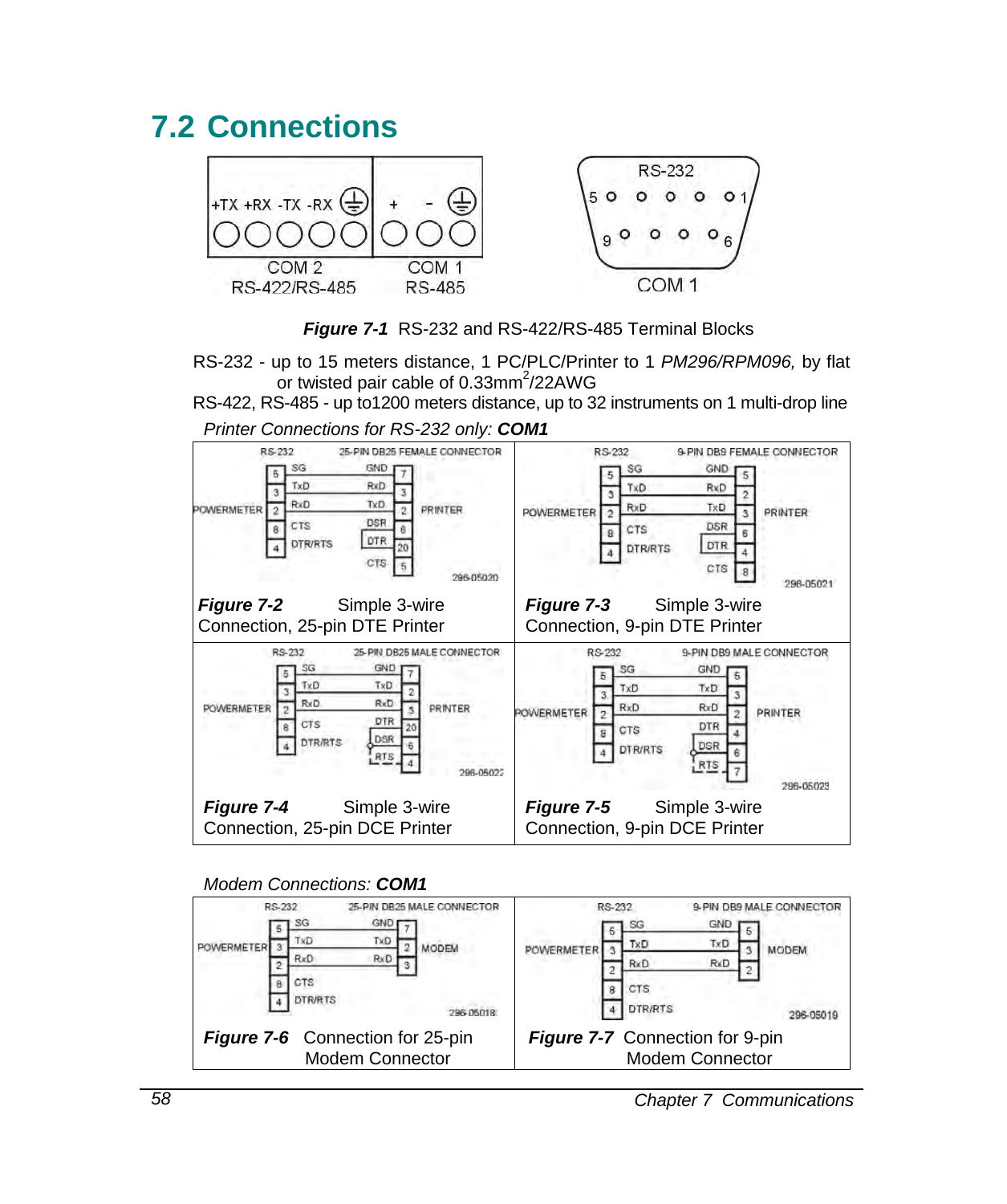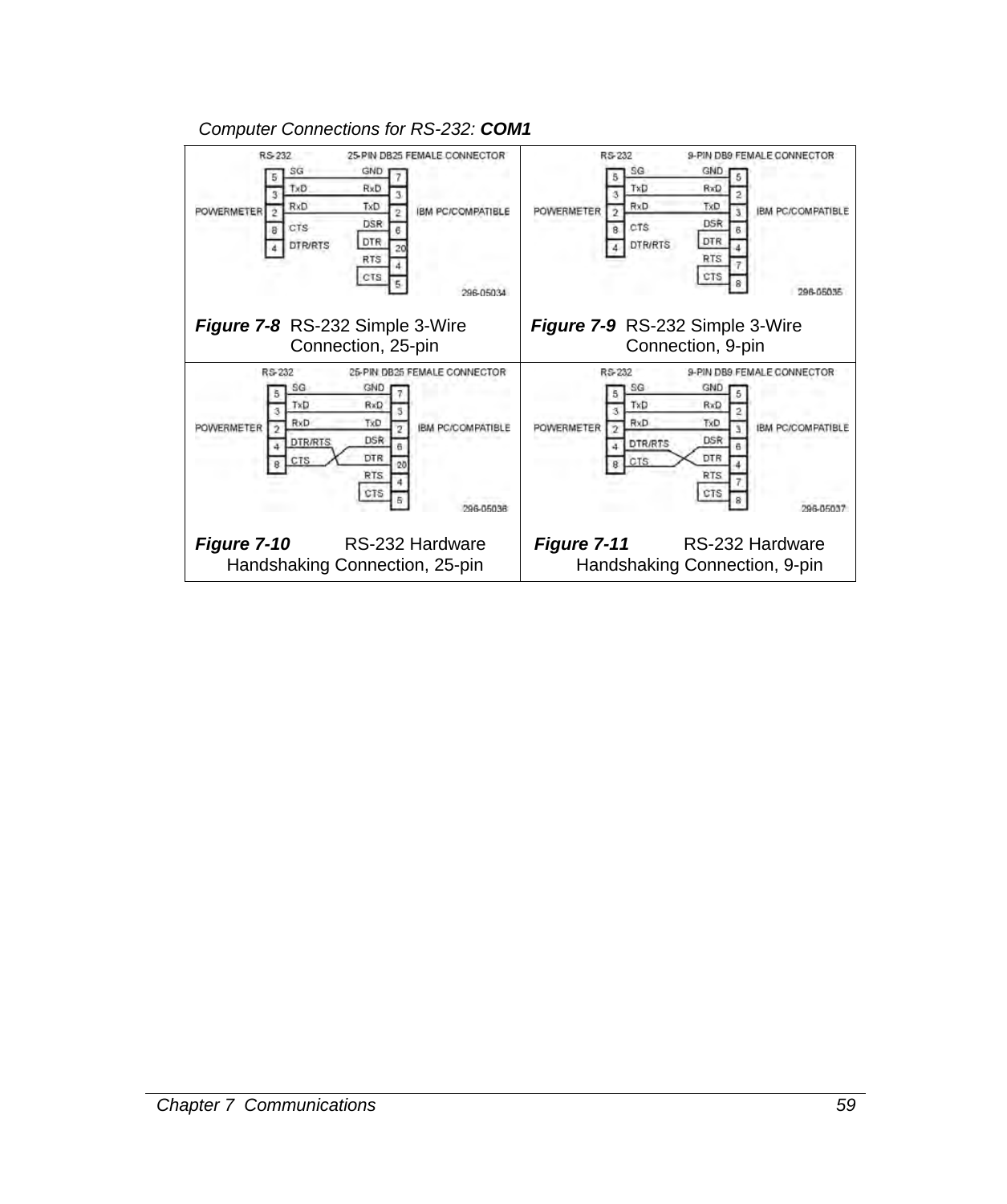## *Computer Connections for RS-422: COM2*



*Computer Connections for RS-485: COM1*



\* For information on the manufacturer's RSC-232 Communication Converter, please contact your distributor.

*Figure 7-12 RS-422/RS-485 Connections Using Converter*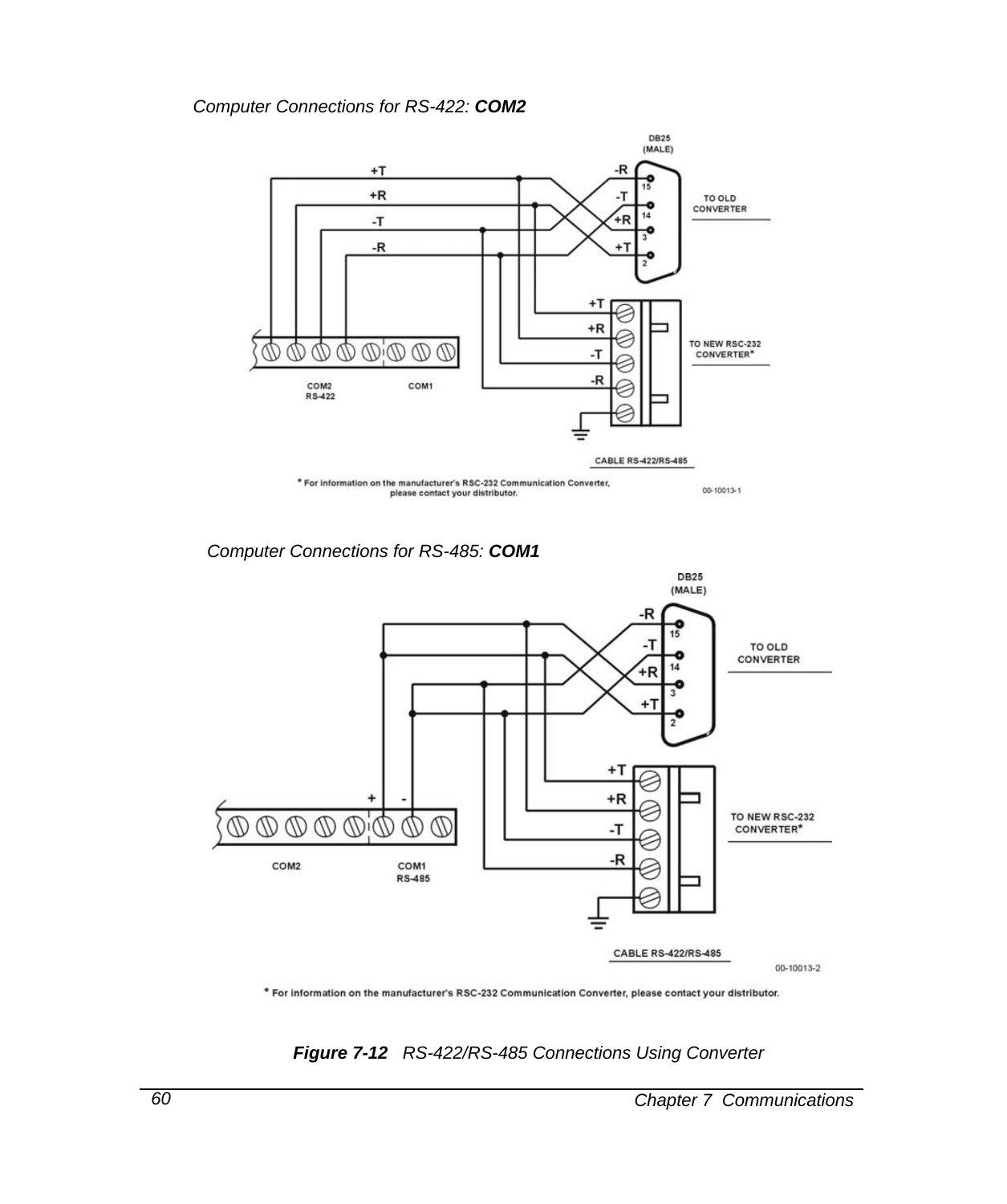



**IBM PC/COMPATIBLE** OR RS-232/RS-422 CONVERTER 25-PIN DB25 FEMALE CONNECTOR

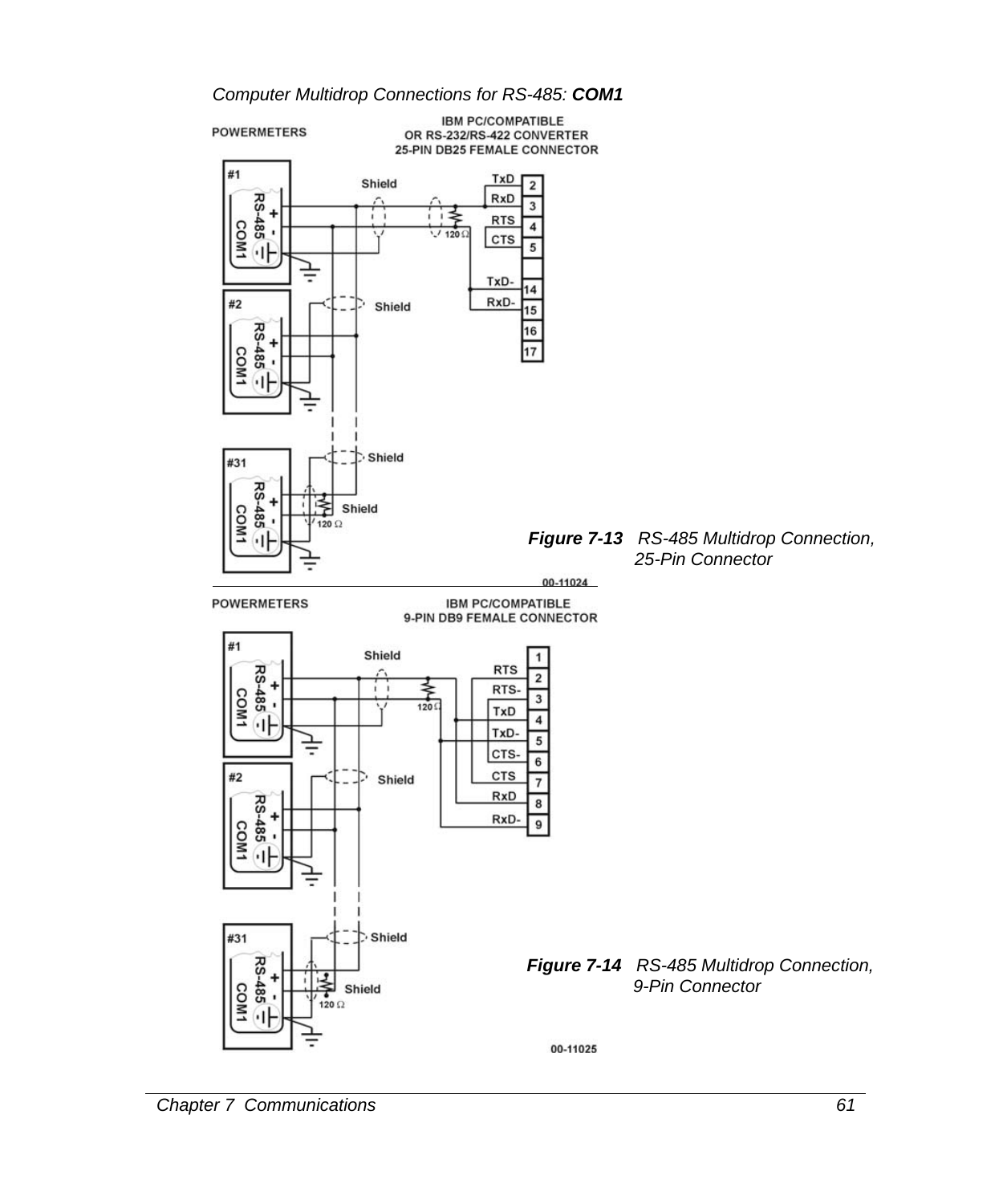

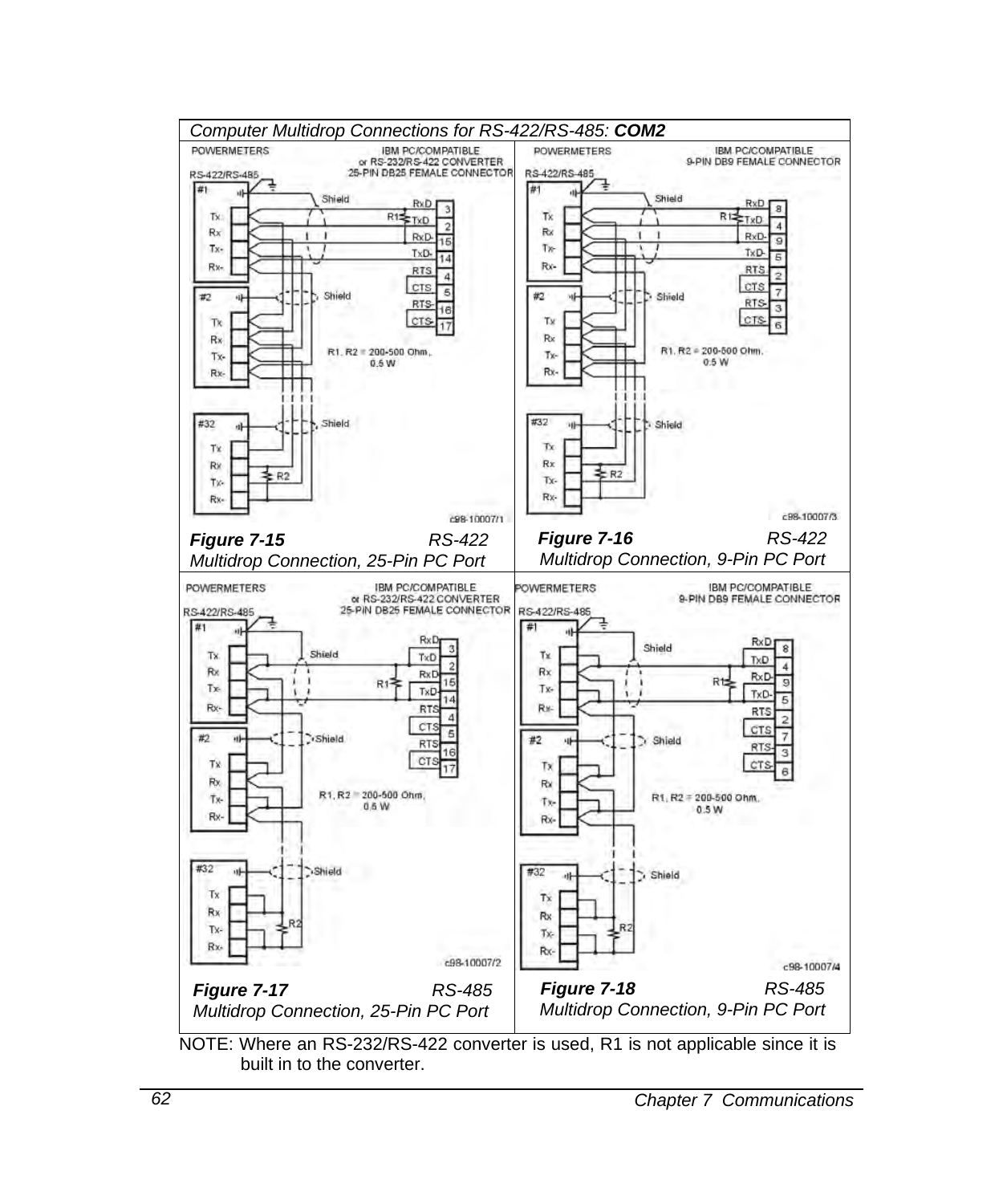# **Appendix: Technical Specifications**

## *Input and Output Ratings*

| CATEGORY II                                                                         |                                                                                                                                 | 120 V AC INPUT USING PT (up to 120+20% V line-to-line voltage)                                                                             |  |  |
|-------------------------------------------------------------------------------------|---------------------------------------------------------------------------------------------------------------------------------|--------------------------------------------------------------------------------------------------------------------------------------------|--|--|
| POLLUTION DEGREE<br>2 (IEC 664)                                                     |                                                                                                                                 | Burden: $< 0.15$ VA                                                                                                                        |  |  |
| 3 galvanically<br>isolated current                                                  |                                                                                                                                 | 690 V AC DIRECT INPUT (up to 690+15% V line-to-line voltage or<br>up to 500 V line-to-neutral voltage)                                     |  |  |
| inputs                                                                              |                                                                                                                                 | Burden: $< 0.35$ VA                                                                                                                        |  |  |
| CATEGORY II                                                                         |                                                                                                                                 | INPUT USING PT (up to 120+20% V line-to-line voltage)                                                                                      |  |  |
|                                                                                     |                                                                                                                                 | Burden: $< 0.03$ VA                                                                                                                        |  |  |
| POLLUTION DEGREE<br>2 (IEC 664)                                                     | 1A                                                                                                                              | <b>INPUT</b> via CT with 1 A secondary output<br>Burden: $< 0.15$ VA<br>Overload withstand: 2 A RMS continuous, 50 A RMS for<br>1 second   |  |  |
| 1 galvanically<br>isolated auxiliary<br>current input - $I_4$<br><b>CATEGORY II</b> | 5A                                                                                                                              | <b>INPUT via CT with 5 A secondary output</b><br>Burden: $< 0.15$ VA<br>Overload withstand: 10 A RMS continuous,<br>250 A RMS for 1 second |  |  |
| POLLUTION DEGREE<br>2 (IEC 664)                                                     | 1A                                                                                                                              | INPUT via CT with 1 A secondary output<br>Burden: $< 0.15$ VA<br>Overload withstand: 2 A RMS continuous, 50 A RMS for<br>1 second          |  |  |
| <b>CATEGORY II</b><br>POLLUTION DEGREE<br>2 (IEC 664)                               | 5 A                                                                                                                             | INPUT via CT with 5 A secondary output<br>Burden: $< 0.15$ VA<br>Overload withstand: 10 A RMS continuous, 250 A RMS<br>for 1 second        |  |  |
| 1 galvanically<br>isolated direct<br>current voltage<br>input                       |                                                                                                                                 | CATEGORY II, POLLUTION DEGREE 2 (IEC 664)<br>300 V DC Burden: 0.4 W<br>100 V DC Burden: 0.15 W<br>20 V DC Burden: 0.005 W                  |  |  |
| Digital inputs                                                                      |                                                                                                                                 | 12 optically isolated, dry contact sensing inputs (voltage-free)                                                                           |  |  |
| Relay outputs                                                                       | 5 relays rated at 5A, 250 VAC/30 VDC, 2 contacts (SPST Form A)<br>1 relay rated at 5A, 250 VAC/30 VDC, 3 contacts (SPDT Form C) |                                                                                                                                            |  |  |
| analog outputs                                                                      |                                                                                                                                 | 2 optically isolated Accuracy: 0.5%, Non-linearity: ±100 µA                                                                                |  |  |
| $0(4) - 20$ mA                                                                      |                                                                                                                                 | Maximum load: 510 $\Omega$                                                                                                                 |  |  |
| $±1$ mA                                                                             |                                                                                                                                 | Maximum load: 10K $\Omega$                                                                                                                 |  |  |
| $0-1$ mA                                                                            | Maximum load: 10K $\Omega$                                                                                                      |                                                                                                                                            |  |  |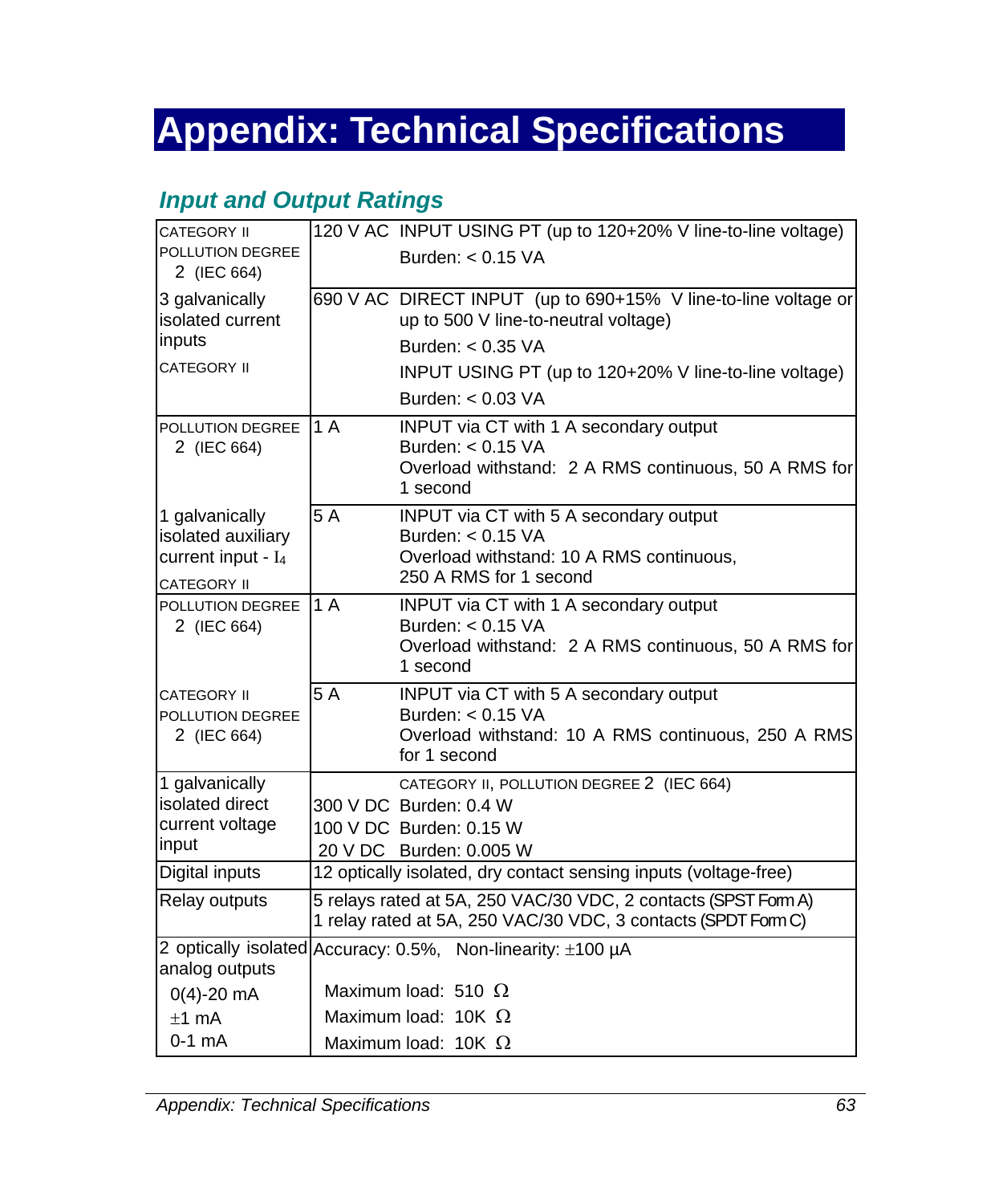## *Input and Output Ratings*

| Current input<br>terminal  | Rated 10A 250V Pitch 10 mm<br>Wire $3 \text{ mm}^2$ (10 AWG)                                                                                          |                                             |
|----------------------------|-------------------------------------------------------------------------------------------------------------------------------------------------------|---------------------------------------------|
| Voltage input<br>connector | Rated 32A 690V Pitch 9.5 mm<br>Wire max. $4 \text{ mm}^2$ (10 AWG)                                                                                    |                                             |
| <b>Communications</b>      | Two optically isolated serial ports:<br>COM1 RS-232 (9-pin D-type connector)<br>COM1 RS-485 (3-pin connector)<br>COM2 RS-422/RS-485 (5-pin connector) | (COM1: only one line<br>operable at a time) |
| <b>IService terminals</b>  | Standard 5 mm pitch (UL recognized 7463)<br><b>SCREW M3</b><br>Maximum wire diameter 2.05 mm (12 AWG)                                                 |                                             |

## *Display*

| Display         | High-brightness seven-segment digital LEDs, 11 windows.<br>A total of 55 pages on two page levels with simultaneous display up<br>to 11 parameters. |
|-----------------|-----------------------------------------------------------------------------------------------------------------------------------------------------|
| Real-time clock | Accuracy: about 1 minute per month $@$ 25 $°C$                                                                                                      |

## *Power Supply*

| Galvanically   | Manufacturer's spec.    | <b>UL Rating</b>             |
|----------------|-------------------------|------------------------------|
| isolated power | 85-265V AC 50/60 Hz and | 95-264 VAC 50/60 Hz and      |
| supply         | 88-290 V DC, 18VA       | 90-290 V DC, 10W             |
|                | Low DC voltages:        | Low DC voltages:             |
|                | 12V (9.6-19), 12W       | 12V (9-18)                   |
|                | 24V (19-37), 12W        | 24V (18-36)                  |
|                | 48V (37-72), 12W        | 48V (36-72)                  |
|                |                         | <b>CATEGORY II</b>           |
|                |                         | POLLUTION DEGREE 2 (IEC 664) |

## *Environmental Conditions*

The instrument has been designed to be safe at least under the following conditions:

- indoor use
- altitude up to 2000m
- temperature 5°C to 40°C
- maximum relative humidity 80% for temperatures up to 31°C decreasing linearly to 50% relative humidity at 40°C
- mains supply voltage fluctuations not to exceed ±10% of the nominal voltage
- transient overvoltages according to INSTALLATION CATEGORY II
- POLLUTION DEGREE 2 in accordance with IEC 664

| Operating   | -20°C to 60°C (-4°F to 140°F) |
|-------------|-------------------------------|
| temperature |                               |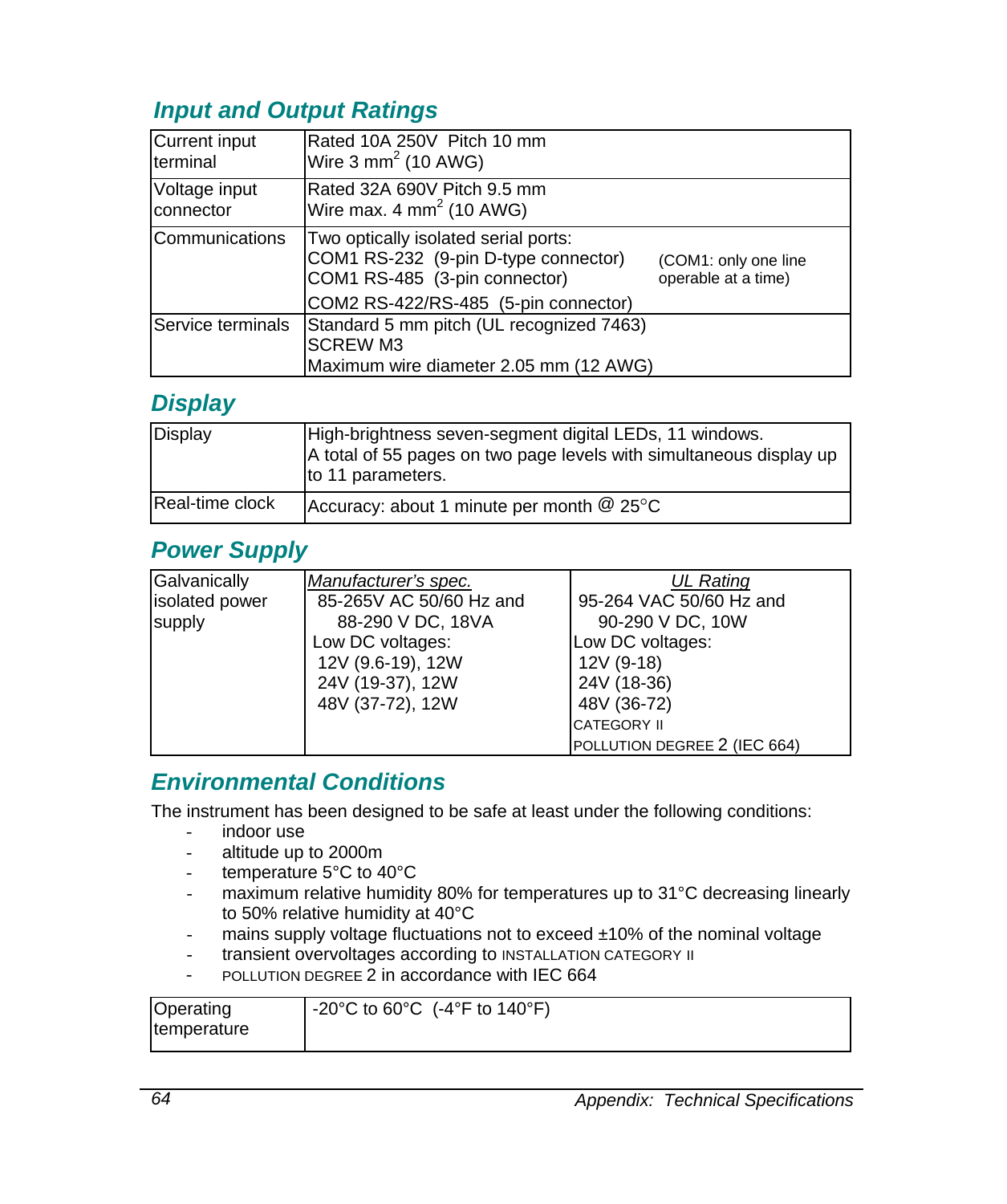| Storage<br>temperature | -25°C to 80°C (-13°F to 176°F) |
|------------------------|--------------------------------|
| Humidity               | 0 to 95% non-condensing        |

# *Construction*

| Instrument body                            | CASE ENCLOSURE: plastic ABS/PC Blend<br>(UL recognized UL94V0)<br><b>FRONT PANEL: plastic PC - Film (UL recognized UL94V0)</b> |
|--------------------------------------------|--------------------------------------------------------------------------------------------------------------------------------|
| Instrument weight $\vert$ 2.65 kg (6 lbs.) |                                                                                                                                |

| <b>Standards Compliance</b> |                                                                                                                                                                                                                                           |  |  |  |  |  |  |  |
|-----------------------------|-------------------------------------------------------------------------------------------------------------------------------------------------------------------------------------------------------------------------------------------|--|--|--|--|--|--|--|
| <b>Standards</b>            | UL File # E236895, UL 61010B-1<br>Directive Complied With: EMC: 89/336/EEC as amended by<br>92/31/EEC and 93/68/EEC<br>LVD: 72/23/EEC as amended<br>by<br>93/68/EEC and 93/465/EEC                                                        |  |  |  |  |  |  |  |
|                             | Harmonized Standards to which Conformity is Declared:<br>EN55011:1991; EN50082-1:1992;<br>EN61010-1:1993; A2/1995                                                                                                                         |  |  |  |  |  |  |  |
|                             | ANSI C37.90.1 1989 Surge Withstand Capability (SWC)<br><b>EN50081-2 Generic Emission Standard - Industrial Environment</b><br><b>EN50082-2 Generic Immunity Standard - Industrial Environment</b><br>EN55022: 1994 Class A<br>EN61000-4-2 |  |  |  |  |  |  |  |
|                             | ENV50140: 1983<br>ENV50204: 1995 (900MHz)<br>ENV50141: 1993<br>EN61000-4-4:1995<br>EN61000-4-8: 1993                                                                                                                                      |  |  |  |  |  |  |  |
|                             | IEC687: 1992 Accuracy Class 0.2<br><b>IEC817 Spring Hammer Test</b><br>ANSI C12.20 Accuracy Class 0.2<br>CISPR14: 1993 Conducted Emission on AC Mains Lines and                                                                           |  |  |  |  |  |  |  |
|                             | <b>Measured Wires</b><br>Ingress Protection IP65 (IEC 529) for front panel only                                                                                                                                                           |  |  |  |  |  |  |  |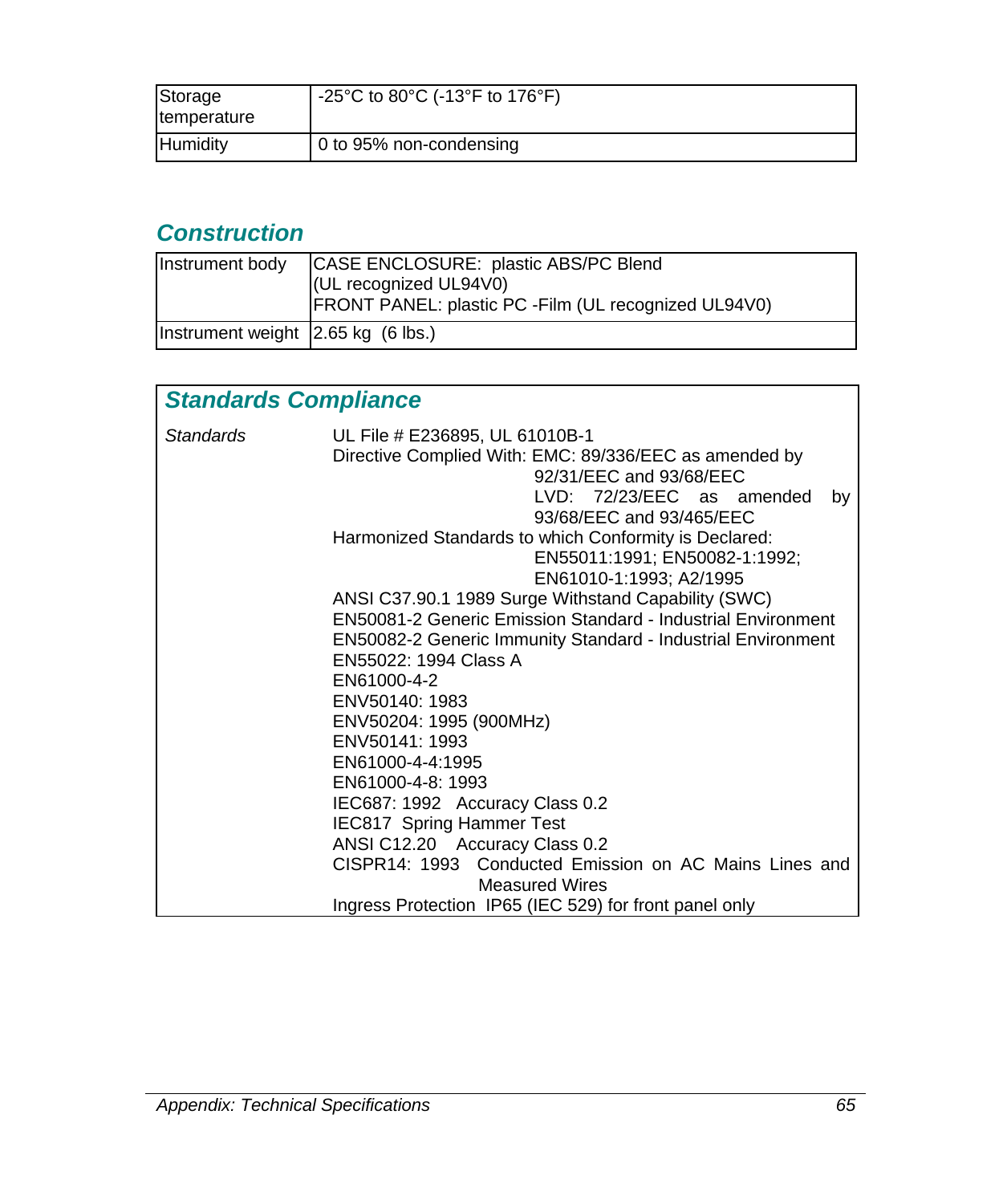# **Measurement Specifications**

| <b>Parameter</b>               | <b>Full scale</b>                                                                                                                                                                  |      |                                 | Accuracy, %                       | Range                              | Display resolution (%Rdg) 3                                                                                                                                                         |
|--------------------------------|------------------------------------------------------------------------------------------------------------------------------------------------------------------------------------|------|---------------------------------|-----------------------------------|------------------------------------|-------------------------------------------------------------------------------------------------------------------------------------------------------------------------------------|
|                                | @ input                                                                                                                                                                            | Rdg  | <b>FS</b>                       | <b>Conditions</b>                 |                                    | @ range                                                                                                                                                                             |
| Voltage                        | 120VxPT For L-N reading<br>and 3OP2/3OP3<br>@ 120V<br>400VxPT wiring modes<br>@ 690V<br>208VxPT For L-L reading<br>@ 120V<br>except<br>690VxPT 3OP2/3OP3<br>wiring modes<br>@ 690V | 0.1  | 0.11                            | 10% to 120% FS                    | 0 to 999,000 V                     | Direct wiring (PT=1):<br>0.1 V @ 0.1V to 999.9 V<br>Wiring via PTs (PT>1):<br>0.001 kV @ 0.001kV to 9.999 kV<br>≤0.1% <sup>@</sup> 10.00 kV to 999.0 kV<br>Starting voltage 1.5% FS |
| Line current                   | <b>CT PRIMARY CURRENT</b>                                                                                                                                                          | 0.2  |                                 | 0.007 1% to 200% FS               | 0 to 9999 A                        | 0.01 A @ 0.01A to 99.99 A<br>$<$ 0.1% $\omega$ 100.0 A to 9999 A<br>Starting current 0.5% FS                                                                                        |
| Active power                   | 0.36×PT×CT @ 120V<br>1.2×PT×CT @ 690V<br>$0.3 + 0.5x$<br>$(1-U/U_{FS})$                                                                                                            | 0.3  | $0.002$ $\circ$ or<br>0.002     | $ PF  \ge 0.5$ and                | $-2,000,000$ to<br>+2,000,000 kW   | Direct wiring (PT=1):<br>0.001 kW @ 0.001kW to 9.999 kW<br>Wiring via PTs (PT>1):<br>0.001 MW @ 0.001MW to 9.999 MW<br>≤0.1% <sup>@</sup> 10.00 MW to 2000 MW                       |
| Reactive power                 | 0.36×PT×CT @ 120V<br>1.2×PT×CT @ 690V<br>$0.38 + 0.6 \times 0.002$   2<br>$(1-U/U_{FS})$                                                                                           |      | 0.38 0.002 $\circ$ or           | $ PF  \leq 0.9$ and               | $-2,000,000$ to<br>+2,000,000 kvar | Direct wiring (PT=1):<br>0.001 kvar @ 0.001kvar to 9.999 kvar<br>Wiring via PTs (PT>1):<br>0.001 Myar @ 0.001Myar to 9.999 Myar<br>≤0.1% <sup>@</sup> 10.00 Mvar to 2000 Mvar       |
| Apparent power                 | 0.36×PT×CT @ 120V<br>1.2×PT×CT @ 690V<br>$0.3 + 0.5x$<br>$(1-U/U_{FS})$                                                                                                            | 0.3  | $0.002$ $\circ$ or<br>$0.002$ 2 | $ PF  \geq 0.5$ and               | 0 to 2,000,000 kVA                 | Direct wiring (PT=1):<br>0.001 kVA @ 0.001kVA to 9.999 kVA<br>Wiring via PTs (PT>1):<br>0.001 MVA @ 0.001MVA to 9.999 MVA<br>≤0.1% <sup>@</sup> 10.00 MVA to 2000 MVA               |
| Power factor                   | $\mathbf{1}$                                                                                                                                                                       |      | 0.35                            | $ PF  \ge 0.5$ ,<br>$\geq$ 2% FSI | $-0.999$ to $+1.000$               | 0.001                                                                                                                                                                               |
| Frequency                      |                                                                                                                                                                                    | 0.02 |                                 |                                   | 45.00 to 65.00 Hz                  | $0.01$ Hz                                                                                                                                                                           |
| <b>Neutral</b><br>(unbalanced) | <b>CT PRIMARY CURRENT</b>                                                                                                                                                          | 0.3  | 0.01                            | 1% to 200% FS                     | 0 to 9999 A                        | 0.01 A @ 0.01A to 99.99 A<br>≤0.1% <sup>@</sup> 100.0 A to 9999 A                                                                                                                   |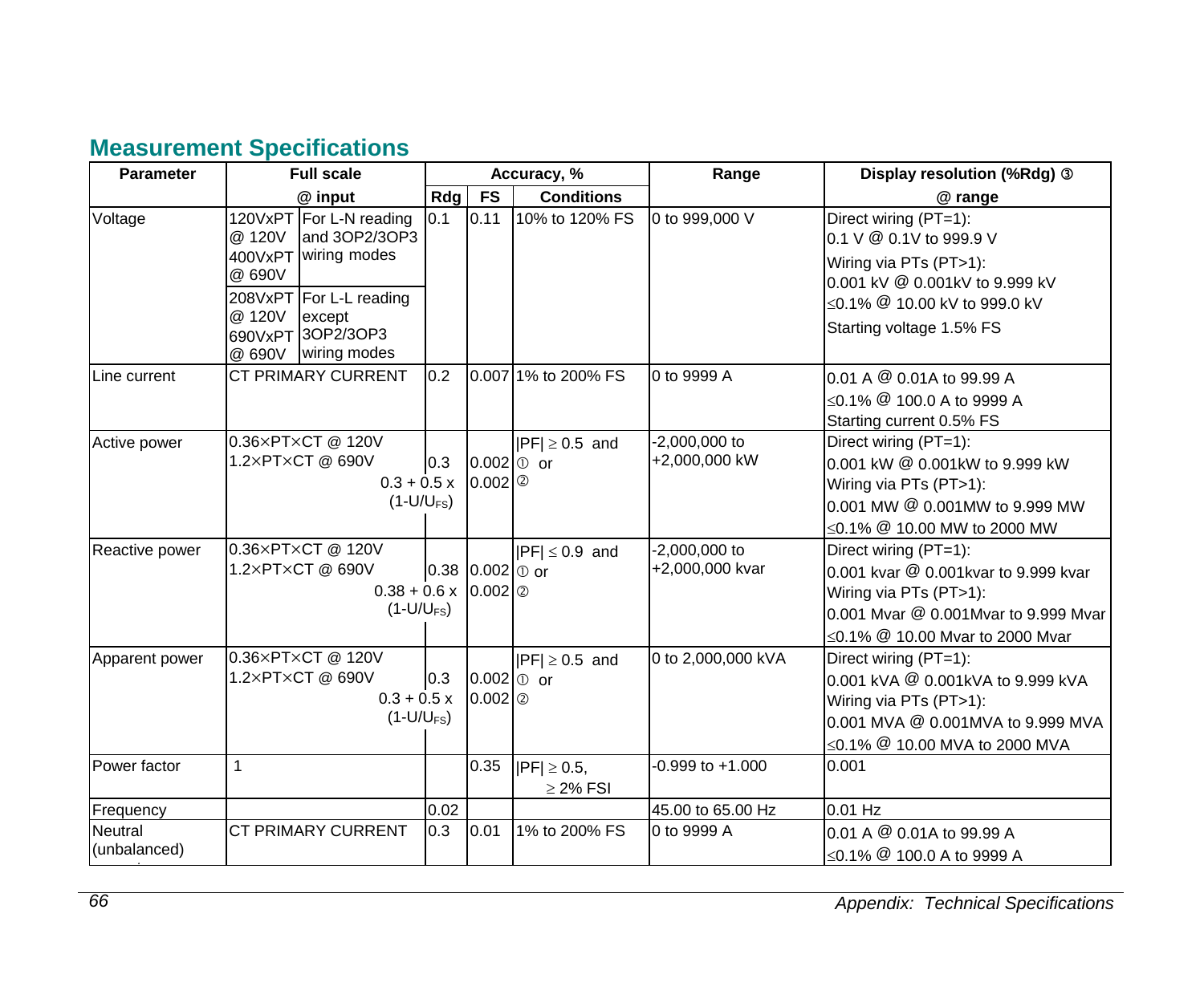| <b>Parameter</b>                                             | <b>Full scale</b>                                              | Accuracy, %                                          |           |                                                      | Range                                | Display resolution (%Rdg) 3                                                                                                                                                                   |
|--------------------------------------------------------------|----------------------------------------------------------------|------------------------------------------------------|-----------|------------------------------------------------------|--------------------------------------|-----------------------------------------------------------------------------------------------------------------------------------------------------------------------------------------------|
|                                                              | @ input                                                        | Rdg                                                  | <b>FS</b> | <b>Conditions</b>                                    |                                      | @ range                                                                                                                                                                                       |
| current                                                      |                                                                |                                                      |           |                                                      |                                      | Starting current 0.5% FS                                                                                                                                                                      |
| Auxiliary current                                            | <b>AUXILIARY CT PRIMARY</b><br><b>CURRENT</b>                  | 0.1                                                  | 0.1       | 1% to 200% FS                                        | 0 to 9999 A/mA                       | 0.01 A/mA @ 0.01A/mA to 99.99 A/mA<br>≤0.1% $@$ 100.0 A/mA to 9999 A/mA<br>Starting current 0.5% FS                                                                                           |
| <b>DC Voltage</b>                                            | 20, 100, 300 VDC (upon<br>order). Can be scaled up to<br>9999. |                                                      | 0.3       | 1% to 100% FS                                        | 0 to 9999 VDC                        | 0.01VDC @ 0.01 to 99.99 VDC<br>≤0.1% <sup>@</sup> 100.0 to 9999 VDC<br>Starting voltage 2% FS                                                                                                 |
| Ampere demand                                                |                                                                |                                                      |           |                                                      | same as for current                  |                                                                                                                                                                                               |
| kW demand (block & sliding)                                  |                                                                |                                                      |           |                                                      | according to active power accuracy   |                                                                                                                                                                                               |
| kvar demand                                                  |                                                                |                                                      |           |                                                      | according to reactive power accuracy |                                                                                                                                                                                               |
| KVA demand (block & sliding)                                 |                                                                |                                                      |           |                                                      | according to apparent power accuracy |                                                                                                                                                                                               |
| <b>Total Harmonic</b><br>Distortion, THD<br>$U(1), % U_1(1)$ | 999.9                                                          | 1.5                                                  | 0.2       | $\geq$ 1% FS, U (I) $\geq$<br>10% FSU (FSI)          | 0 to 999.9                           | 0.1                                                                                                                                                                                           |
| <b>Total Demand</b><br>Distortion, TDD, %                    | 100                                                            |                                                      | 1.5       | $\geq$ 1% FS,<br>$l \geq 10\%$ FSI                   | 0 to 100                             | 0.1                                                                                                                                                                                           |
| Active energy<br>Import & Export                             |                                                                |                                                      |           | Class 0.2S (IEC 687-1992-6)                          | 0 to 999,999.999 MWh                 | PM296:<br>1 kWh @ 1 to 999,999,999 kWh<br><b>RPM096:</b><br>1 kWh @ 1 to 999,999 kWh<br>10 kWh @ 1000 to 9,999.99 MWh<br>100 kWh @ 10,000 to 99,999.9 MWh<br>1MWh @ 100,000 to 999,999 MWh    |
| Reactive energy<br>Import & Export                           |                                                                | Class 0.2, under conditions as<br>per IEC 687-1992-6 |           |                                                      | 0 to 999,999.999 Mvarh PM296:        | 1 kvarh @ 1 to 999,999,999 kvarh<br>RPM096:<br>1 kvarh @ 1 to 999.999 kvarh<br>10 kvarh @ 1000 to 9,999.99 Mvarh<br>100 kvarh @ 10,000 to 99,999.9 Mvarh<br>1Mvarh @ 100,000 to 999,999 Mvarh |
| Apparent energy                                              |                                                                |                                                      |           | Class 0.2, under conditions as<br>per IEC 687-1992-6 | 0 to 999,999.999 MVAh PM296:         |                                                                                                                                                                                               |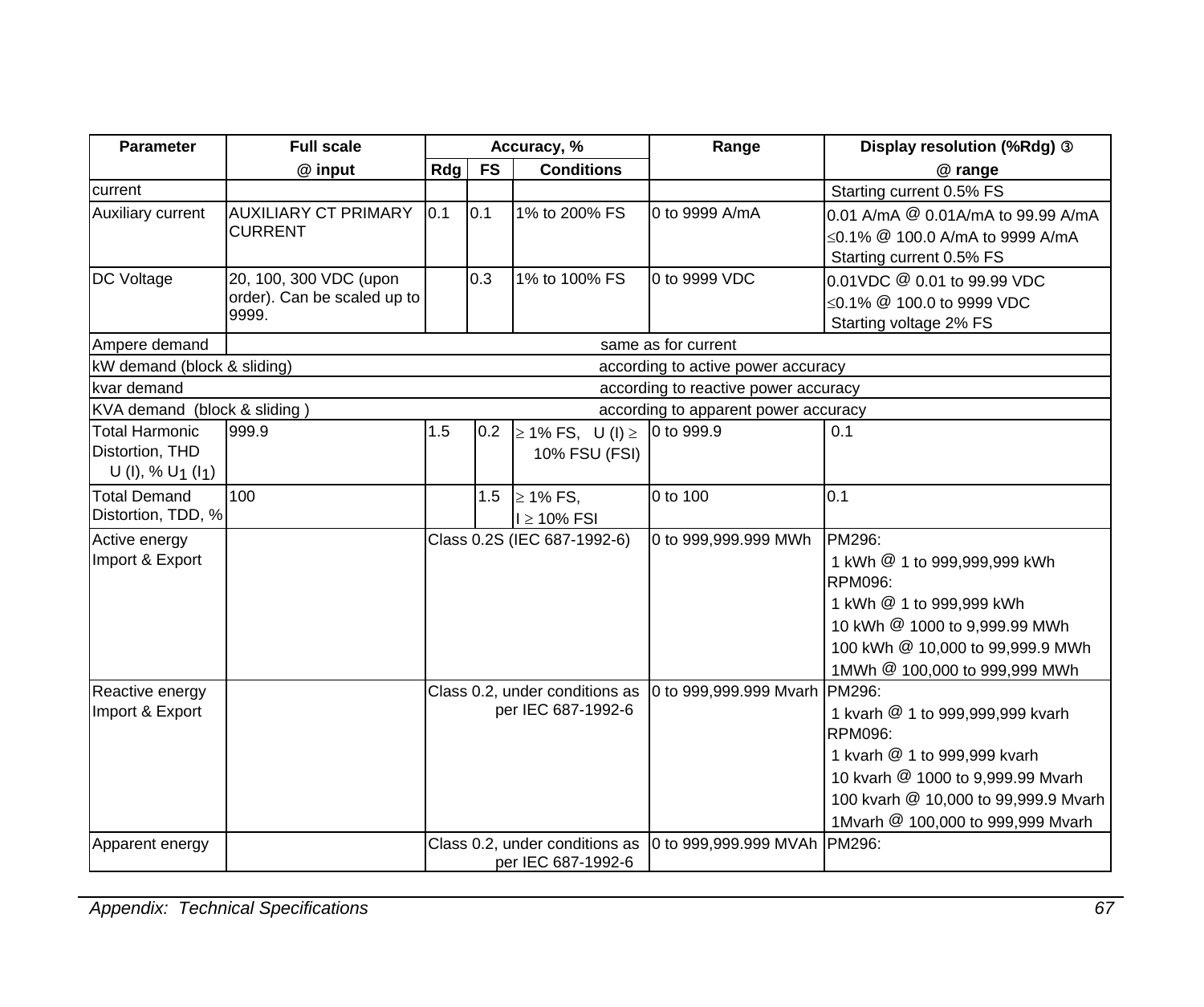| <b>Parameter</b> | <b>Full scale</b> | Accuracy, % |           |                   | Range                | Display resolution (%Rdg) 3                                                                                                                                                                     |
|------------------|-------------------|-------------|-----------|-------------------|----------------------|-------------------------------------------------------------------------------------------------------------------------------------------------------------------------------------------------|
|                  | @ input           | Rdg         | <b>FS</b> | <b>Conditions</b> |                      | @ range                                                                                                                                                                                         |
|                  |                   |             |           |                   |                      | 1 kVAh @ 1 to 999,999,999 kVAh<br><b>RPM096:</b>                                                                                                                                                |
|                  |                   |             |           |                   |                      | 1 kVAh @ 1 to 999,999 kVAh                                                                                                                                                                      |
|                  |                   |             |           |                   |                      | 10 kVAh @ 1000 to 9,999.99 MVAh                                                                                                                                                                 |
|                  |                   |             |           |                   |                      | 100 kVAh @ 10,000 to 99,999.9 MVAh                                                                                                                                                              |
|                  |                   |             |           |                   |                      | 1MVAh @ 100,000 to 999,999 MVAh                                                                                                                                                                 |
| Volt-hours       |                   |             |           |                   | 0 to 999,999.999 kVh | PM296:<br>1 Vh <sup>@</sup> 1 to 999,999,999 Vh<br><b>RPM096:</b><br>1 Vh @ 1 to 999,999 Vh<br>10 Vh @ 1000 to 9,999.99 kVh<br>100 Vh @ 10,000 to 99,999.9 kVh<br>1kVh @ 100,000 to 999,999 kVh |
| Ampere-hours     |                   |             |           |                   | 0 to 999,999.999 kAh | PM296:<br>1 Ah @ 1 to 999,999,999 Ah<br><b>RPM096:</b><br>1 Ah @ 1 to 999,999 Ah<br>10 Ah @ 1000 to 9,999.99 kAh<br>100 Ah @ 10,000 to 99,999.9 kAh<br>1kAh @ 100,000 to 999,999 kAh            |

#### **Key:**

PT = external potential transformer ratio CT, CT Primary Current = primary current rating of external current transformer  $FSU =$  voltage full scale  $FSU =$  current full scale  $U_1 =$  voltage fundamental  $I_1 =$  current fundamental

c @ 80% to 120% of voltage FS and 1% to 200% of current FS

d @ 10% to < 80% of voltage FS and 1% to 200% of current FS

e Higher resolution is achievable via communications

#### **Additional Notes**

- 1. Accuracy is expressed as  $\pm$  (percentage of reading + percentage of full scale)  $\pm$  1 digit. This does not include inaccuracies introduced by the user's potential and current transformers.
- 2. Specifications assume: voltage and current wave forms with THD ≤ 5% for kvar, kVA and PF; reference operating temperature: 20 26°C.
- 3. Measurement error is typically less than the maximum error indicated here.